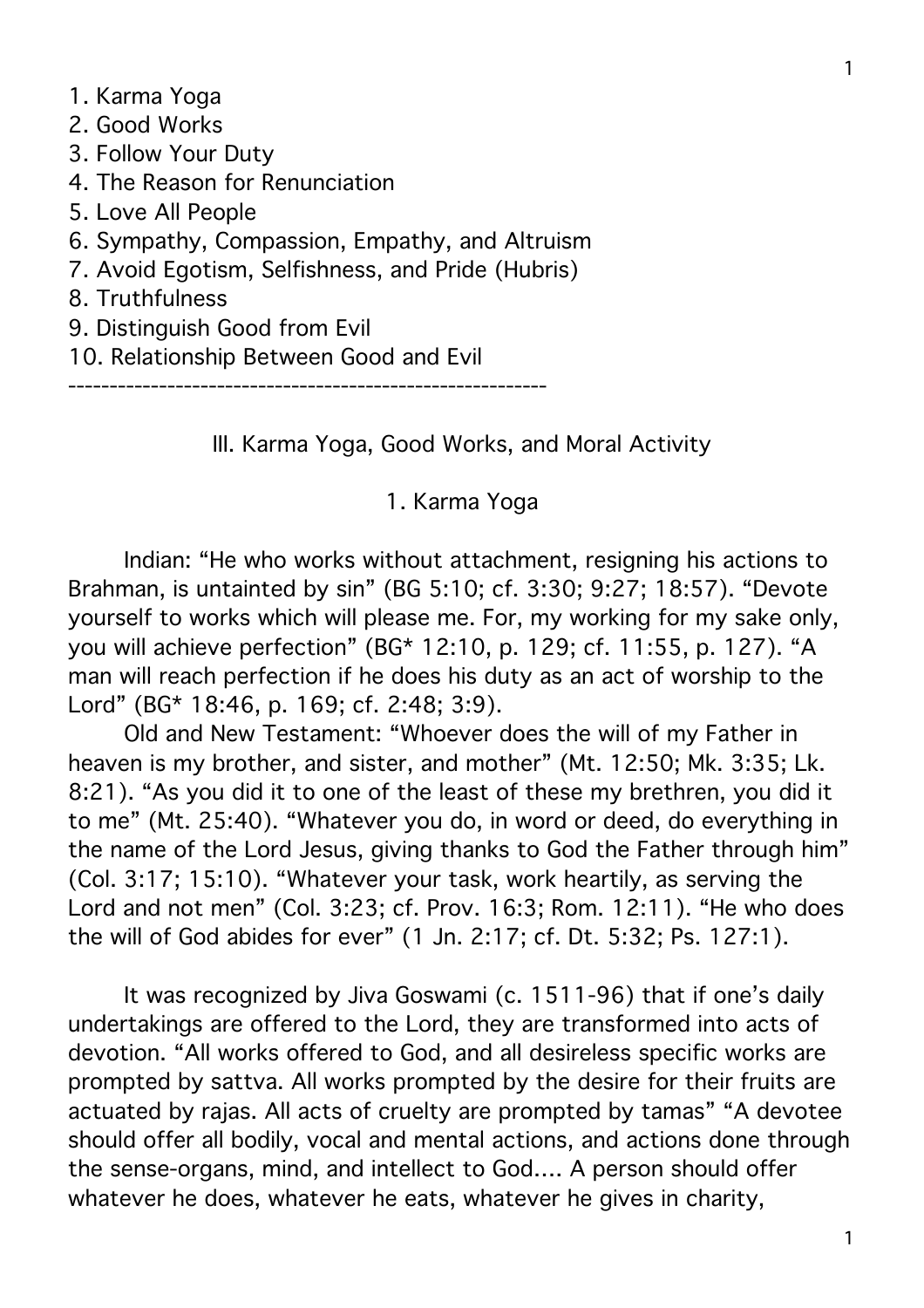whatever sacrifice he performs, and whatever penances he undergoes, to God…. The fruits of desireless works are never destroyed; they never entail any sins of omission. Desireless works save the agent from the fear of birth and death even if they are performed a little."1 "The offering of works to God is an aid to devotion, and consequently, such works are said to generate devotion," and purify the mind.<sup>2</sup>

Swami Vivekananda's "Practical Vedanta" emphasizes the spiritual efficacy of work and action that is necessary for the progress of Indian society. Serving one's neighbor is a way of worshipping Brahman-God. On the subject of karma yoga he observed, "In helping the world we help ourselves. The main effect of work done for others is to purify ourselves. By means of the constant effort to do good to others we are trying to forget ourselves; this forgetfulness of self is the one great lesson we have to learn in life.... The more intently you think of the well-being of others, the more oblivious of self you become…. Thus it is that doing good to others constitutes a way, a means of revealing one's own Self or Atman. Know this also to be one of the spiritual practices, a discipline for Godrealization. Its aim also is Self-realization. Exactly as that aim is attained by Jnana (knowledge), Bhakti (devotion) and so on, also by work for the sake of others."3

In August 1896, Swami Vivekananda wrote to Alasinga the new editor of the Brahmavadin journal, "Secondly, entire devotion to the cause, knowing that your SALVATION depends upon making the Brahmavadin a success. Let this paper be your Ishtadevata, and then you will see how success comes."<sup>4</sup> This teaching is totally unique, that the Brahmavadin and not a Personal God like Rama or Krishna or the Divine Mother should be his Ishta Devata [Chosen Ideal or Deity]. While the emphasis here is on karma yoga, this statement also implies that at the time Alasinga should meditate on (raja yoga), feel devotion for (bhakti yoga), and have knowledge of (jnana yoga) the activities concerning the Brahmavadin. If we think of an event as composed of action (karma), thought (jnana), feeling (bhakti), and will (raja), then each yoga involves all four with an emphasis on one of them.

Swami Brahmananda (1863-1922) a monastic disciple of Sri Ramakrishna realized that one cannot devote their time entirely to meditation, so they must work. Whatever activity you are engaged in, keep your mind on the Lord. "Learn to work for the Lord instead of working for yourself. Know that you are worshiping the Lord through your work. If you can work with this attitude, work will not bind you; on the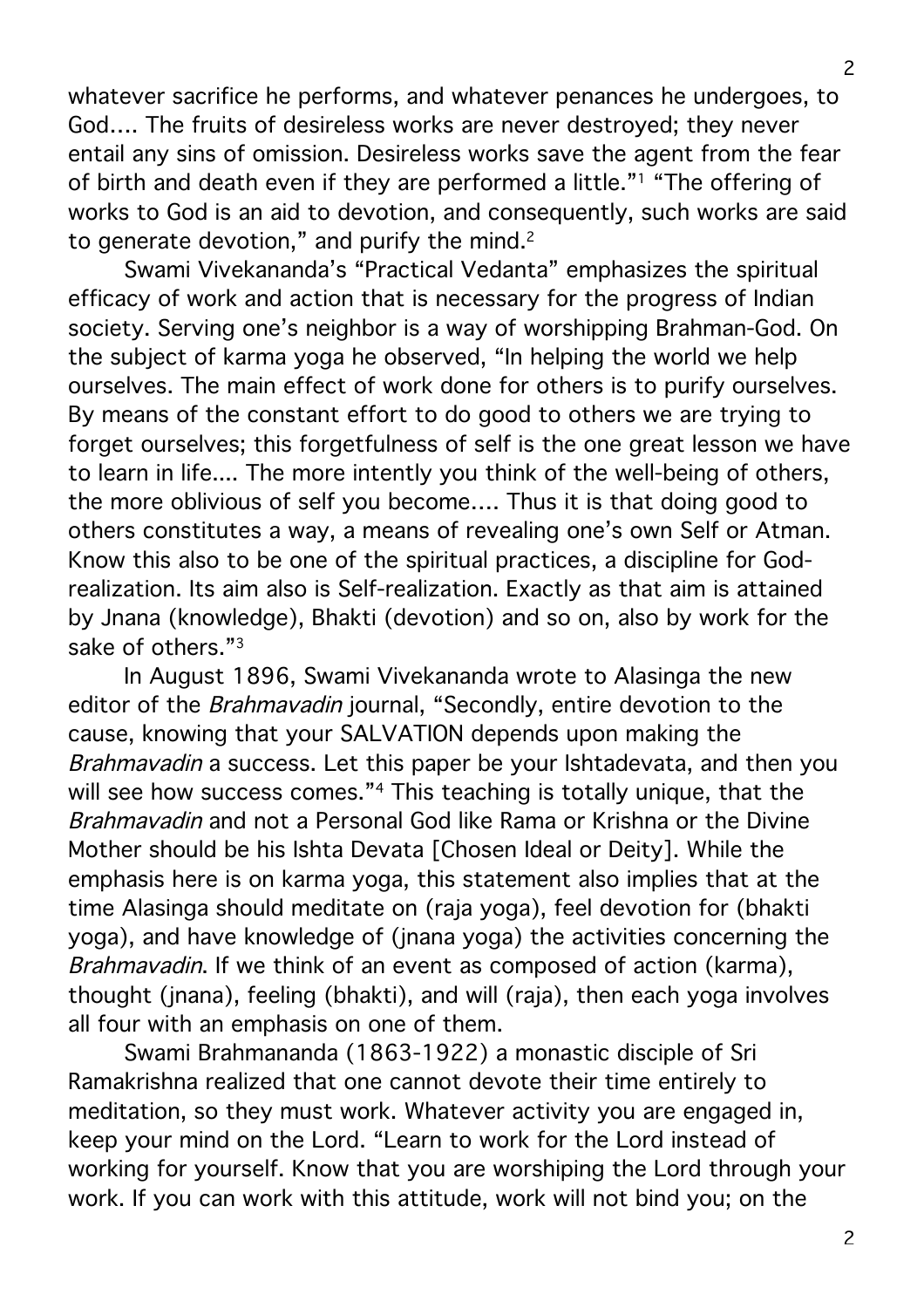contrary, it will improve you in every way, physically, mentally, intellectually, morally, and spiritually. Offer yourself, body and soul, to the Lord. Give yourself entirely to him. Say to him: 'I give myself, body and soul, to you, O Lord. Do with me what you will. I am your servant, ready to serve you to the best of my ability.' If you can really do this, the responsibility for your spiritual well-being rests with him." "If you can perform every action as worship of the Lord, then only will you like to work and feel no attachment to the fruits of your actions."5 Salute or bow down to the Lord when you begin and end each task. Work with faith [shraddha], dependent on Brahman (God), detached and in a spirit of renunciation. You will feel no attachment to the fruits of your work, if you perform every action as a worship of Brahman. However, it must be realized that "it is hard to do work as worship" unless the devotee meditates regularly.6

The conclusion reached by his brother monastic Swami Abhedananda (1866-1939) is, "The works of our daily lives will be transformed into acts of worship when we have learnt to offer their results to the supreme Lord of the universe and this can be accomplished by any man or woman engaged in any kind of profession or business."7 "If we are mentally offering the results of our works that we have performed, we would not accept any of the credit, because we would think that all the credit goes to the Lord. Christ never received any credit for himself, but when anybody praised him, he said: 'Praise the Father.' That is the ideal. Christ set the example…. Let us give all credit to the source of all power and all intelligence and all knowledge God, for the good works we have done…. Give praise to the Lord, and do not try to take credit for all the praise that is poured upon you, if you are living a good life, but let all praise go to the Lord, and you will become humble, meek and gentle, and you will be the salt of the earth." God "is the source of everything in the universe, then all the activities that are manifested by our minds and bodies, are the activities or expressions of the forces that are coming from God Himself."8 Each night before retiring, offer the results of your deeds to the Lord to be free of their karmic effects. Then your daily activities will be sublimated into acts of worship. Even the most menial forms of work should be viewed as acts of worship. Expecting rewards for your labors often brings disappointment and frustration. True worship means emulating the righteous path of the great souls. Desire to help the downtrodden by serving the Lord in them.<sup>9</sup> "In all the scriptures of the world, charity is considered to be one of the greatest virtues. In trying to help others, we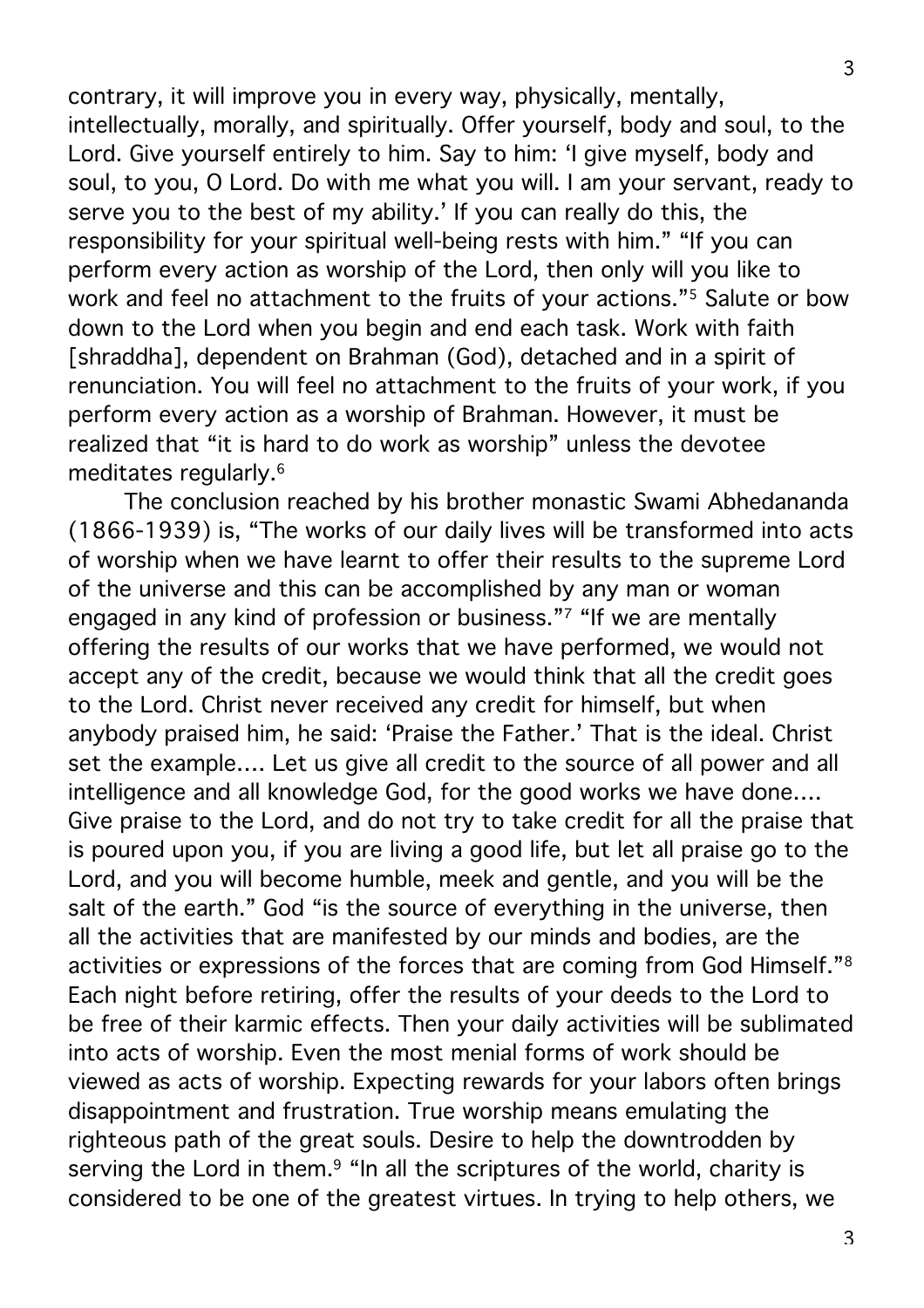not only help others, but we help ourselves. We rise above the plane of selfishness."<sup>10</sup>

As the German Catholic Ursula King, Professor of Theology and Religious Studies, University of Bristol sees it, Vivekananda widened the traditional idea of karma yoga to include not only ritual and dharmic deeds, but all aspects of human activity. Emphasis is on all forms of work and social service. It provides a religiously motivated work ethic, a "Practical Vedanta" that stresses the necessity and spiritual usefulness of work.11

Concerning the Bhagavad Gita, Swami Tapasyananda of the Ramakrishna Order tells us, "If an action has to conform to the Gita standard, it has to be desireless, dispassionate, and dedicated to the Divine. Desirelessness here means that the action is not motivated by selfish gain. An action can be dispassionate only if it is not preceded or succeeded by disturbances of passions like greed, hatred, jealousy, and the rest. Complete self-mastery is necessary for this." Swami Vireswarananda (1892-1985) President of the Ramakrishna Order adds, "Worshipping Him [God] through one's own duties, by performing work for the Lord and by dedicating it to Him, one attains liberation. From Him proceeds the activity of all beings. He is the ultimate source of all power and as such He is the agent; we are but tools in His hand, mere machines. As he directs us, so we do. He is the inner Ruler directing all; failing to see this, we think that we are doing all actions and get ourselves bound. Through devotion man ultimately realizes this fact, surrenders himself to the Lord, works out His will and thus becomes absolutely unattached. There is no more compulsion to perform duties; nay, there is no idea even of duty, and the devotee does what is expected of him spontaneously, out of love for God" (BG 2: 47; 3:19-20, 25; 5:10; 6:1; 12:10, 18:46).12

In traditional karma yoga, the focus of concentration is on being detached from the fruits of one's actions. This approach relates to some extent to the ethical system worked out in Athens, Greece by Zeno the Stoic (c. 340-265 B.C.), according to tradition a fourth generation member of the Socratic School of Philosophy (The guru line from Socrates to Antisthenes to Diogenes to Crates to Zeno). He developed a system of ethics whereby the actor should be free of passions, psychologically unmoved by joy or grief. For the Stoic, happiness does not come from the various enjoyments of the external world, which he has overcome my mastering himself, his passions, and emotions. Vivekananda's emphasis is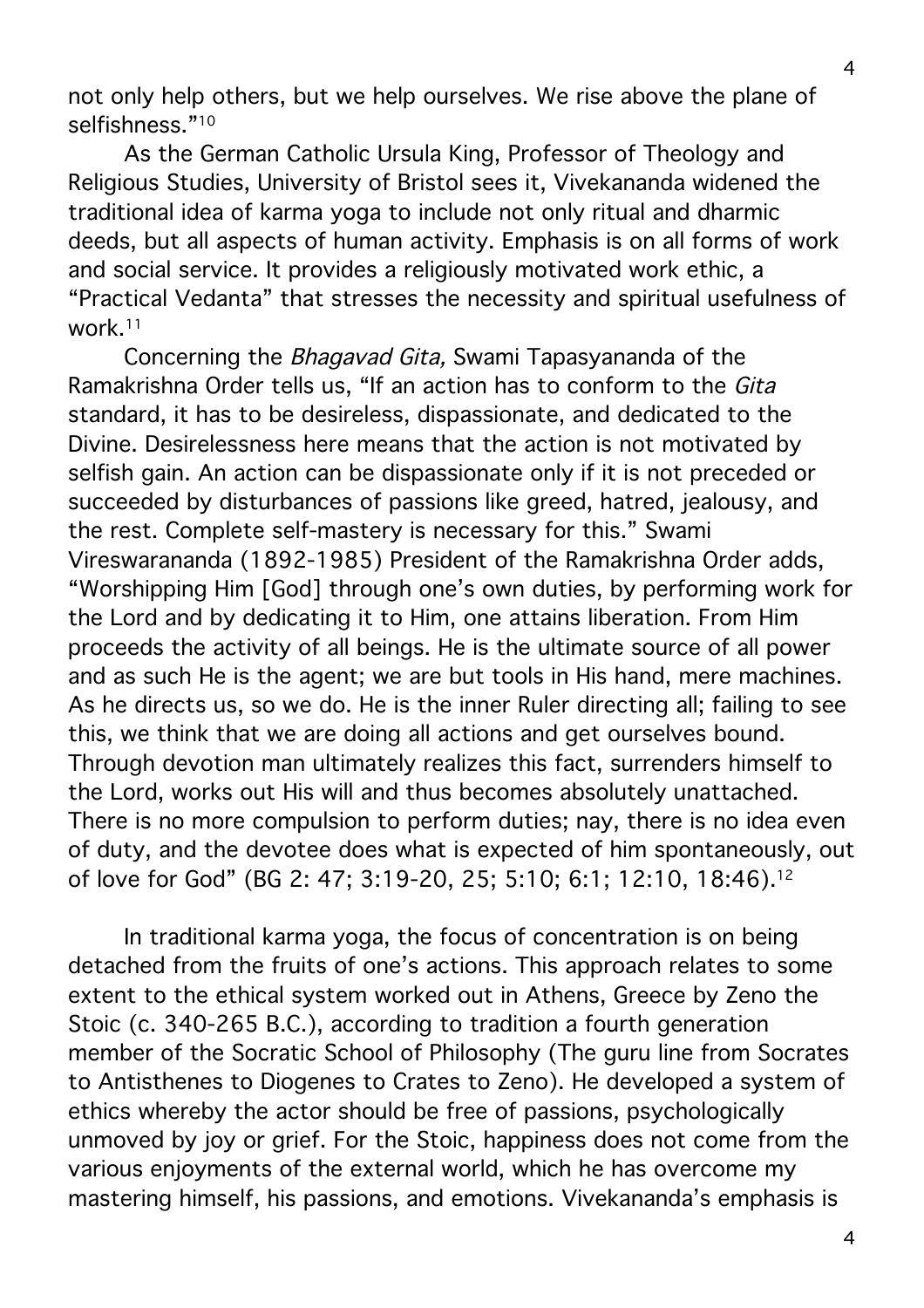somewhat different and more positive, whereby the goal of karma yoga is to compassionately work for the benefit of other people without any selfish motives and intensions.

A 17th Century Church official who recognized in him "the beauty of holiness" wrote, "Brother Lawrence (c. 1611-91) had always been guided by love, without any other self-interest, and he did not worry about whether he would be damned or saved. The goal of all his actions was to do them for the love of God. He found great satisfaction in doing this. He was even content to pick up one straw from the ground for the love of God. He looked for God alone and nothing else, not even his gifts…. He always spoke to God whenever an occasion arouse to do virtuous acts, saying to Him, 'My God, I would not know how to do that if You did not enable me do it.' Immediately he was given strength and beyond."13 Lawrence emphasized we should feel the presence of God while undertaking all of our duties and converse humbly with Him. Make the love of God the end of all of your activities. "We must apply ourselves continually to the end that all our actions may be little spontaneous conversations with God, coming from purity and simplicity of heart…. As we carry out our duties, we must work gently, tranquilly and lovingly with God, asking Him to accept out labor…. Since you are not unmindful of the fact that God is present before you as you carry out your duties, and you know that He is at the depth and center of your soul, why not stop from time to time, whatever you are doing—even if you are praying aloud—to adore Him inwardly, to praise Him, to beseech Him, to offer heart to Him, and to thank Him?" God does not consider the importance of the work, but the devotion by which it is performed.<sup>14</sup>

In his religious textbook Louis Berkhof (1873-1957) a President of the Calvin Theological Seminary summarized, "The following are the characteristics of works that are spiritually good: (1) They are the fruits of a regenerate heart, since without this no one can have the disposition (to obey God) and the motive (to glorify God) that is required. (2) They are not only in external conformity with the law of God, but are also done in conscious obedience to the revealed will of God, that is, because they are required by God. They spring from the principle of love to God and from the desire to do His will. (3) Whatever their proximate aim may be, their final aim is not the welfare of man, but the glory of God, which is the highest conceivable aim of man's life." Virtuous actions are possible as a consequence of the strength of God that is imparted to the doer.15

Edward Koehler (1875-1951) an American Lutheran theologian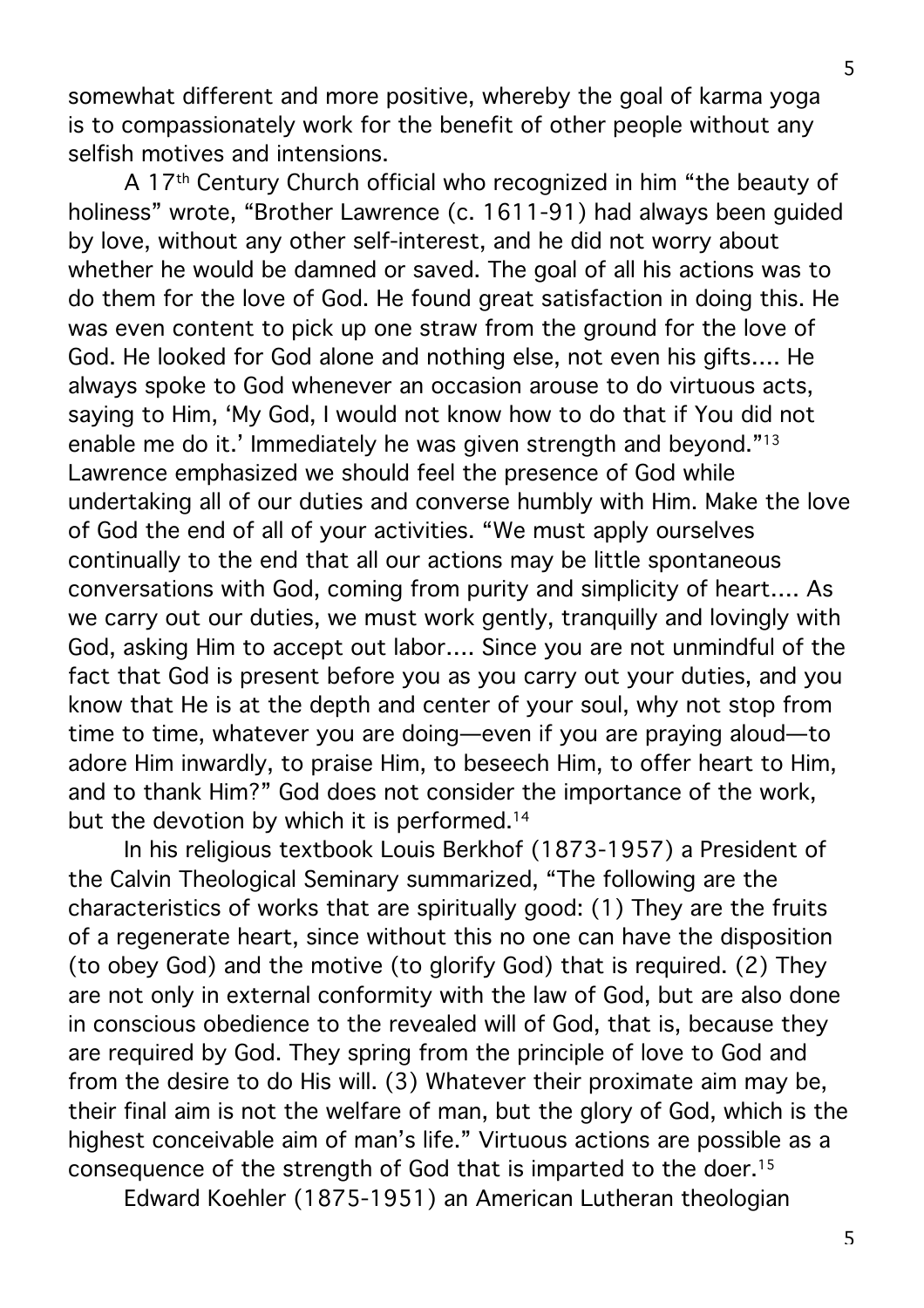wrote, "It is the attitude of the heart that determines the ethical value of a work. The only motive recognized by God is selfless love, love of God. Such love is the fruit of faith, and is, therefore, found in believers only. They that believe in Christ are careful to maintain good works. The regenerate are inwardly qualified to do good works, and they will do them; their light of faith will shine forth in many good works. 'As long as a man is not regenerate, and conducts himself according to the Law and does the works because they are commanded thus, from fear of punishment or desire for reward, he is still under the Law, and his works are called by Paul properly the works of the Law…. But when a man is born anew by the Spirit of God, and liberated from the Law, that is, free from the driver, and led by the Spirit of Christ, he lives according to the immutable will of God.'"16

The Peruvian Christian Liberation theologists and field worker Gustavo Gutiérrez (b. 1928) also considered humanitarian work to be a religious experience. "For many Christians a commitment to liberation [of the oppressed] does come down to being an authentic spiritual experience in the original and biblical sense of the term. It means living in and by the Spirit … Only through concrete acts of love and solidarity can we effectively realize our encounter with the poor and the exploited and, through them, with Jesus Christ."17

Actions of karma yoga are judged by three things: (1) the person's intent, (2) the circumstances of the act, and (3) the nature of the act. The virtues of a Karma Yogin include:

Active: motivated, energetic, persistent, enthusiastic, courageous, integrity. Mental: innovative, prudent, open-minded, desire to learn, curious. Social: friendly, appreciate others, kind, humble, self-control, compassionate, humor.

Organizational: group oriented, leadership, fairness.18

Karma Yoga is also determined by the nature of the work performed. If one is doing the Lord's work as Alasinga was doing, then this selfless action is a form of worship of Brahman (God). Ethics and morality are an important aspect of the Vedanta Philosophy and it is through karma yoga that they can be expressed. According to the "Attribution Theory" of Daryl Bem, we come to understand our own attributes, feelings, and other internal states, partially by inferring them from our own overt behavior. For example, if we attend religious services regularly, meditate, and/or partake in religious ritual and enjoy it, then we perceive ourself as being a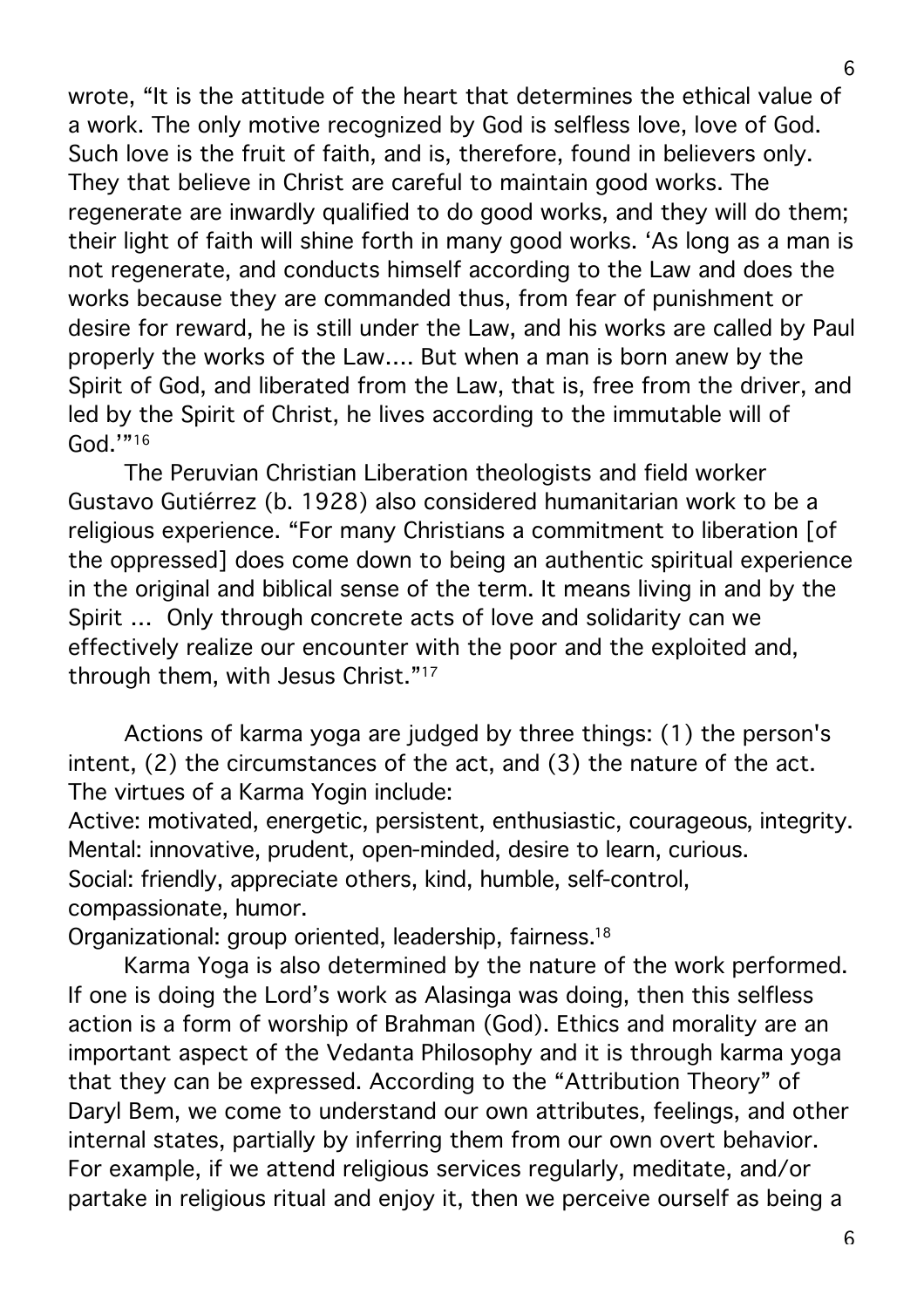religious person. Self-identity is largely a function of the activities we participate in.19 Our judgment of what and who we are is related to what we do. It is a great boon to do the Lord's work. Great benefit comes if it is performed with the correct attitude.

No matter what form of yoga they prefer, every Swami of the Order is involved in some type of karma yoga. People differentiate between karma yoga (work) and bhakti yoga (devotion). But many people express their devotion through work as well as emotion and a feeling of love. A devotee feels love for his guru or a religious organization, or a husband for his wife and this can be expressed by working for them. For a functionary of the religion, karma yoga is very important since they devote so much of their time working for the organization.

Most people perform their duties as "works of the law." They are motivated by following the prescriptive normative moral law that when applied to our actions act as causes producing certain effects. These effects are determined by the descriptive empirical law of karma. Working through the laws of nature, performance of moral acts by believers (in Brahman-God) and by nonbelievers alike often produce good results, and are beneficial for their character development. Good acts are undertaken to gain desirable rewards, or out of a sense of duty to friends, family, country, etc. On a higher level, the Christian "works of faith" carried out in a spirit of humility, and faith and love of God, correspond to the Indian idea of karma yoga, of working as service to the Lord. Properly performed these acts yield the grace of Brahman-God that transcends the laws of nature.

We should not only consider the religious work we are doing, but also the positive effect it is having on us. Morality is pursued because we feel it is something we ought to do, that it is based on a good will, and it will lead to a desirable end such as the betterment of society, increased human sympathy, etc.

Make Brahman-God both the goal of existence, and the means to attain It, so they become identical. As the means concentrate on It, undertake all undertakings with the mind centered on It, so that all actions are performed for Its sake alone. Karma yoga relates doing and action to acquiring knowledge of Brahman-God. Action is more than an externally mechanical process. It also depends upon the inner desire, the intention for which the action is done. Following the *Bhagavad Gita* duties are to be performed without any desire for the benefits that normally could be expected from such action. This way the person remains detached from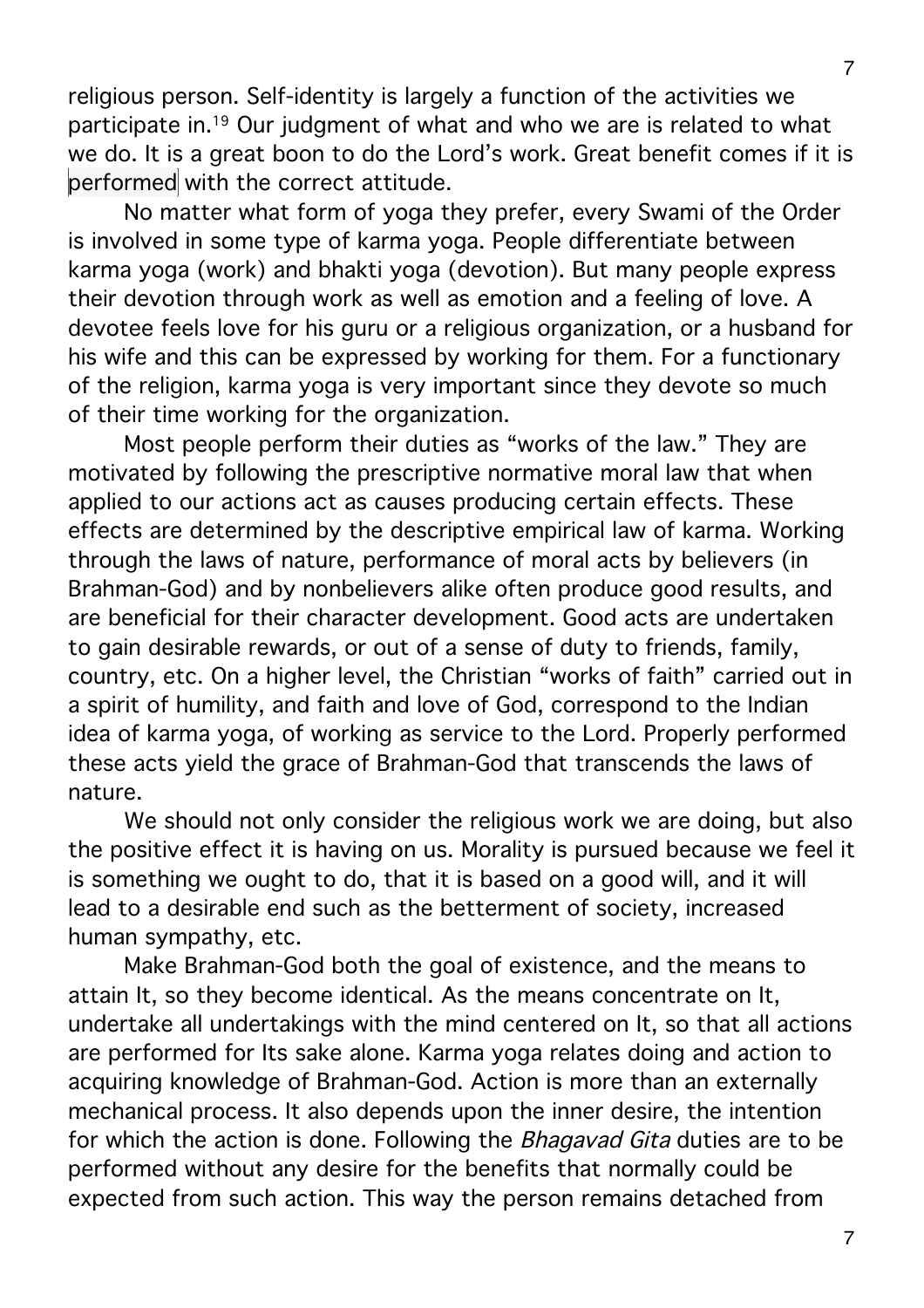their activities that aids in the liberation process. The goal is to center the mind on God and surrendering the fruit of action to the Lord.

People read biographies because they internalize moral standards based on the admiral life of role models, in addition to intellectually reflecting on general moral maxims.

#### 2. Good Works

Indian: "It [the soul] becomes virtuous through virtuous action, and evil through evil action" (Br. Up. 4:4.5). "A man who does his work without attachment attains the Supreme" (BG 3:19; cf. 20). "The act of sacred duty, done without attachment ... by him who has no care for the fruit of his action: That act is of sattva" (BG\* 18:23, p. 163). "Man attains high perfection by devotion to his own duty" (BG 18:45; cf. 2:33; 12:4).

New Testament: "That they may see your good works" (Mt. 5:16; cf. Lk. 17:10; 2 Cor. 9:8; Tit. 2:14). "For God is not so unjust to overlook your work and the love which you showed for his sake in serving the saints" (Heb. 6:10). "You see that a man is justified by works and not by faith alone.... faith apart from works is dead" (Jam. 2:24, 26).

Give to others. Indian: "Whatever you give to others, give with love and reverence. Gifts must be given in abundance with joy, humility, and compassion" (Tait. Up.\* 1:11.3, p. 82; cf. Br. Up. 5:2.3). "A gift may be regarded as proceeding from sattva [goodness] when it is given to a deserving person, at a suitable time, and in a fit place" (BG\* 17:20, pp. 157-58). "Practice according to his ability, with a cheerful heart, the duty of liberality, both by sacrifice and by charitable works ... let him always give something, be it ever so little, without grudging" (LM 4:227-28; cf. 4:31-32, 229-35; 7:82-86; 11:1-6). New Testament: "The measure you give will be the measure you get back" (Mt. 7:2; cf. Mk. 4:24; Lk. 6:38). "But when you give alms ... so that your alms may be in secret" (Mt. 6:3- 4). "By so toiling one must help the weak ... It is more blessed to give than to receive" (Acts 20:35; cf. Mt. 10:42; Mk. 9:41; 2 Cor. 9:7, 11).

Traditional Indian epic literature like the Ramayana and Mahabharata describe historical personalities, men and women who possessed extraordinary moral character, and have served as role models for the Indian people for thousands of years. "Hindu ethics would not have had such an abiding hold on such a vast country, if Brahmanical literature had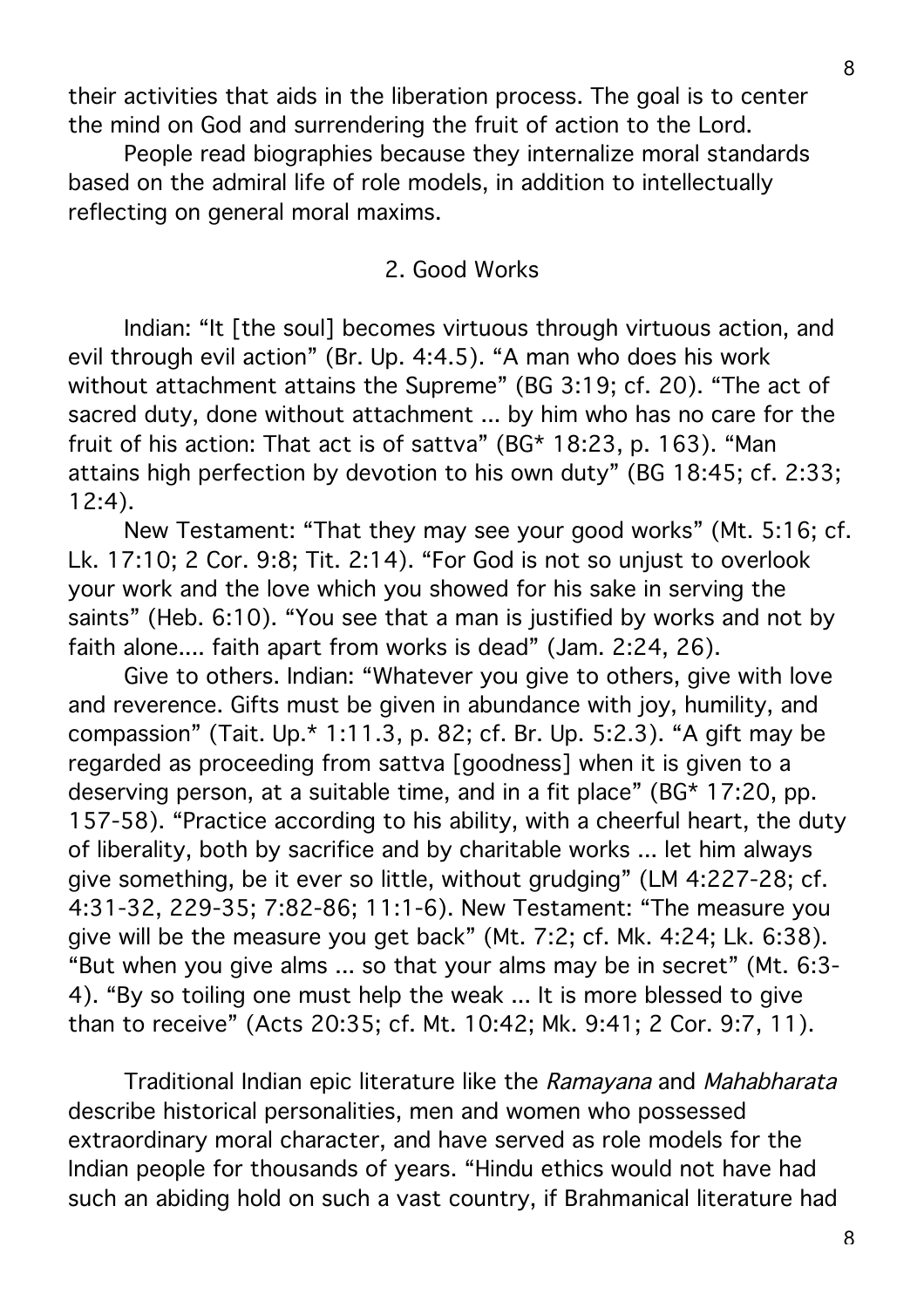not immortalized certain ideal types of character in its heroes and heroines." Particular moral virtues like generosity, compassion, truthfulness, heroism, chastity, self-sacrifice, forbearance and brotherly affection embodied in these historical figures, have had an ennobling effect on the people of India for centuries.<sup>20</sup> Ordinary people are influences more by the living examples of noble people, than by abstract metaphysical principles. As stated in the *Bhagavad Gita*, "Whatever a great man does, ordinary people will imitate; they follow his example" (BG\* 3:21, p. 55).

"In the Nyaya, and in later Vaishesika thought [450-900], God is invested with absolute moral perfection and is the supreme executive authority of the moral law … the Divine Will, insofar as it is the spontaneous manifestation of the objective law of reason, acts as the impersonal moral law (dharma) whereby the merits and demerits of the human selves are directed to produce their appropriate results. It is therefore in His capacity as the moral law that God is conceived as the supreme judge of the moral quality of action, and, consequently, as the apportioner of happiness or misery in keeping with the individual nature. It is this law of perfect rationality, when viewed in relation to human selves, that comes to be looked upon as the moral imperative (niyoga), and God in his perfection as its eternal source, its supreme authority and custodian."21

Shankara (c. 688/788-720/820) concluded that moral behavior and good works are valuable aids in attaining the self-realization of Brahman, which is the absolute good. "If you really desire liberation, hold the objects of sense-enjoyment at a distance, like poison; and keep drinking in with delight such virtues as contentment, compassion, forgiveness, straightforwardness, tranquility and self-control, as if they were nectar."<sup>22</sup> Morality is the law of our higher self (Atma-dharma), which is necessary for attaining the supreme good. Moral actions aid an aspirant in realizing God, and bad actions retard their progress toward this goal. Good deeds help an individual to free themselves from the bondage of past sins. "Sattva is purity … when mixed with the other gunas, has these characteristics: absence of pride, purity, contentment, austerity, a desire to study the scriptures, self-surrender to God, harmlessness, truthfulness, continence, freedom from greed, faith, devotion, longing for liberation, aversion to the things of this world, and the other virtues that lead toward God."23 "The religion of work [karma yoga] … when practiced in a spirit of complete devotion to the Lord without regard to the (immediate) results,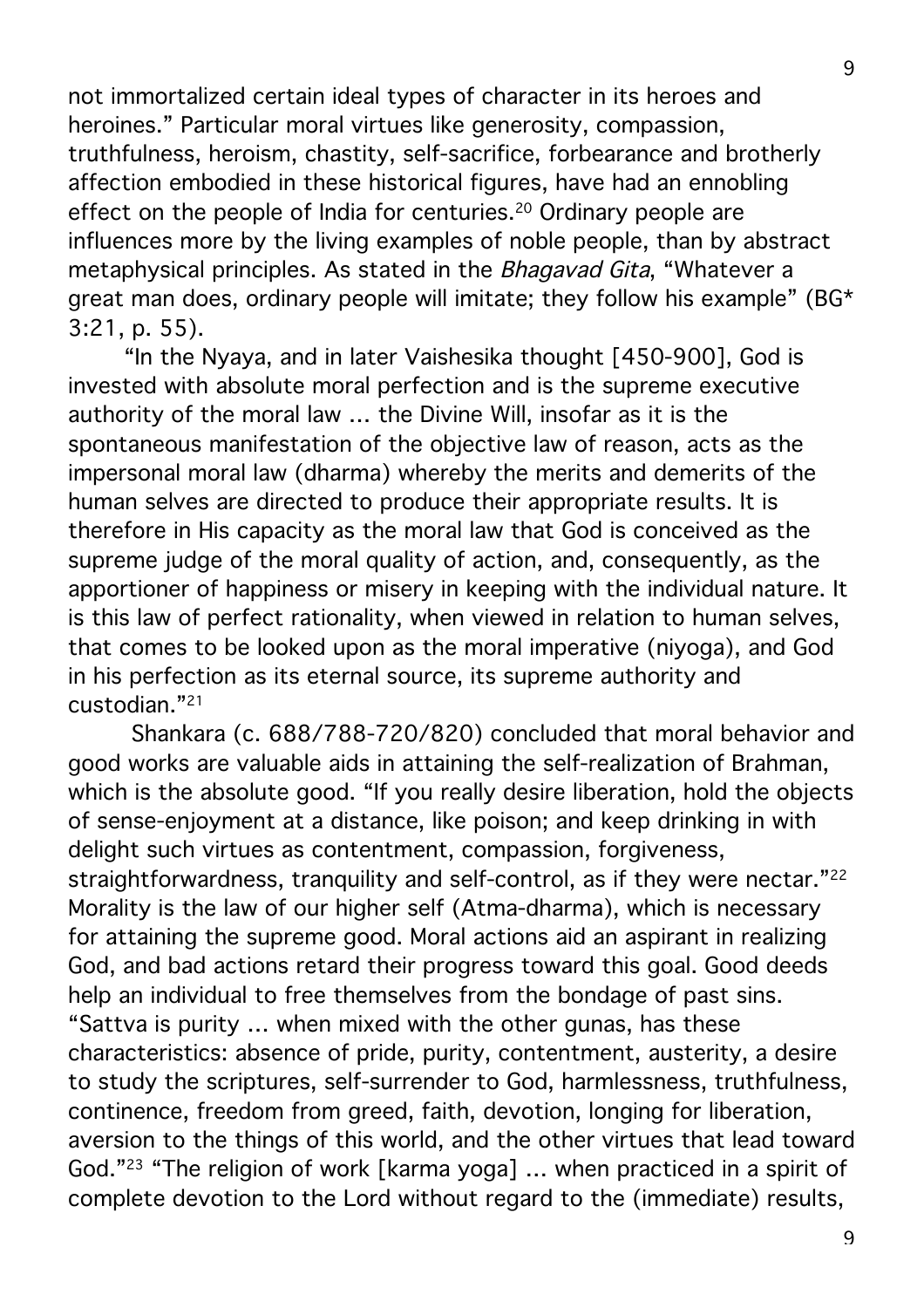it conduces to the purity of the mind. The man whose mind is pure is competent to tread the path of knowledge, and to him comes knowledge; and thus (indirectly) the religion of works forms also a means to the Supreme Bliss."24

The idea expressed by Swami Vivekananda (1863-1902) is that work properly performed (Karma Yoga), is a form of worship and a high religious ideal. "The Karma-Yogi's renunciation is in the shape of giving up all the fruits of his action; he is not attached to the results of his labour; he does not care for any reward here or hereafter."25 Cultivate the attitude of serving the Lord, working in a spirit of humility and selfless devotion while being detached from the ego. Work unselfishly with the purpose of doing good to others and this will make you happy. Perform your duties immersed in mental concentration, free from any personal motive. "Yet we must do good; the desire to do good is the highest motive power we have, if we know all the time that it is a privilege to help others.... be grateful that the poor man is there, so that by making a gift to him you are able to help yourself. It is not the receiver that is blessed, but it is the giver. Be thankful that you are allowed to exercise your power of benevolence and mercy in the world, and thus become pure and perfect." "Work for work's sake. There are some who are really the salt of the earth in every country and who work for work's sake, who do not care for name, or fame, or even to go to heaven. They work just because good will comes of it. There are others who do good to the poor and help mankind from still higher motives, because they believe in doing good and love good."<sup>26</sup> The goal to strive for is the spiritual state of complete self-abnegation. Working for others will arouse innate power and strength in us. So that we can help ourself, the Lord allows us to perform beneficial duties.27 He added, "the immoral remain weak" and can never "raise themselves intellectually, much less spiritually."28

It was discerned by Thomas Aquinas (1225-74) that because God is the first and highest cause and the sovereign good, all of our acts should be ordered to that spiritual end. Religious virtues are the most important moral precepts, since they are an aid in attaining salvation (liberation), which is the final goal of life. "God is good, and thus the creature becomes like Him by being good." The more the supreme good is attained, the more it is loved and the happier a person becomes.<sup>29</sup> "Moral virtues belong to the contemplative life as a predisposition. For the act of contemplation, in which the contemplative life essentially consists is hindered both by the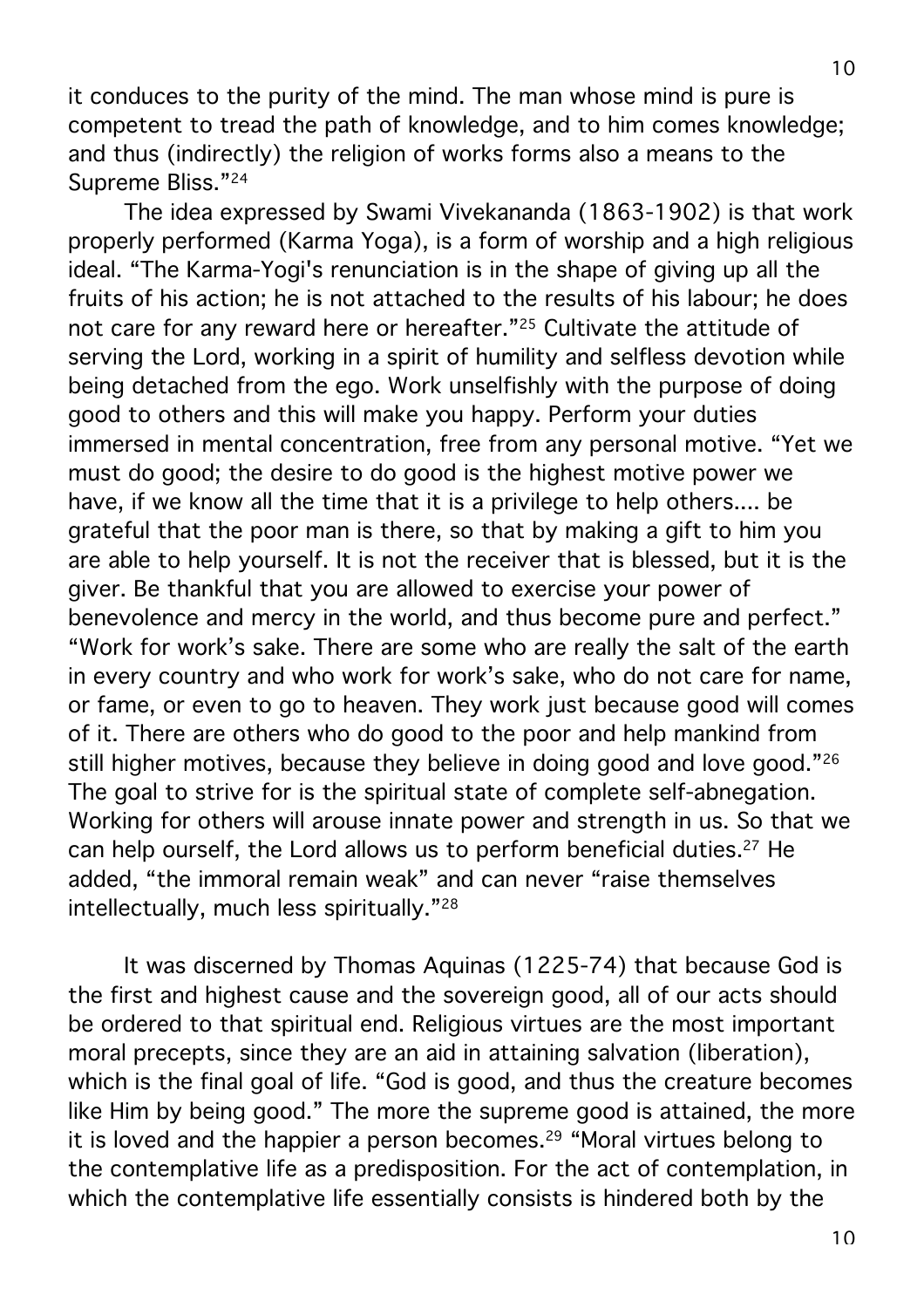impetuosity of the passions which withdraw the soul's intension from intelligible to sensible things, and by outward disturbances. Now the moral virtues curb" these.30 "The ultimate felicity of man does not consist in moral actions. In fact, human felicity is incapable of being ordered to a further end, if it is ultimate. But all moral operations can be ordered to something else…. [For example] the operations of justice are ordered to the preservation of peace among men."31 Aquinas mentioned that nonrational creatures exist for the sake of the perfect ordering of the universe as a whole, and also for the sake of human beings who are entrusted with the care, cultivation, and proper use of the natural world.

Augustus Strong (1836-1921) expounded, "According to the Scriptures, the ground of moral obligation is the holiness of God, or the moral perfection of the Divine nature, conformity to which is the law of our moral being." God "is subject to no law but the law of His own nature." "The moral perfection of the Divine nature includes truth and love, but since it is holiness that conditions the exercise of every other attribute, we must conclude that holiness is the ground of moral obligation." To make a good act bad, or a bad act good, God would have to alter His own internal nature. Since God is supreme, the foundation of morality cannot be independent of or above Him. Human righteousness and the performance of good works are acts that conform to the nature of God.32

One of the pioneers of Western psychology Alfred Adler (1870-1937) of Austria taught, "All failures—neurotics, psychotics, criminals, drunkards, problem children, suicides, perverts, and prostitutes are failures because they are lacking in social interest.... The meaning they give to life is a private meaning. No one else is benefited by the achievement of their aims, and their interest stops short at their own persons. Their goal of success is a goal of personal superiority, and their triumphs have meaning only to themselves.... Life presents only such problems as require ability to cooperate for their solution. To hear, see, or speak 'correctly,' means to lose one's self completely in another or in a situation, to become identified with him or with it. The capacity for identification, which alone makes us capable of friendship, love of mankind, sympathy, occupation, and love, is the basis of social interest and can be practiced and exercised only in conjunction with others. In this intended assimilation to another person or to a situation lies the whole meaning of comprehension.... Social interest remains throughout life. It becomes differentiated, limited, or expanded and, in favorable cases, extends not only to family members but to the larger group, to the nation,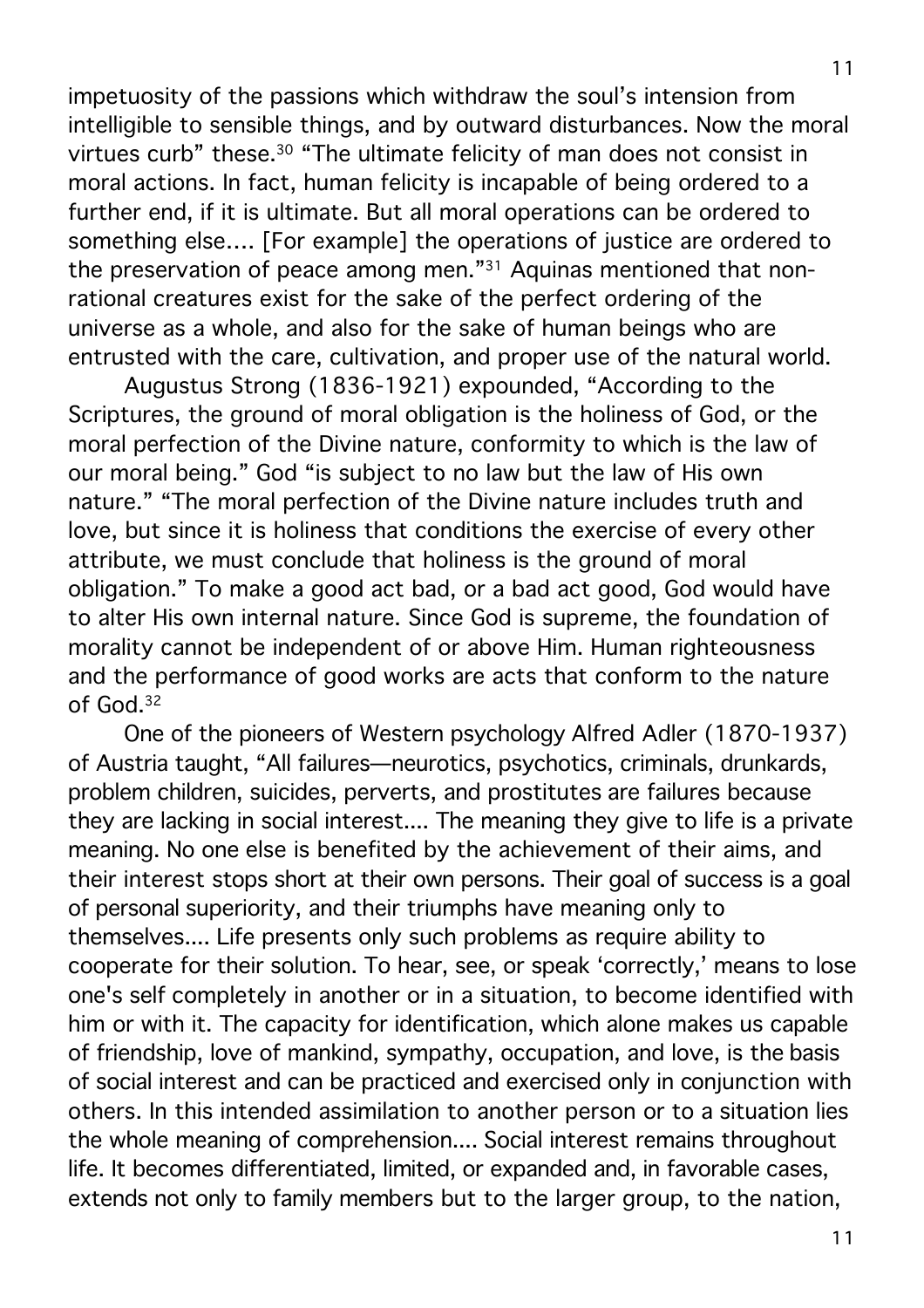to all of mankind. It can even go further, extending itself to animals, plants, and inanimate objects and finally even to the cosmos.... When social interest has been from the first instilled into the upward strivings of the psyche, it acts with automatic certainty, coloring every thought and action. Where this automatized social feeling is deficient, the individual's interest is too self-centered, and he feels that he is impotent or a nobody. All his other feelings are [then] more or less directly connected with this [social] feeling.... It is almost impossible to exaggerate the value of an increase in social feeling. The mind improves, for intelligence is a communal function. The feeling of worth and value is heightened, giving courage and an optimistic view, and there is a sense of acquiescence in the common advantages and drawbacks of our lot. The individual feels at home in life and feels his existence to be worthwhile just so far as he is useful to others and is overcoming common, instead of private, feelings of inferiority."33

The German theologian Friedrich Heiler (1892-1967) of the University of Marburg stressed, "In prophetic religion the moral will and deed are not provisional, not a mere preparation for union with God, but 'a doing of God's will,' as Jesus repeatedly asserts. Morality is not cut off from religion, nor is religion dissolved away in morality … God is not 'the more than good'; He is the substance and source of all moral goods, the holy Will, the sovereign Legislator and Judge who demands and commands, avenges and condemns. The fulfillment of His moral requirements in the individual and social life, in purity of heart and selfdiscipline, in brotherly love and self-sacrifice, is just as much the service of God and intercourse with Him as faith and love and prayer. 'Right' and 'righteousness' in the Old Testament constitute the essence of practical religion. Paul places active love above miraculous gifts, nay, even above faith and hope.… in prophetic religion morality has a positive value. It seeks to realize God-ordained ideals which have an intrinsic value, not merely a value in view of a religious ideal."34

Western psychologists assume we have an enduring self that unifies our actions, thoughts, and sense perceptions. They are interested in its form or nature for each particular person. A social identity defines a person role and nature in terms of the meaning and expectations associated with a socially constructed group and locates where the person fits within that configuration. It determines how a person is likely to think, feel, and act. The world is like a play and each person fulfills a certain position that they and other people determine. Our role in society is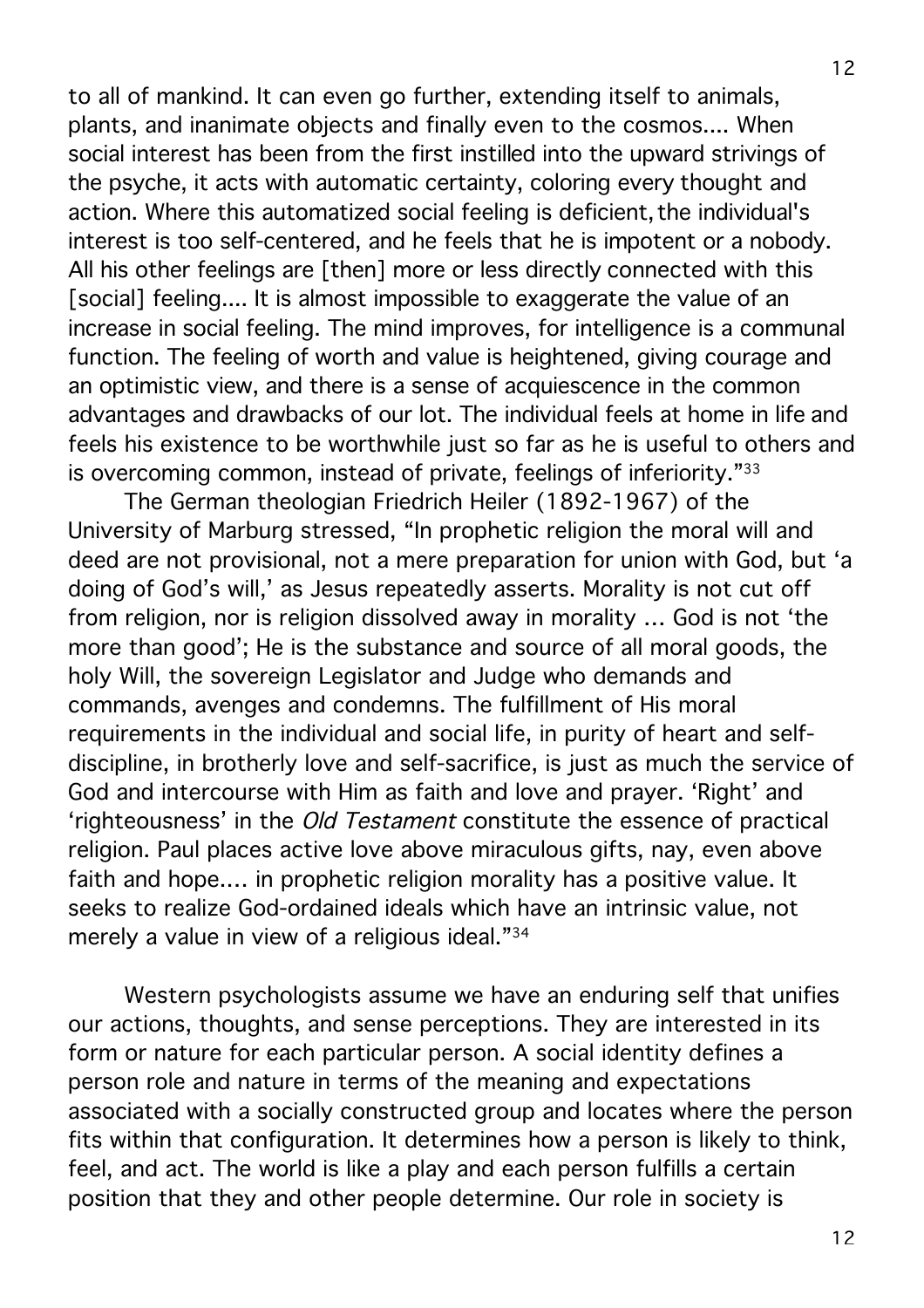determined by our life events, the way other people react to us, and our evaluation of these two factors. This includes our occupation and class position (varna-dharma) in society. Personal self-identity is how people define their intrapsychic self-structure (sva-bhava) in terms of their ideals and desires. It is a set of meanings and expectations specific to a given individual that guide behavior, determines their duties (sva-dharma), and indicates to the person who they are. This is our empirical self in the phenomenal world, not our spiritual or ideal self as being the Atman, image of God, etc.

A major obstacle for spiritual development for Westerners can be caused by cultural identity brought on by cultural determinism. The culture in which we are raised has lifelong effects in determining the content of our emotional attachments. It is greatly encouraged through interpersonal contacts, television, the Internet, and YouTube.

Morality involves right action and reasoning, and the correct attitudes and intentions in our actions. It is what I ought to do based on a good will that functions to achieve a desired goal such as human welfare, etc. These actions are properly motivated and directed toward the right ends. The role of the will is to choose the correct action that reason commands. We should be motivated by the concern for others and their welfare. Among the influences on applied practical reason are a person's formed attitudes, habitual responses, and guiding concerns. Our moral acts should be in conformity with general principles and an attempt to participate in Brahman-God, who is both the ultimate source of goodness and the supreme standard by reference to which our acts are to be assessed.<sup>35</sup>

Some people are misled by the Happiness (or Pleasure) Principle and make the mistake of thinking "the good" is whatever makes them happy. Good works include both morality and living a productive life. They produce good karma. If these acts are performed selfishly, the rewards of good works do not bring lasting happiness. If they are undertaken for the purpose of helping other people, the fruits of the meritorious actions will bring joy. To attain liberation-salvation these noble acts should be performed humbly as service to the Lord. It is important to realize that good works performed with the right attitude produce auspicious mental impressions (samskaras) habits (vasanas) that help to purify the mind and open the person up to receiving the Divine light of grace.

Short term bad karma can be good karma if one understands its meaning and we react properly to it. Then in the long run it will result in good karma.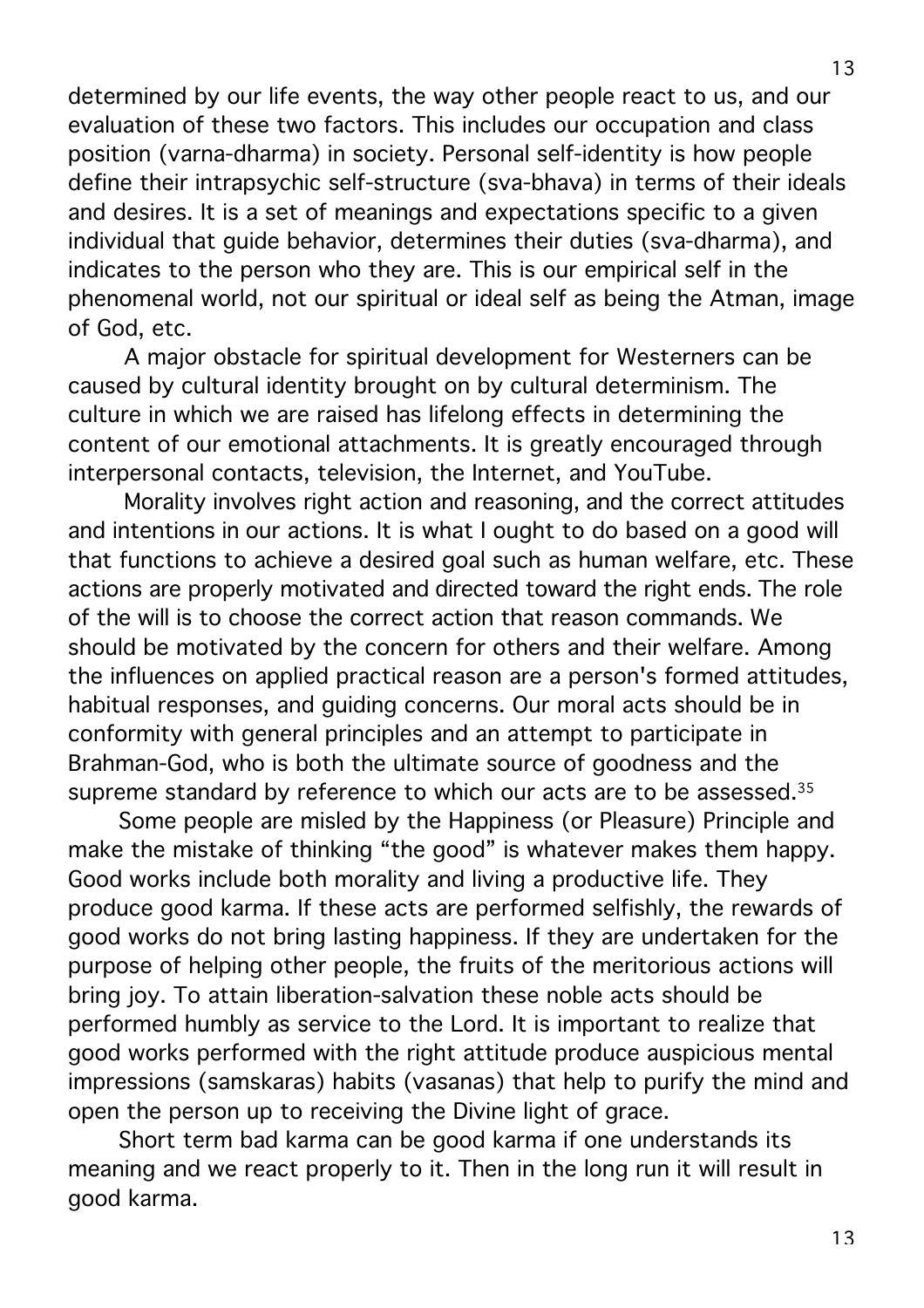Religious practices such as meditation, prayer, image worship, karma yoga, renunciation, moral practices, good works involve "learning by doing." This process involves four phases: intention, active involvement, reflection, and the results. What is vital in this process is first the devotee's self-initiative and intention to learn, to become actively involved in the experience. Second, the educative process is a growth of experience and developing, where practice is to be understood more in active terms, as involving doing things that change one's mental outlook and objective environment. Experiential learning is an empirical activity that is concerned with acquiring knowledge and skills through observation and interaction with the environment. Reading or listening to a lecture involve abstract conceptualization, whereas experiential learning actively places the person in a more concrete experience. Third, in order to gain useful understanding from an experience, the devotee must reflect on it. Analytical skills are utilized to conceptualize the religious practices, in order that one gains a better understanding of the acquired knowledge and retains the information for a longer period of time. The reflective learning and observation phase might involve feedback from others. This process of learning can result in changes in judgment, feeling, or skills in order to make judgments as a guide to proper choice and action. The learner has an opportunity to determine what method is working or failing, and to think about ways to improve on the next attempt made at the task. Every new attempt receives benefit from the cyclical pattern of previous experience, thought, and reflection. Lastly, the goal is to put all of this into practice and obtain the desired results.<sup>36</sup>

A higher ideal is a principle or value that one actively pursues as a goal. The value of ones behavior can be empirically determined by comparing it to the ideal. The closer the behavior matches up to the properties of the ideal the better it is.

Virtue ethical theories place the emphasis on character, intentions, motives, etc. To feel and act virtuously is to desire, favor, and hope to attain what is truly good for the person (or persons) who one is interacting with. Motivated by goodwill we are concerned with their wellbeing.37

### 3. Follow Your Duty

Indian: "All mankind is born for perfection and each shall attain it, will he but follow his nature's duty. Now you shall hear how a man may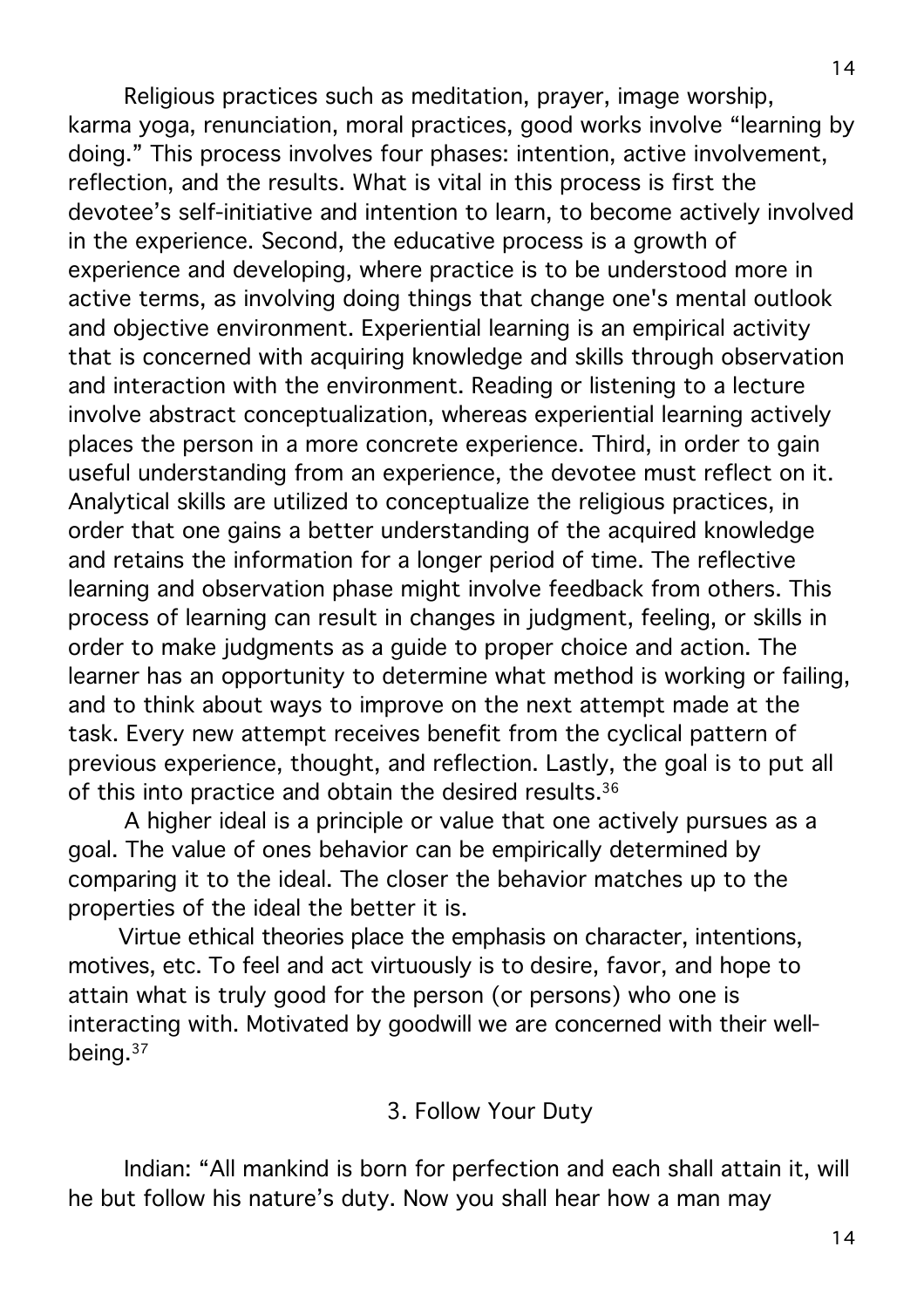become perfect, if he devotes himself to the work which is natural to him. A man will reach perfection, if he does his duty as an act of worship to the Lord, who is the source of the universe" (BG\* 18:45-46, p. 169; cf. 3:33). "It is better to do your own duty, however imperfectly, than to assume the duties of another person, however successfully" (BG\* 3:35, p. 57; cf. 18:45, 47-48; LM 10:97).

New Testament: "Let every one lead the life which the Lord has assigned to him, and in which God has called him.... Every one should remain in the state in which he was called" (1 Cor. 7:17, 20). "Lead a life worthy of the calling to which you have been called" (Eph. 4:1).

After the early *Upanishads* were orally communicated, the Vedic concept of rta was greatly expanded upon and called dharma (duty). It consists of eternal, immutable, and impersonal laws that regulate, maintain, and uphold the universe in the cosmic and physical realms. Human dharmas pertain to societal laws, moral obligations, religious practices, social duties, and customs. Dharmas include moral obligations and duties: to be performed by all people like kindness, truthfulness, and so on (sadharana-dharma); fulfilling one's vocational or caste duties (varna-dharma); the stages of human life, student, householder, transition, and ascetic (ashrama-dharma); and uniquely individual duties (sva-dharma) based on the person's essential nature (sva-bhava). Dharma not only deals with one's actions but also their systems of beliefs and values.

Dharma is a manifestation of Brahman's (God's) will and commands based on the objective law of goodness. Human dharma is a partial expression of the cosmic dharma, which if properly performed, leads to the identity of an individual with the higher reality. Dharma in its higher and most sublime form brings liberation (moksha) and harmony with the Divine reality, while the secular dharma is necessary for the well-being of society and the harmony of human events. From dharma, which is an unconditional command and moral imperative, a seeker can discover their essential Divinity. "Moksha-dharma, as the higher dharma, represents harmony with the higher reality, which is not only the source but also the inner being of the individual. The lower dharmas represent a harmony of the various aspects of manifested reality (especially social aspects) with each other. But since all beings have their source and inner being in a higher reality, there is no conflict between the social dharmas of varna and ashrama and the extra—social dharma of moksha."38 In addition, there is Atma-dharma, which is one's duty to their Divine nature. Also there is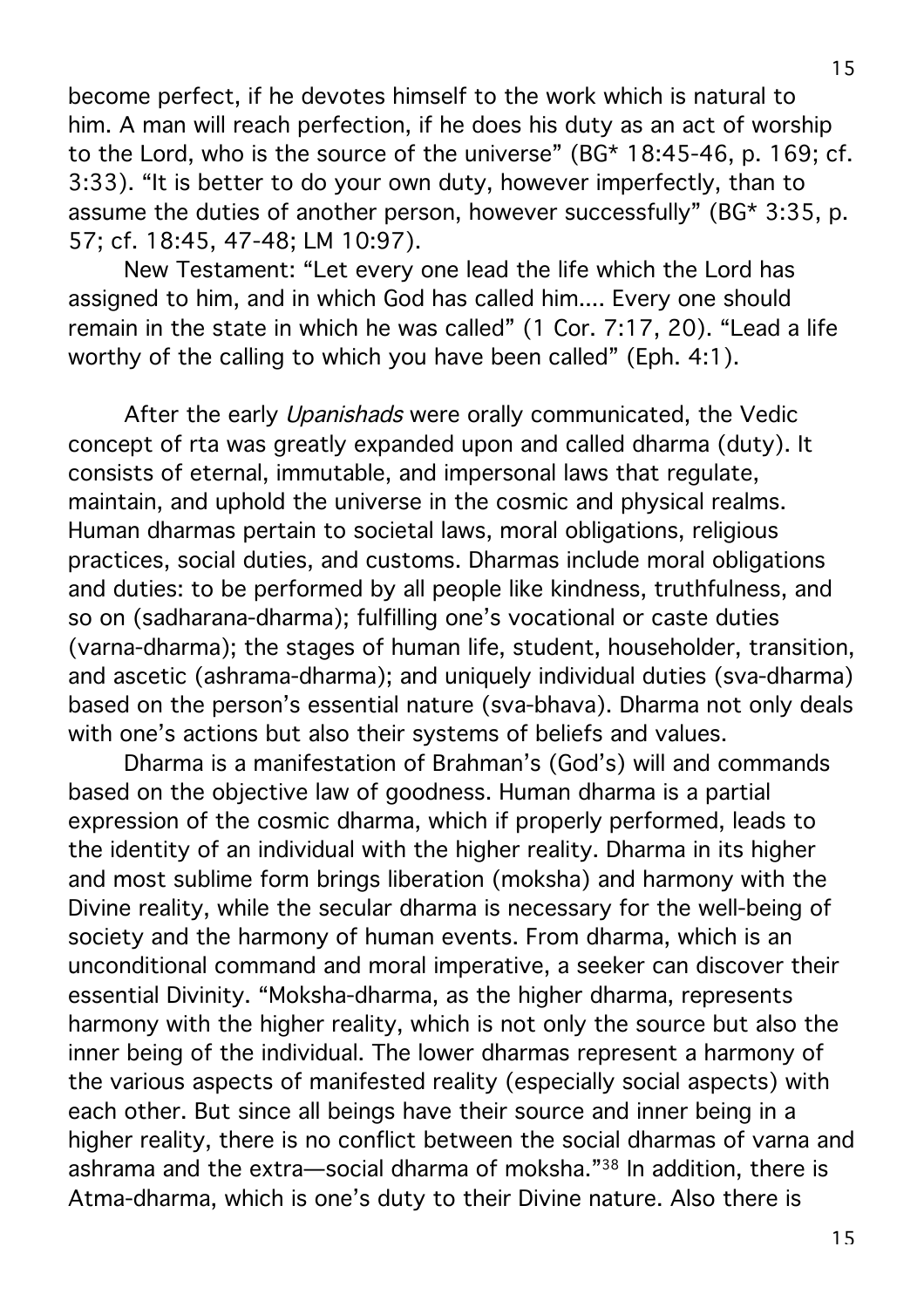yuga-dharma meaning that there is some variation in duty for each historical period. For example, with the advent of nuclear weapons, involvement in war takes on a different meaning than it did in the past. At this time in history, global consciousness has taken on a new meaning. In the Mahabharata, Karna who was brought up by a chariot driver became the king of Agra and a distinguished warrior, and Vidura the son of a maid became the minister in the kingdom of Hastinapur. Their Varna (Caste) dharma pertained to properly fulfilling their vocational duties and position in society, and not to the status of their parents. In addition to the above mentioned, there are also family, gender, national, ethnic, religious, and other dharmas (duties) to be fulfilled.

In the Bhagavad Gita, Lord Krishna tells his disciple Arjuna that it his duty as a member of the warrior caste (kshatriya) to fight in a righteous war. Born into that particular station in society, he is obliged to perform his appropriate duties and social responsibilities. By fulfilling his vocational caste duty he will receive honor, and after death will go to heaven. If Arjuna forsakes his duty to society and refuses to fight, he will be disgraced and despised, by both those people who presently admire him and by his enemies (BG 2:31-38). The commentator John Koller explains, "Every person has his own dharma (sva-dharma) which is the innermost law of his being, which serves to regulate his conduct, his righteousness, and his very sense of right and wrong. In the *Gita* one's sva-dharma, as his essential principle of being and function is inseparably linked up with his position in society. Thus when Arjuna, not knowing whether to fight or run, says to Krishna, 'I am confused about dharma [duty], I beseech you, tell me the better thing to do,' he is advised to do whatever is in accord with his nature. Krishna answers Arjuna by saying, 'considering your own [occupational] dharma, you should not flee. For a kshatriya (warrior) nothing is better than a just war…. But if you renounce your own dharma and refuse to fight this righteous war then certainly you will incur sin' [BG 2:33]. He must do his duty and fight. It is his dharma because he is a kshatriya, and he is a kshatriya because of his [inner] nature. In fact, acting according to one's own nature, and thereby contributing to the order and maintenance of society, is regarded as a form of worship of God [BG 18:46]."

The Prabhakara (fl. 700) Mimamsa school of philosophy taught (according Balbir Gauchhwal), "The status and authority of the Vedas being sui generis [unique], they alone are regarded as competent to reveal to man the knowledge of a particular kind which to him is otherwise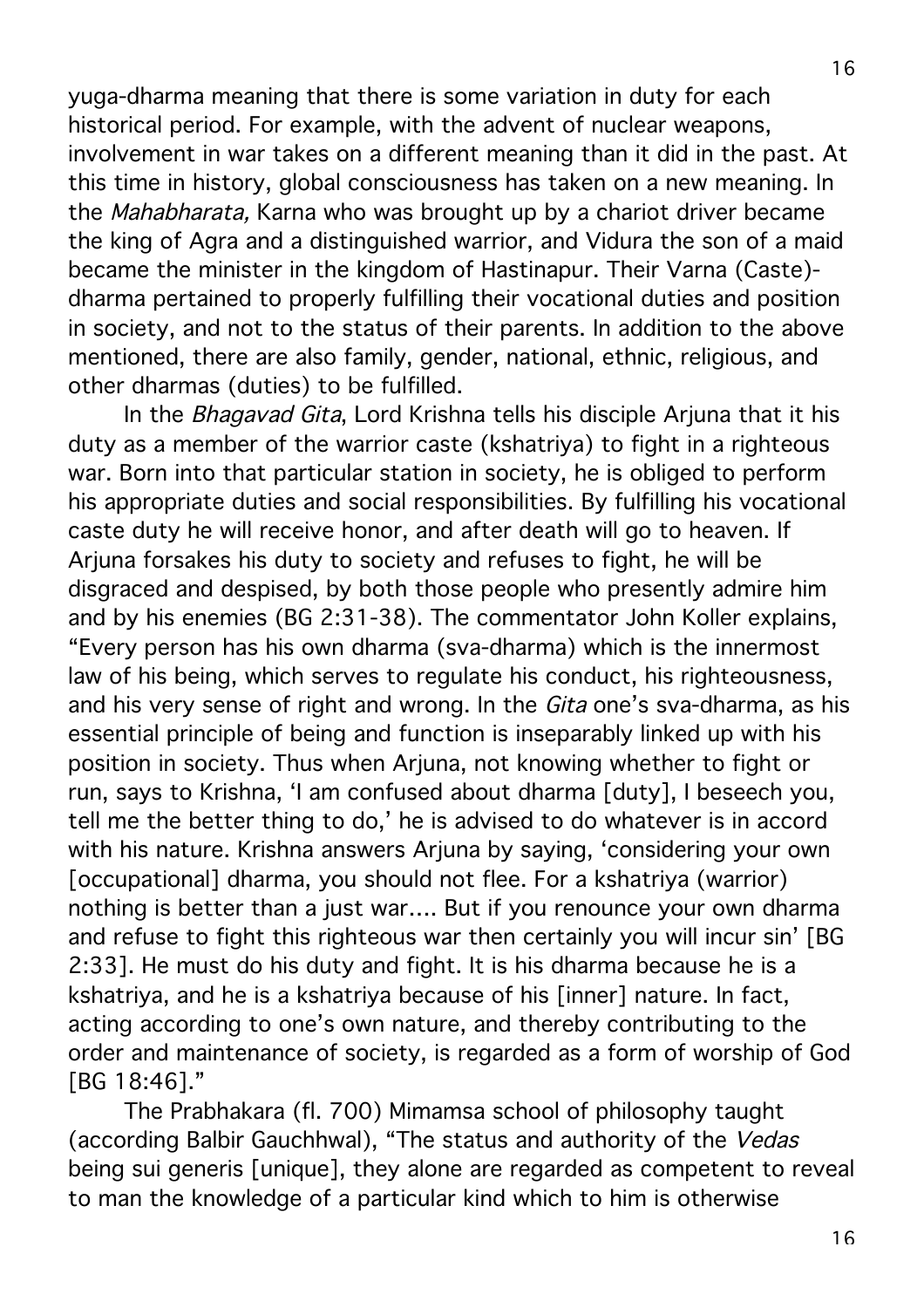unattainable. Since over and above his Essential Self he also possesses a sensuous self, the law of the former as embodied in the Vedic commands presents itself to his moral consciousness as the law of duty (niyoga)…. Thus, a Vedic command becomes my duty only when it is appropriated albeit partially—as the law of my Essential Selfhood and manifested in the determination of my will.… an action to be characterized as genuinely moral must be so willed that the content and authority of its choice are derived from no other source than from the law of duty itself."39

Swami Vivekananda brought out the point, "According to our mental constitution or the different planes of existence in which we are, duty and morality may vary. The important thing is to know that there are gradations of duty and of morality—that the duty of one state of life, in one set of circumstances will not and cannot be that of another…. What is duty for one is not duty for another.... Each duty has its own place, and according to the circumstances in which we are placed, we must perform our duties…. If a man retires from the world to worship God, he must not think that those who live in the world and work for the good of the world are not worshipping God: neither must those who live in the world, for wife and children, think that those who give up the world are low vagabonds.… Each is great in his own place, but the duty of the one is not the duty of the other."40 "It is therefore our duty to do that work which will exalt and ennoble us in accordance with the ideals and activities of the society in which we are born."41

D. S. Sarma (1883-1970) the Principle of Vivekananda College in Madras affirmed, "Every man has, first of all, to be true to himself, to the law of his own being. He has to achieve the best he is capable of by perfecting his own natural endowments and by making the most of the circumstances in which he is placed. It is only then that he will become an efficient servant of God and an efficient member of society."42 The innermost aspect of a person's own being is called Sva-bhava (one's essential nature). It is the inborn innate propensities and abilities of an individual determined by their karmas and mental impressions (samskaras) and habits (vasanas), which were acquired in this and prior lives. Svabhava determines one's sva-dharma (personal duties), which are the specific functions that are compatible with their nature.<sup>43</sup>

In his commentary Herman Bavinck (1854-1921) describes the ideas of John Calvin (1509-64) the French-Swiss leader of the Protestant Reformation, "Christian perfection must be realized not above and outside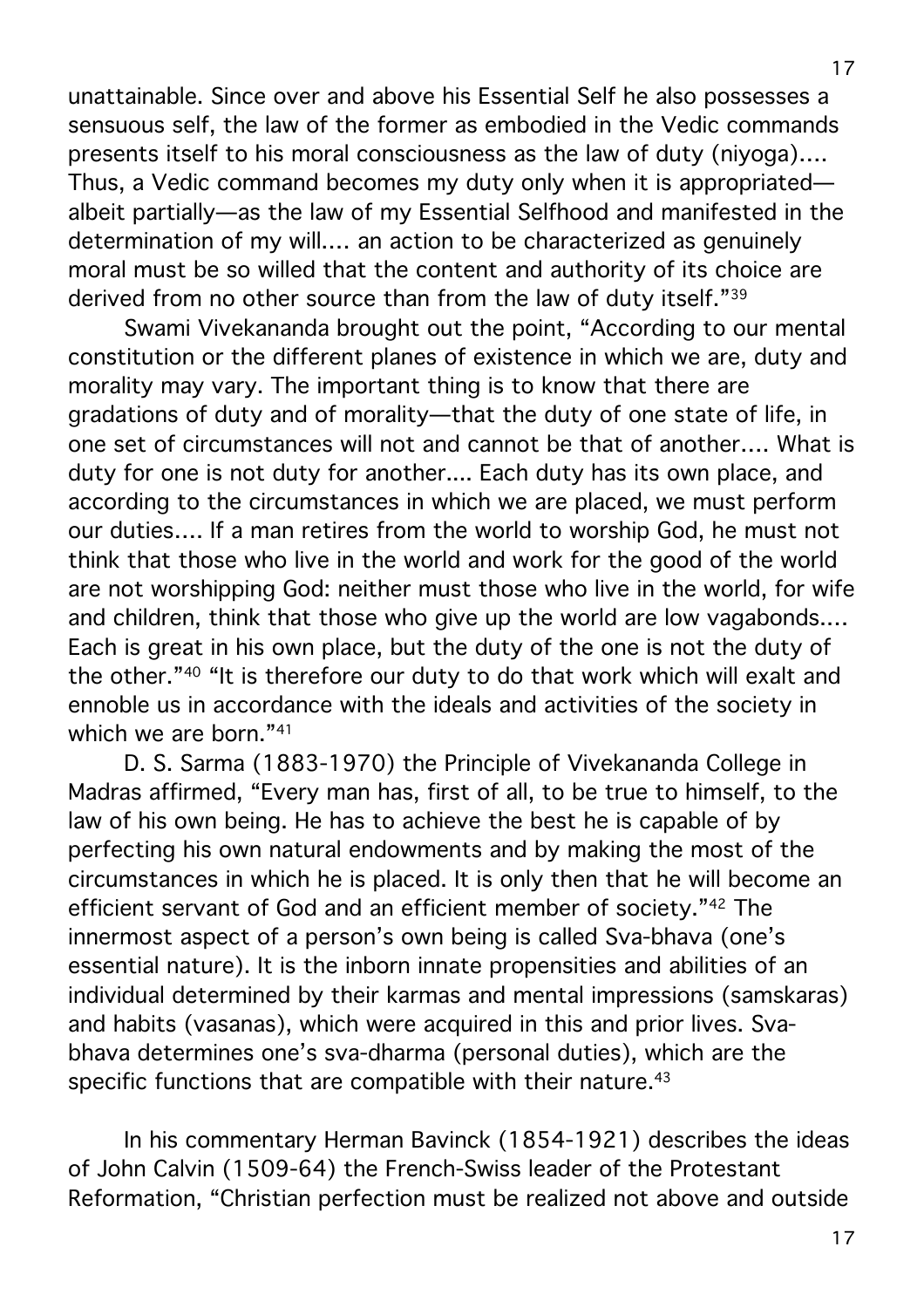of, but within the sphere of the calling assigned us by God here on earth. Perfection consists neither in compliance with arbitrary human or ecclesiastical commandments, nor in the performance of all sorts of extraordinary activities. It consists in the faithful discharge of those ordinary daily duties which have been laid by God upon every man in the conduct of life. Calvin emphasizes the idea that life itself in its whole length and breadth and depth must be a service of God…. this life and the vocation in it given us by God are a part which we have no right to abandon, but which without murmuring and impatience we must faithfully guard, so long as God Himself does not relieve us. So to view life, as a vocatio Dei--this is the first principle, the foundation of all moral action.... there is with God no acceptance of persons; all men are equal before Him; even the humblest and meanest workman, if he be a believer, fills a place in the Kingdom of God and stands as a colaborer with God in His presence."44

The famous German philosopher Immanuel Kant (1724-1804) formulated the principle that, "The moral laws lead through the conception of the summum bonum as the object and final end of pure practical reason to religion, that is, to the recognition of all duties as Divine commands ... as essential laws of every free will in itself, which, nevertheless, must be regarded as commands of the Supreme Being, because it is only from a morally perfect (holy and good) and at the same time all-powerful will, and consequently only through harmony with this will, that we can hope to attain the summum bonum…. The moral law commands me to make the highest possible good in a world the ultimate object of all my conduct. But I cannot hope to effect this otherwise than by the harmony of my will with that of a holy and good Author of the world…. morality is not properly the doctrine how we should make ourselves happy, but how we should become worthy of happiness."45 Moreover, "Nothing glorifies God more than that which is the most estimable thing in the world, respect for His command, the observance of the holy duty that His law imposes on us." "To love God means, in this sense, to like to do his commandments; to love one's neighbour means to like to practice all duties toward him … the moral precepts of the Gospel, exhibits the moral disposition in all its perfection, in which, viewed as an Ideal of holiness, it is not attainable by any creature, but yet is the pattern which we should strive to approach."<sup>46</sup> Evil propensities are overcome by living a moral life. By means of their own efforts, a believer must make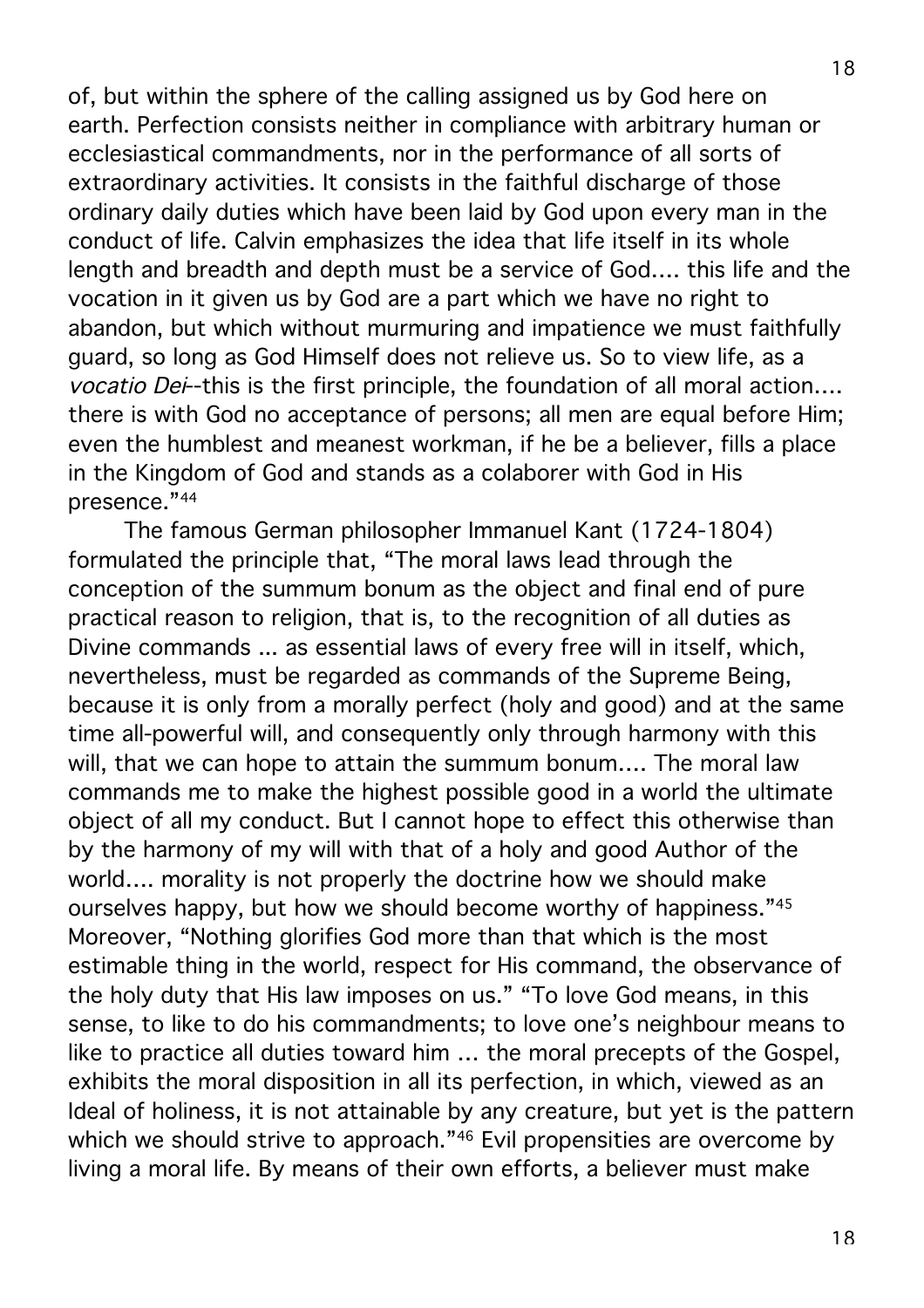themselves worthy of receiving supernatural assistance. "It is our universal duty as men to elevate ourselves to this ideal of moral perfection"47

Based on his study of the "Protestant Ethic" of the Reformers, particularly Calvinism of the 17th century, Max Weber (1864-1920) the brilliant German sociologist concluded, "Inner-worldly asceticism" involves an emphasis on worldly activities, as a path to salvation. God's blessings are attained by active conduct in the secular world, and by rationally fulfilling one's duties according to the Divine Will. The world is the creation of God, which is a medium by which an individual proves their moral worth as an instrument of the Lord.<sup>48</sup> "The order of the world in which the ascetic is situated becomes for him a vocation which he must fulfill rationally. As a consequence, and although the enjoyment of wealth is forbidden to the ascetic, it becomes his vocation to engage in economic activity which is faithful to rationalized ethical requirements and which conforms to strict legality. If success supervenes upon such acquisitive activity, it is regarded as the manifestation of God's blessing upon the labor of the pious man and of God's pleasure with his economic pattern of life…. This type of inner-worldly asceticism included, above all, ascetic Protestantism, which taught the principle of loyal fulfillment of obligations within the framework of the world as the sole method of proving religious merit."49 An inner-worldly ascetic "has succeeded in becoming a tool of God, through rationalized ethical action completely oriented to God…. Through his rational actions in this world he is personally executing the will of God…. An unbroken unity integrating in systematic fashion an ethic of vocation in the world with assurance of religious salvation was the unique creation of ascetic Protestantism alone. Furthermore, only in the Protestant ethic of vocation does the world, despite all its creaturely imperfections, possess unique and religious significance as the object through which one fulfills his duties by rational behavior according to the will of an absolutely transcendental God."<sup>50</sup>

In response to Kant, when concerned with individual and concrete forms of knowledge, power, good, and truth are we unconsciously seeking their abstract, essential, ideal, and universal counterpart? Ethically do people act for the sake of abstract universal ideals like law, duty, moral law, or the moral imperative? Or are moral actions performed to individuals and groups, within the context of personal concrete obligations and life experiences?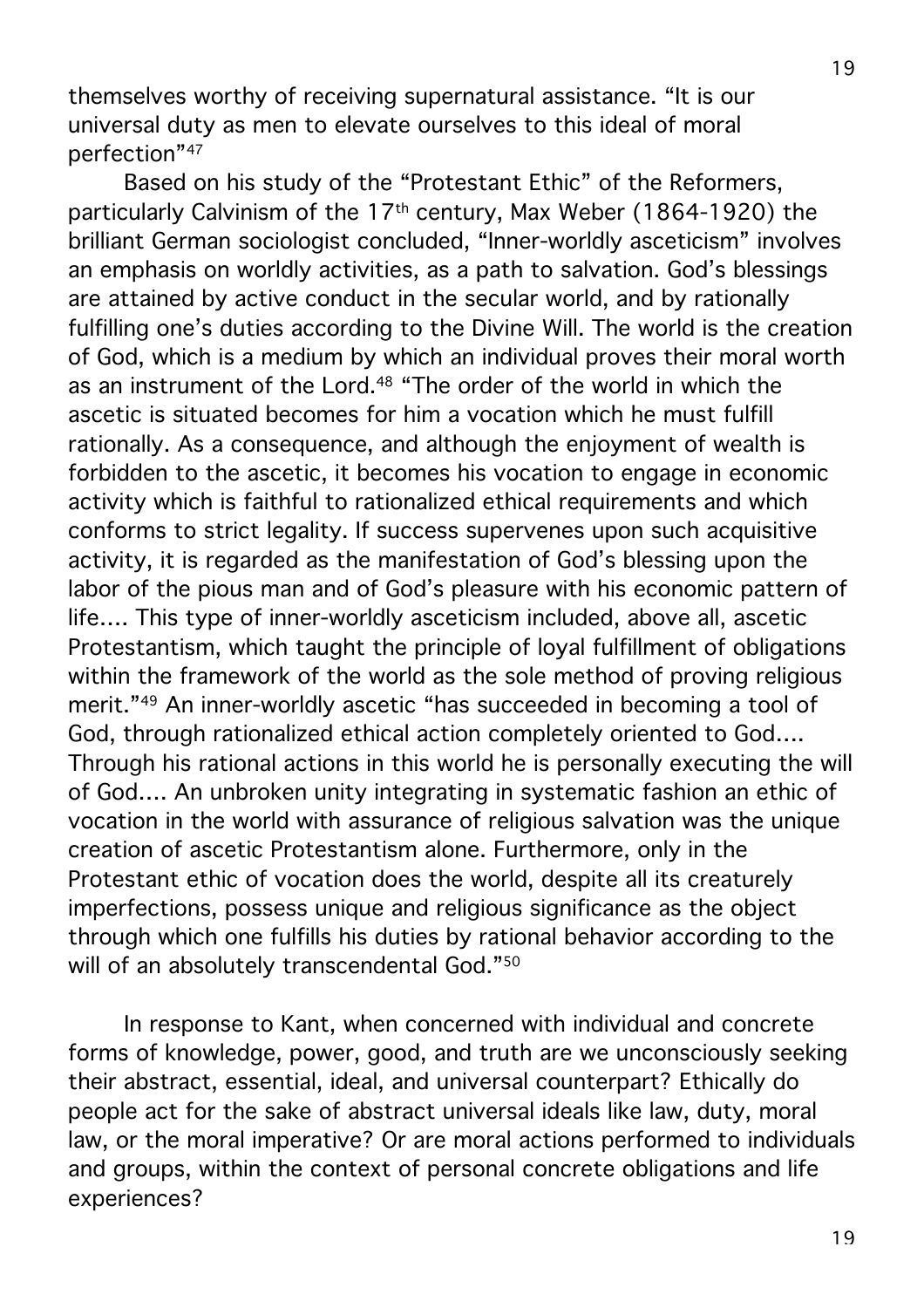Max Weber's discussion of the "Protestant Ethic" shows many similarities with the Indian idea of Karma Yoga with its emphasis on: "selfcontrol and obedience to the will of God…. a person's worldly occupation was regarded as the sphere in which he was to serve God through his dedication to his work. The man of property was to act as a steward of worldly goods, that is, to use them for some betterment rather than for luxurious enjoyment. This unlimited demand for self-discipline, selfexamination, hard work, dedication to duty and one's calling … These values promoted ascetic dedication."51 It might be added that a person of any religion can follow the system of ethics that Weber referred to as the "Protestant Ethic." There is no doubt that inner-worldly asceticism is a valuable asset in maintaining a highly productive society.

In sum, one should follow their calling by working hard to rationally fulfill their duties and social responsibilities because it: is a special command of Brahman-God that the Divine Will has imposed upon us (Calvin, Weber); is an act of worshiping and serving the Lord, and a path to liberation-salvation, when performed in the right manner with the correct attitude (Bhagavad Gita, Calvin, Weber); is beneficial to society (Calvin); exalts and ennobles us sending us Brahmanward-Godward (Vivekananda); is the way in which an individual proves their moral worth (Calvin, Weber); develops and self-actualizes one's inborn innate propensities and abilities (Bhagavad Gita); gives life meaning and a purpose (Calvin); and brings respect from others to people who properly fulfill their duties (*Bhagavad Gita*).

In comparison with the Indian four stages of ashrama-dharma, Erik Erikson (1902-94) (who authored an admirable biography of Mahatma Gandhi) presented eight stages of life and psychosocial development: trust the world (age 0-2), autonomy (age 2-4), purpose (age 4-5), competence and industry (age 5-12), identity and role (age 13-19), love and intimacy (20-39), make my life count (40-64), and reflection on life (age 65-death). The goal of the final stage is wisdom, a sense of contentment, and ego integrity, derived from the feeling and belief that our life was a productive success. Erikson's emphasis is on the first two stages of ashrama-dharma with little interest in ascetic renunciation.52

A karma yogin should think of themself as a "servant of Brahman (God)." This requires selfless self-sacrifice of time and energy. The desired goal is to please the Lord.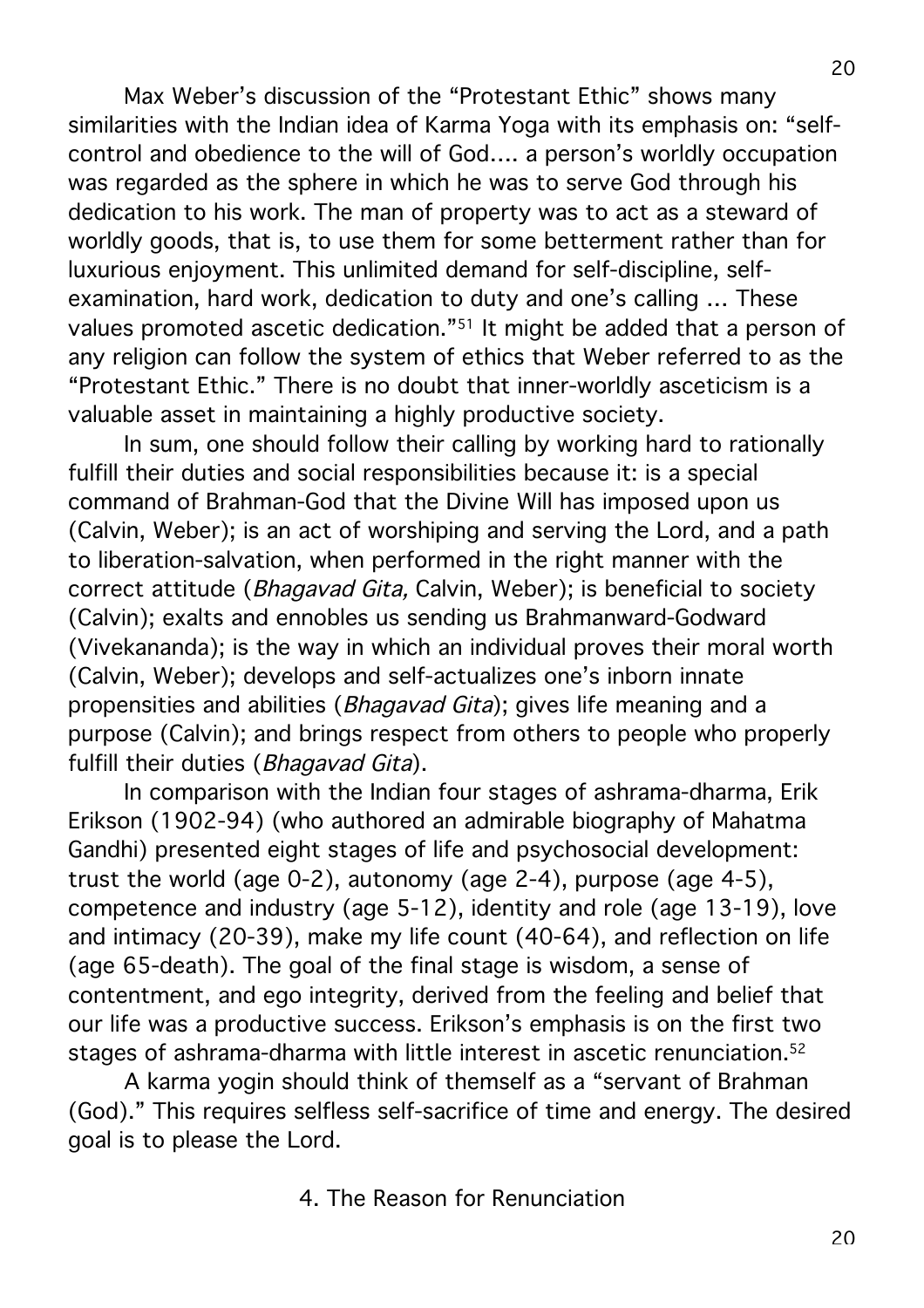Indian: "Having realized the Self, brahmins give up the desire for sons, the desire for wealth, and the desire for the worlds" (Br. Up. 3:5.1; cf. 4:4.22). "The wise prefer the good to the pleasant; the foolish, driven by fleshy desires, prefer the pleasant to the good" (Kat. Up.\* 1:2.2, p. 24). "Free from desires, with body and mind controlled, and surrendering all possessions, he incurs no sin" (BG 4:21; cf. 2:55; 13:8-9). "No one who has not renounced his desires can ever become a yogi" (BG 6:2; cf. 4, 24; 12:16-17; Br. Up. 4:4.7; Kat. Up. 2:3.14).

New Testament: "Do not lay up for yourself treasures on earth, where moth and rust consume and where thieves break in and steal" (Mt. 6:19; cf. 21; 10:9-10; 19:27-30; Mk. 6:8-10; 10:21, 28-31; Lk.. 9:3; 10:4; 14:33; 18:29-30; Jn. 6:27). "Do not be anxious about your life, what you shall eat or what you shall drink, nor about your body, what you shall put on" (Mt. 6:25; cf. 26-33; Lk. 12:22-31). "What is a man profited if he gains the whole world, and loses his own soul" (Mt. 16:26, KJ).

On this subject Swami Vivekananda discerned, "We came to enjoy; we are being enjoyed. We came to rule; we are being ruled. We came to work; we are being worked…. That is the one cause of misery; we are attached, we are being caught.... If only we had the power to detach ourselves at will, there would not be any misery. That man alone will be able to get the best of nature, who, having the power of attaching himself to a thing with all his energy, has also the power to detach himself when he should do so."53 "It is the greatest manifestation of power—this tremendous restraint; self-restraint is a manifestation of greater power than all outgoing action." "By non-attachment, you overcome and deny the power of anything to act upon you…. The sign is that good or ill fortune causes no change in his mind: in all conditions he continues to remain the same." "The man that has practiced control over himself cannot be acted upon by anything outside; there is no more slavery for him. His mind has become free."<sup>54</sup> "Until we give up the thirst after life, the strong attachment to this our transient conditioned existence, we have no hope of catching even a glimpse of that infinite freedom beyond…. If we give up our attachment to this little universe of the senses or of the mind, we shall be free immediately. The only way to come out of bondage is to go beyond the limitations of law, to go beyond causation.55

The Swami continues, "To attain this unattachment is almost a life-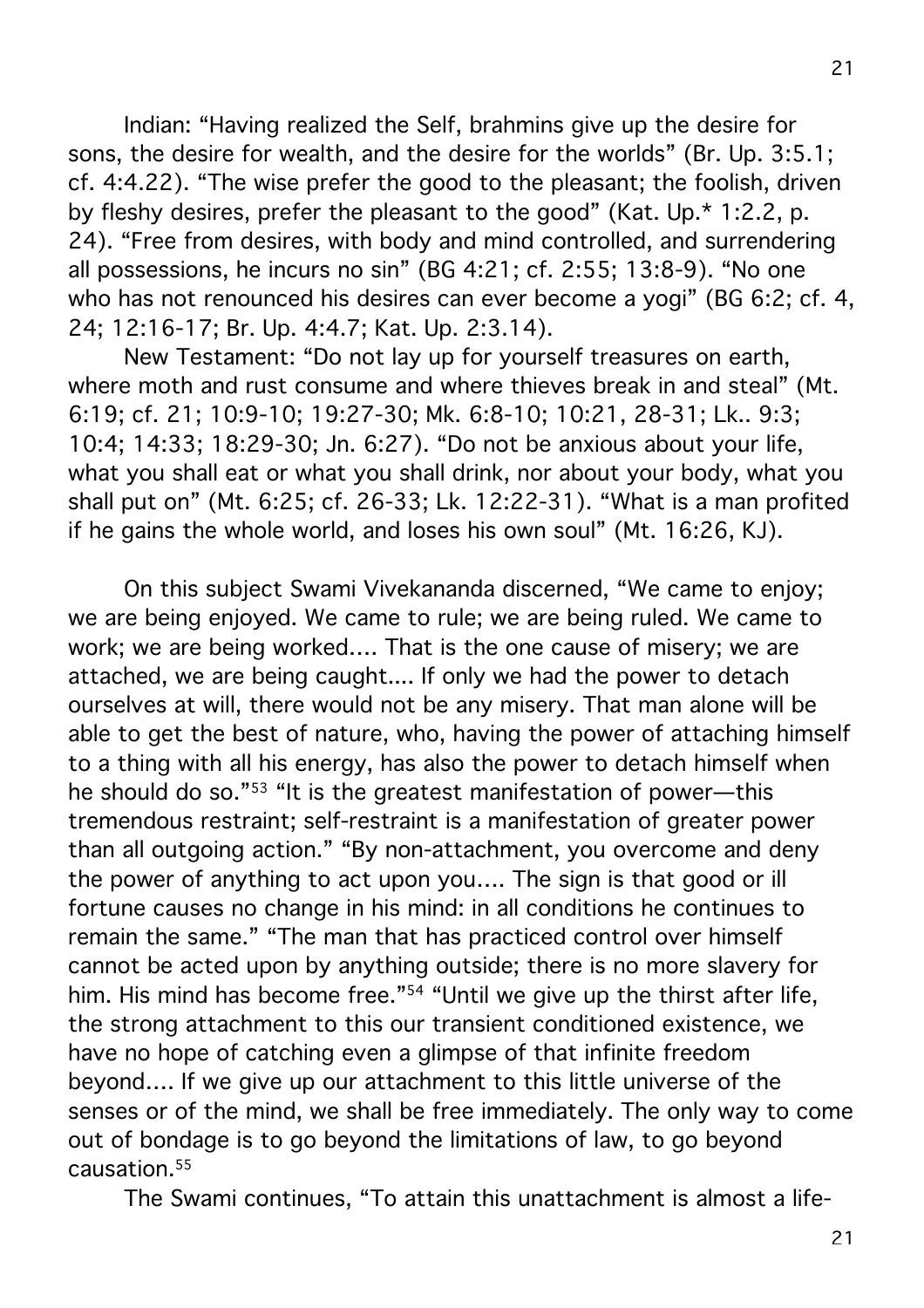work, but as soon as we have reached this point, we have attained the goal of love and become free; the bondage of nature falls from us, and we see nature as she is; she forges no more chains for us; we stand entirely free and take not the results of work into consideration; who then cares for what the results may be?… Expect nothing in return. If you can invariably take the position of a giver, in which everything given by you is a free offering to the world, without any thought of return, then will your work bring you no attachment. Attachment comes only where we expect a return. If working like slaves results in selfishness and attachment, working as master of our own mind gives rise to the bliss of non-attachment."56 "Renunciation is the power of battling against these forces and holding the mind in check.... Again, the experience of the worldly-minded teaches us that sense-enjoyments are the highest ideal. These are tremendous temptations. To deny them, and not allow the mind to come to a wave form with regard to them, is renunciation." "The Yoga which we are now considering consists chiefly in controlling the senses. When the senses are held as slaves by the human soul, when they can no longer disturb the mind, then the Yogi has reached the goal." "It is always for greater joy that you give up the lesser." "To deny sense-enjoyments, "and not allow the mind to come to a wave form with regard to them, is renunciation."<sup>57</sup>

The ultimate form of fasting was attained by Swami Vivekananda. "At the end of his life, having undertaken to go through the hot season in Calcutta without swallowing water—and being allowed to rinse out the mouth—he found that the muscles of his throat closed, of their own accord, against the passage of a single drop, and he could not have drunk it, if he would."58

A monastic disciple of Sri Ramakrishna, Swami Turiyananda (1863- 1922) explains, "To humans alone is given the power to distinguish good from evil, to have control over their passions, and to become master of them all if they only desire it and try to act conscientiously and with a firm determination in that direction and, thus, free themselves. And by so freeing themselves from all bondages, they can know their real Self and serve the highest purpose of life once and for all. This is possible for human beings alone, and therefore it behooves them at least to try for that laudable end."59

In the following quotation Thomas Aquinas maintains, "It is impossible for any created good to constitute man's happiness. For happiness is the perfect good, which, quiets the appetite altogether since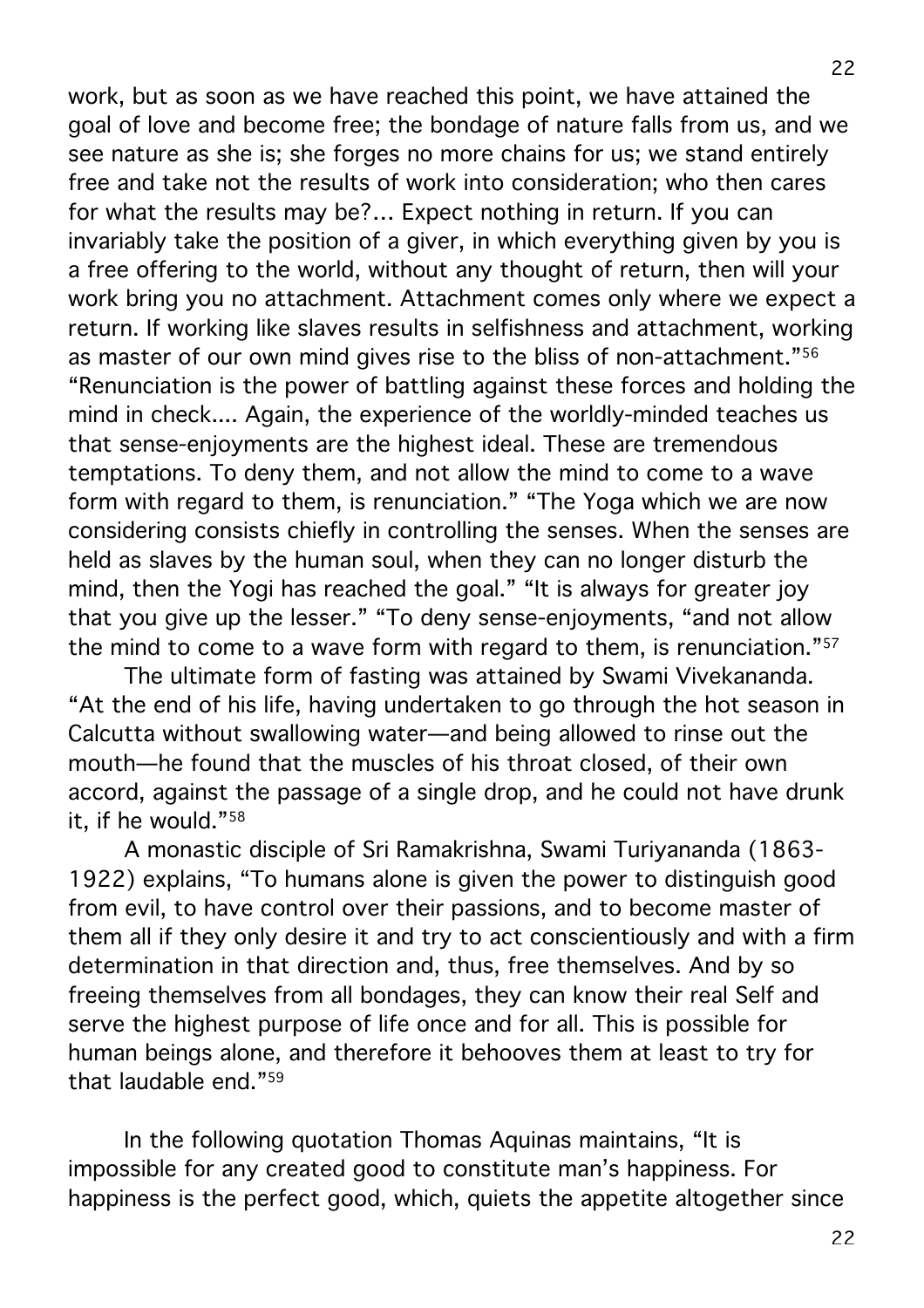it would not be the last end if something yet remained to be desired…. nothing can quiet man's will except the universal good. This is to found not in any creature, but in God alone, because every creature has goodness by participation…. The universe of creatures, to which man is related as part to whole, is not the last end, but is ordered to God, as its last end. Therefore, the last end of man is not the good of the universe, but God Himself."60 "The higher our mind is elevated to the contemplation of spiritual beings, the more it is withdrawn from sensible things. Now, the final limit to which contemplation can reach is the Divine Substance, hence, the mind which sees the Divine Substance must be completely cut off from the bodily senses, either by death or by ecstasy."61 "Through the aforesaid pleasures, man is kept away from a close approach to God, for this approach is effected through contemplation, and the aforementioned pleasures are the chef impediment to contemplation, since they plunge man very deep into sensible things, consequently distracting him from intellectual objects. Therefore, human felicity must not be located in bodily pleasures."62 "Accordingly when an inordinate will loves some temporal good, for example riches or pleasure, more than the order of reason or Divine law, or Divine charity, or some such thing, it follows that it is willing to suffer the loss of some spiritual good so that it may obtain the possession of some temporal good."63 "A thing of an inferior nature cannot be brought to what is proper to a higher nature except by the power of that higher nature. For example, the moon, which does not shrine by its own light, becomes luminous by the power and action of the sun, and water which is not hot of itself, becomes hot by the power and action of fire…. he is attached to sensible and lower things; and the more he attaches himself to these, the farther he is removed from the ultimate end, for these things are below man, whereas man's end is above him."64

The Dutch philosopher Baruch Spinoza (1632-77) noted, "When a thing is not loved, no quarrels will arise concerning it, no sadness will be felt if it perishes, no envy if it is possessed by another, no fear, no hatred, in short no disturbance of the mind. All these arise from the love of what is perishable, such as the objects already mentioned. But love towards a thing eternal and infinite feeds the mind wholly with joy, and is itself unmingled with any sadness, wherefore it is greatly to be desired and sought for with all our strength."<sup>65</sup>

For Max Weber "inner-worldly asceticism…. demanded of the believer, not celibacy, as in the case of the monk, but the avoidance of erotic pleasure; not poverty, but the elimination of all idle and exploitative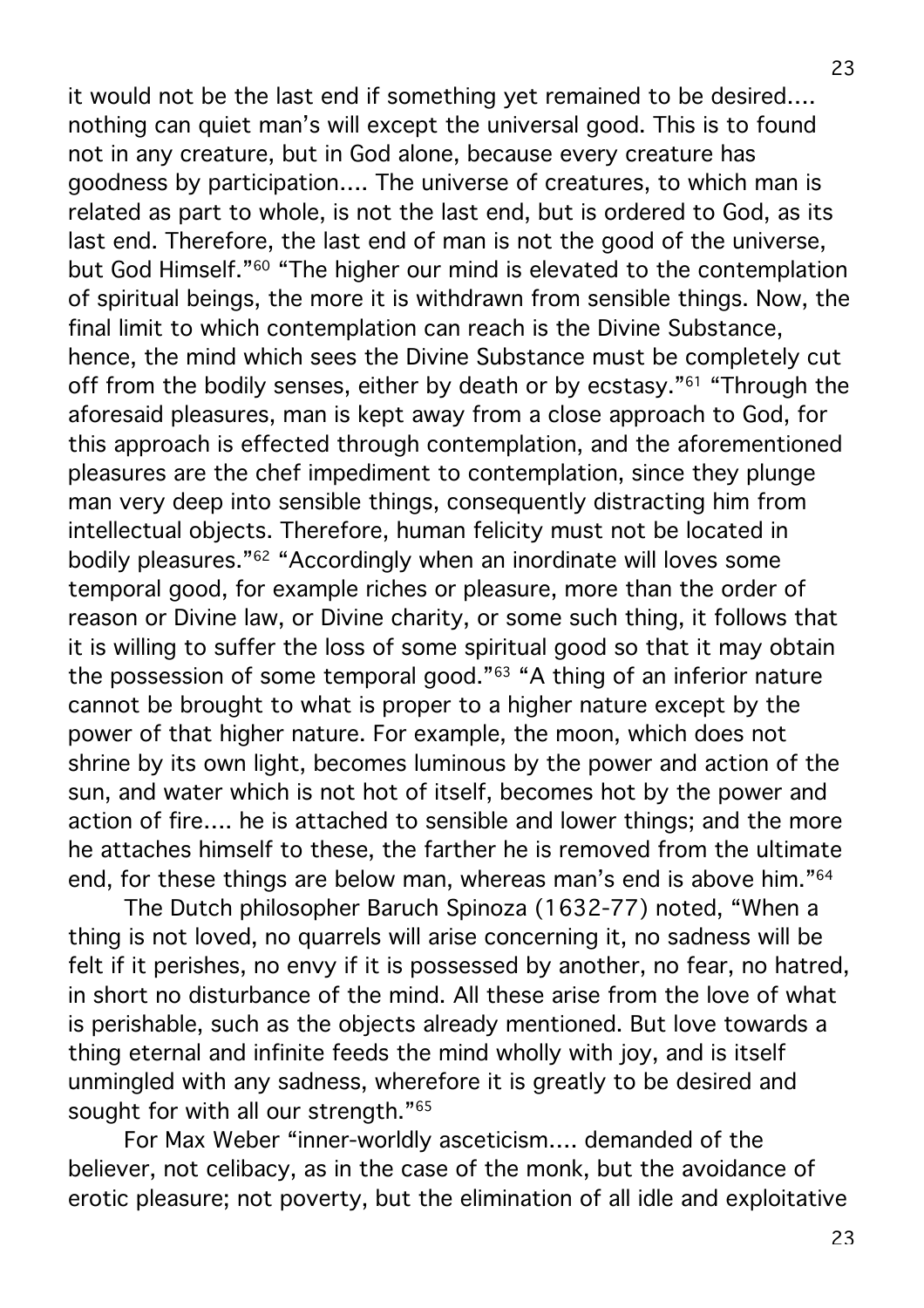enjoyment of unearned wealth and income, and the avoidance of all feudalistic, sensuous ostentation of wealth."66 "The ascetic rejects the world's empirical character of creatureliness and ethical irrationality, and rejects its ethical temptations to sexual indulgences, to epicurean satisfaction, and to reliance upon natural joys and gifts. But at the same time he affirms individual rational activity within the institutional framework of the world."67 It seeks to attain mastery over the flesh and to control worldly motivation in the interest of a spiritual goal. This is accomplished by turning toward and not away from the world, which is "a creation of God."68

The need for renunciation is well expressed by Ken Wilber (b. 1949), "What sort of death is good?... actual transcendence demands the death of the present structure in the sense that the structure must be released or let-go of in order to make room for the higher-order unity of the next structure. The release factor in this case is indeed a type of death; it is a real dying to an exclusive identity with a lower structure in order to awaken, via love-expansion or transcendence, to a higher-order life and unity. In this sense, such death-and-transcendence occurs at every stage of growth, matter to body to mind to body-mind [integration] to spirit. One accepts the death and release of the lower stage in order to find the life and unity of the next higher stage."69

A serious limitation of sense enjoyment is that it follows the Law of Diminishing Marginal Utility. For example, if one is hungry and eats chocolate cake, at first it brings happiness, but eventually the point is reached, where each additional increment of cake brings less and less pleasure and in time displeasure. A second disadvantage is that sense pleasure is short-lived and of no lasting value. Living a materialistic life is apt to bring happiness at first, but in time is followed by a negative reaction. Conversely, living a spiritual life might be difficult at first (particularity if it differs from the prior life-style), but the longer a person endures the more happiness and joy they will receive. Another key factor is that sense enjoyment produces only short-term happiness, compared to the long-time satisfaction of productive activity and spiritual experience.

The unconscious mind is continually functioning through brain activity even during deep sleep. Suppose one gets angry and explodes. This was preceded by a vague awareness in the subconscious (Freud's preconscious) mind. Before that those angry vibrations were brewing unaware to us in the unconscious mind. This is why emphasis is placed on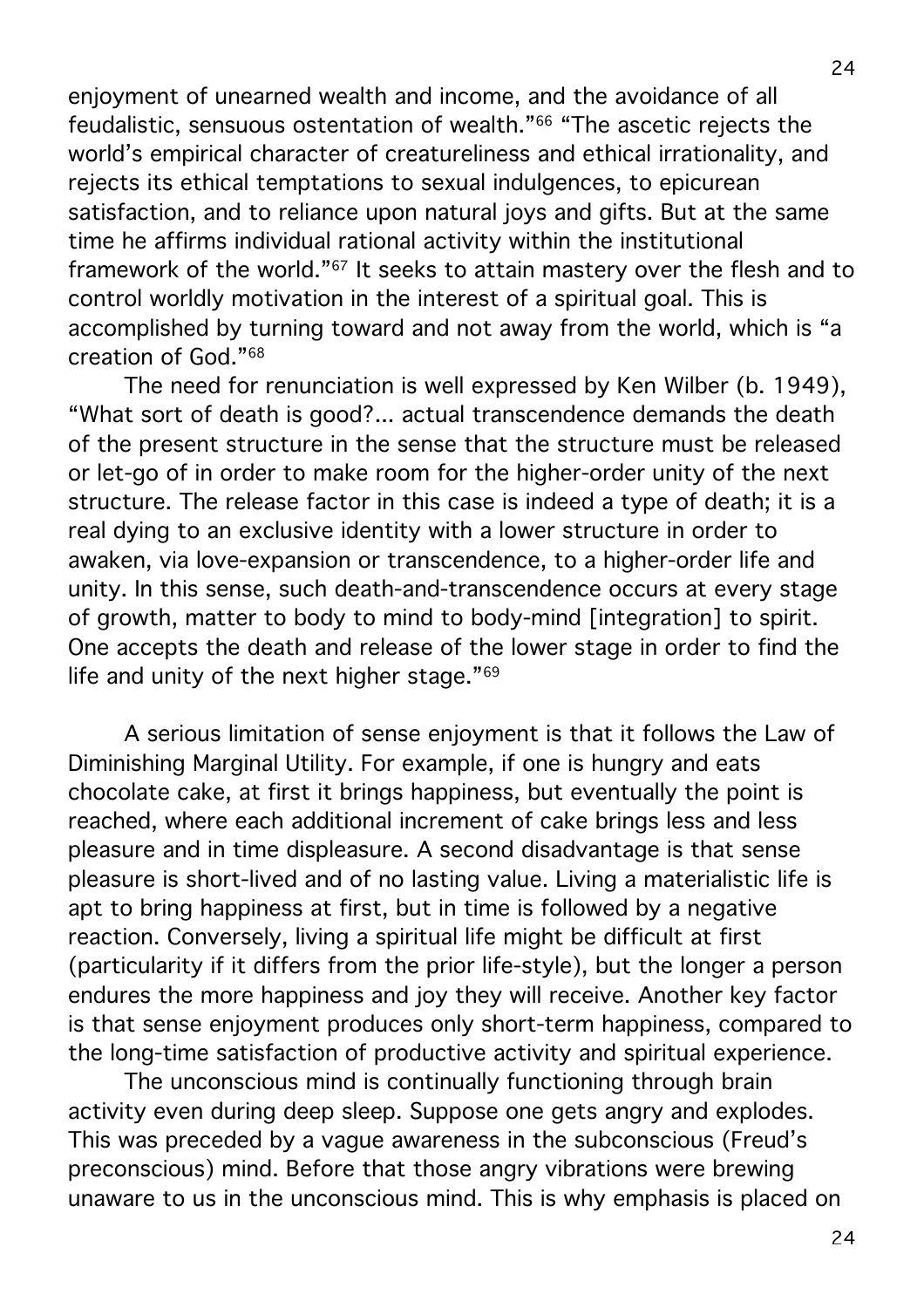the discipline of renunciation. Though we may not be aware of it, in a mentally unhealthy environment bad thoughts and vibrations are absorbed by the unconscious mind that will eventfully surface into the conscious mind. Consciousness exists in four states: superconscious, conscious, subconscious (preconscious), and unconscious. The term unconscious consciousness may sound paradoxical. It means that objectively consciousness exists, but subjectively it is unconscious for us since we are not aware of it.

Lack of spiritual progress is due in part to a psychological resistance to change. One may not understand the need to change, feeling relatively happy, secure, and comfortable in their present lifestyle. They may not believe they have the skills, abilities, or strengths to bring about the transformation. Fear of the unknown is another factor, compared to the safe feeling we have following our present behavior patterns. Most important it is difficult to break from attachment to longstanding habits and pleasant mental impressions (samskaras) and inherent tendencies (vasanas). Old habits that have brought us happiness for decades are difficult to renounce. They continue to work but prevent us from making necessary progress that would benefit us. These habits deal with our behavior, and the ways we think and feel.70 Vivekananda concluded, "Every new thought that we have must make, as it were, a new channel through the brain, and that explains the tremendous conservatism of human nature. Human nature likes to run through the ruts that are already there, because it is easy."71

First renounce tamas, then aspects of rajas, but most difficult to overcome is the maya of sattva. We mistakenly associate sattva with goodness, when it might be better to renounce this subtle pleasure. The mind of a person who meditates is more alive and enjoys subtle worldly pleasures more than an ordinary person. Our life is dominated by our attachment to certain mental impressions, which are the cause of habits, so we should make every effort to develop the best samskaras possible.

There are two steps to renunciation. First one must avoid the object and second the mind must not think of or desire the object. It is more difficult to renounce in modern times, since so many distractions exist today that were absent in the past. People seek name and fame and the result sometimes is name and blame.

If we want to advance to a higher level and do not pass the test, we are continually retested until we make the necessary changes within ourself to overcome the resistance.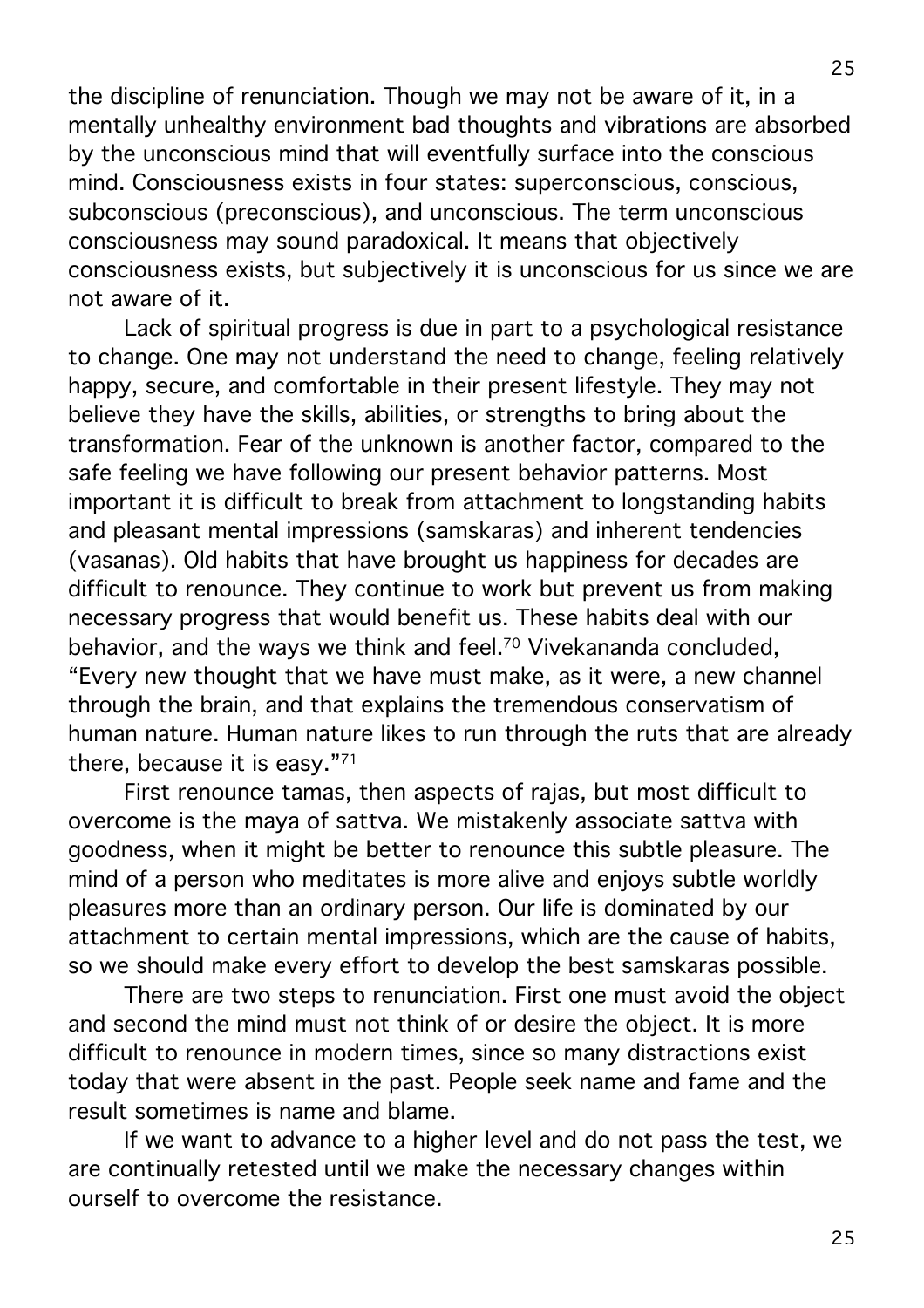There is a big difference between a rational fear such as taking precautions not to fall off a cliff and an emotional feeling of fear.

Meditate so you can identify with a Divine Incarnation rather than with a famous political leader, intellectual, actor, athlete, etc.

5. Love All People

Indian: "Who burns with the bliss and suffers the sorrow of every creature within his own heart, making his own each bliss and each sorrow: Him I hold highest of all the yogis" (BG\* 6:32, p. 85).

New Testament: "You shall love your neighbor as yourself" (Lev. 19:18; cf. Mt. 5:43; 19:19; 22:39; Mk. 12:31; Lk. 10:27; Rom. 13:9; Gal. 5:14; Jam. 2:8). "Love your enemies and pray for those who persecute you" (Mt. 5:44). "Love your enemies, do good to those who hate you" (Lk. 6:27).

Shankara defined a loving person as one who "hates nothing, not even that which causes him pain. He regards all beings as himself. He is friendly and compassionate. He is full of compassion for the distressed i.e., he has offered security of life to all beings, he is a sannyasin. He does not regard anything as 'mine' and is free from egoism, from the notion of 'I.' Pain and pleasure do not cause him hatred and attachment. He remains unaffected when abused or beaten. He is always content."72

Quoting Swami Vivekananda, "With love there is no painful reaction; love only brings a reaction of bliss; if it does not, it is not love; it is mistaking something else for love. When you have succeeded in loving your husband, your wife, your children, the whole world, the universe, in such a manner that there is no reaction of pain or jealousy, no selfish feeling, then you are in a fit state to be unattached."73 "The first test of love is that it knows no bargaining. Love is always the giver, and never the taker…. The second test is that love knows no fear."74 "Love is truth, and hatred is false, because hatred makes for multiplicity. It is hatred that separates man from man; therefore it is wrong and false. It is a disintegrating power; it separates and destroys. Love binds, love makes for that oneness. You become one, the mother with the child, families with the city, the whole world becomes one with the animals. For love is Existence, God Himself; and all this is the manifestation of that One Love, more or less expressed. The difference is only in degree, but it is the manifestation of that One Love throughout."75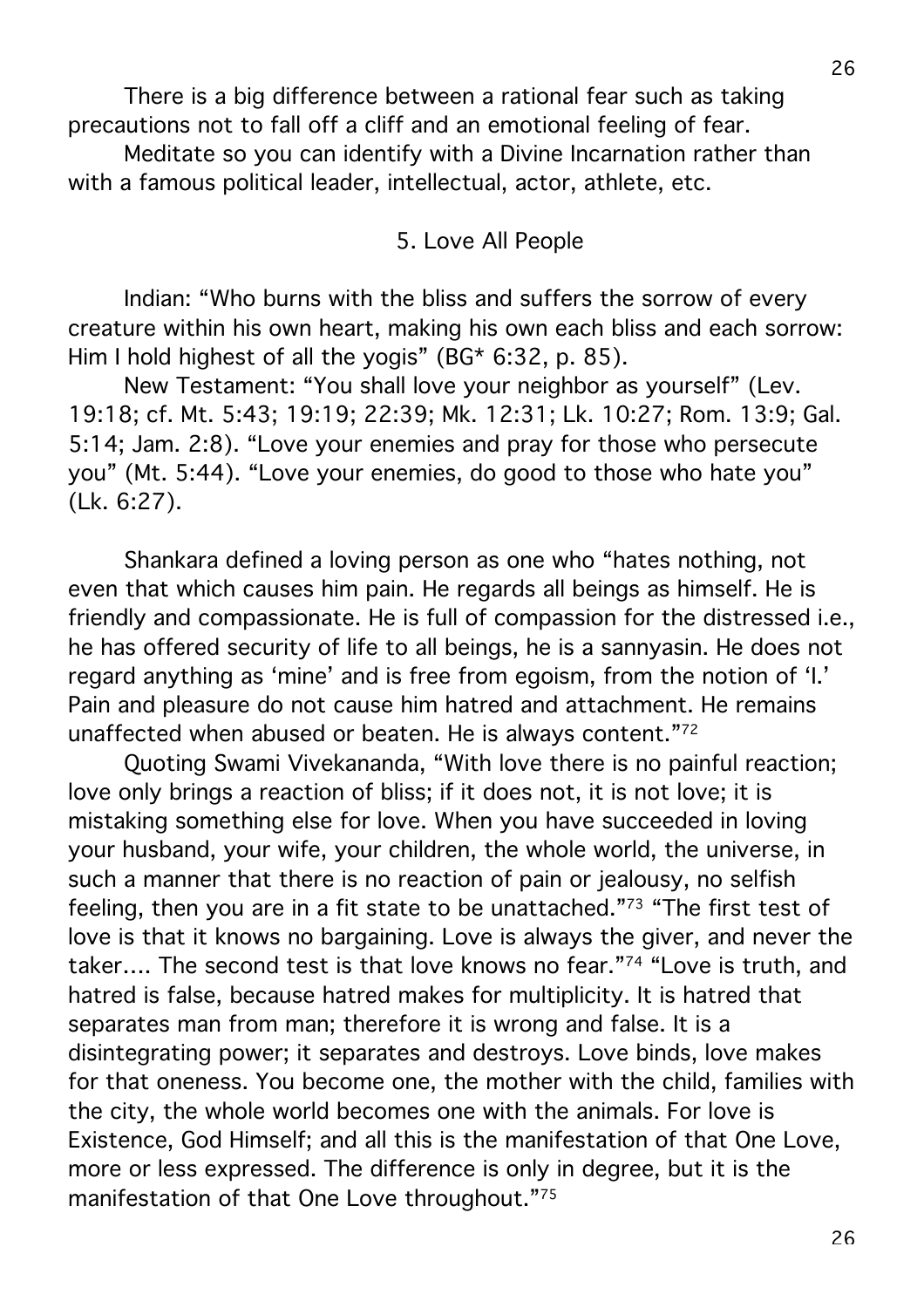It was understood by Swami Abhedananda (1866-1939) that true love is an expression of the oneness of existence. "If you love somebody, you become one with the beloved; otherwise there is no love. Love means the attraction of two souls, which would vibrate in the same degree, and which would be tuned in the same key.... When the thoughts and ideas, which arise in the mind of the lover, will vibrate in the mind of the beloved and produce a similar response, then there is love, and that means oneness in thought and in spirit. Again, where there is true love, there cannot be any selfishness."76 "If you tell me the thing you love most, if you show me the object of your intense love, you have shown me your life; because we live in what we love. If we love the highest then we live on the highest plane. If we love material things we are on the material plane. If we have self-love we are selfish."77 Human love is a reflection of Brahman's (God's) love, which manifests through the material world. "Every drop of that stream of love which flows in the human heart contains the germ of Divine Love. But it varies in its character according to the direction toward which it flows, and to the motive by which it is governed. When it flows toward one's own self, it is animal; when toward another for mutual benefit, it is human; but when it flows toward an object only for the good of that object, then it is Divine."78

Dr. Paul Tillich (1886-1965) formulated that, "Love is an ontological concept. Its emotional element is a consequence of its ontological nature." All forms of love involve the unity of what is individualized and fragmentized, the "urge toward the reunion of the separated." Estrangement is overcome by love, which is a basic drive toward unification. There are four major forms of love. First is libido that seeks to fulfill a need and is a drive toward self-fulfillment, expressed as a desire for union with an object that brings pleasure. Second is philia (friendship), "the movement of the equal toward union with the equal" in a spirit of friendship. Third is eros that is characterized by a spiritual aspirants love for God. It "is the movement of that which is lower in power and meaning to that which is higher." Here there is a striving for truth, beauty, and a mystical union with God.79 Fourth is agape which "is first of all the love God has toward the creature and through the creature toward himself." Agape is characterized by "acceptance of the object of love without restrictions … in spite of the estranged, profanized, and demonized state of its objects" and "the re-establishment of the holiness, greatness, and dignity of the object of love through its accepting him."80 Agape is not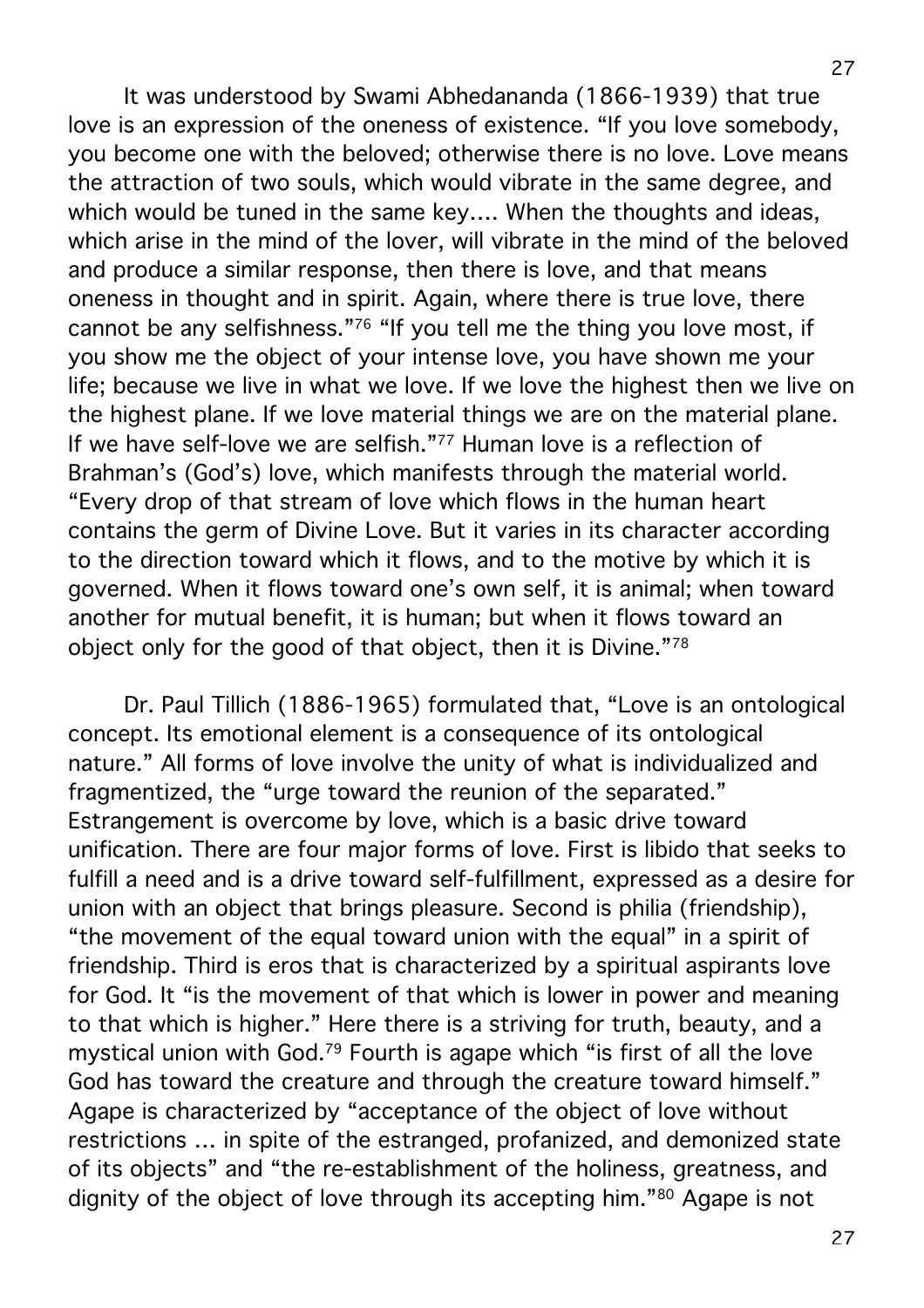"dependent on repulsion and attraction, on passion and sympathy," which are contingent characteristics. It "seeks the other because of the ultimate unity of being with being within the Divine ground." "It has been said that man's love of God is the love with which God loves Himself…. Without separation from one's self, self-love is impossible. This is even more obvious if the distinction within God includes the infinity of finite forms, which are separated and reunited in the eternal process of the Divine life." Then, "Through the separation within Himself God loves Himself. And through separation from Himself (in creaturely freedom) God fulfills his love of Himself—primarily because He loves that which estranged from Himself…. God works toward the fulfillment of every creature and toward the bringing-together into the unity of his life all who are separated and disrupted."81

From one standpoint there are three kinds of love. To love Brahman-God is devotion toward a superior being. Next is to love equals, and thirdly to love people in some ways beneath us as expressed through compassion and altruism.

## 6. Sympathy, Compassion, Empathy, and Altruism

Compassion (daya, karuna) is an important concept in traditional Hindu thought. It involves showing love, kindness, sensitivity, mercy, and sympathy to others. This altruistic emotion is caused by the perception of the suffering of others. By desiring the welfare and good of all people, one expresses and feels sympathetic identification, and offers solace and understanding. One possesses the virtuous desire to alleviate the unhappiness and suffering of other people by putting forth whatever effort is necessary. Compassion means feeling in your heart their sorrow and suffering as if it is your own. A truly compassionate person not only recognizes and feels the sufferings of others but also tries to alleviate it selflessly. In its most sublime form it is unconditional (nirupadhika), the attitude of showing compassion to anyone who suffers irrespective of their status or affiliation, without expectation, and without self-interest. The ideal is to treat a relative, a stranger, a friend, and a foe as one's own self; and everyone's suffering is experienced as one's own suffering. One must seek to understand the other from their perspective. While arrogance is a source of sin, compassion is a source of moral life. Compassion is the basis of non-violence (ahimsa), a core virtue in the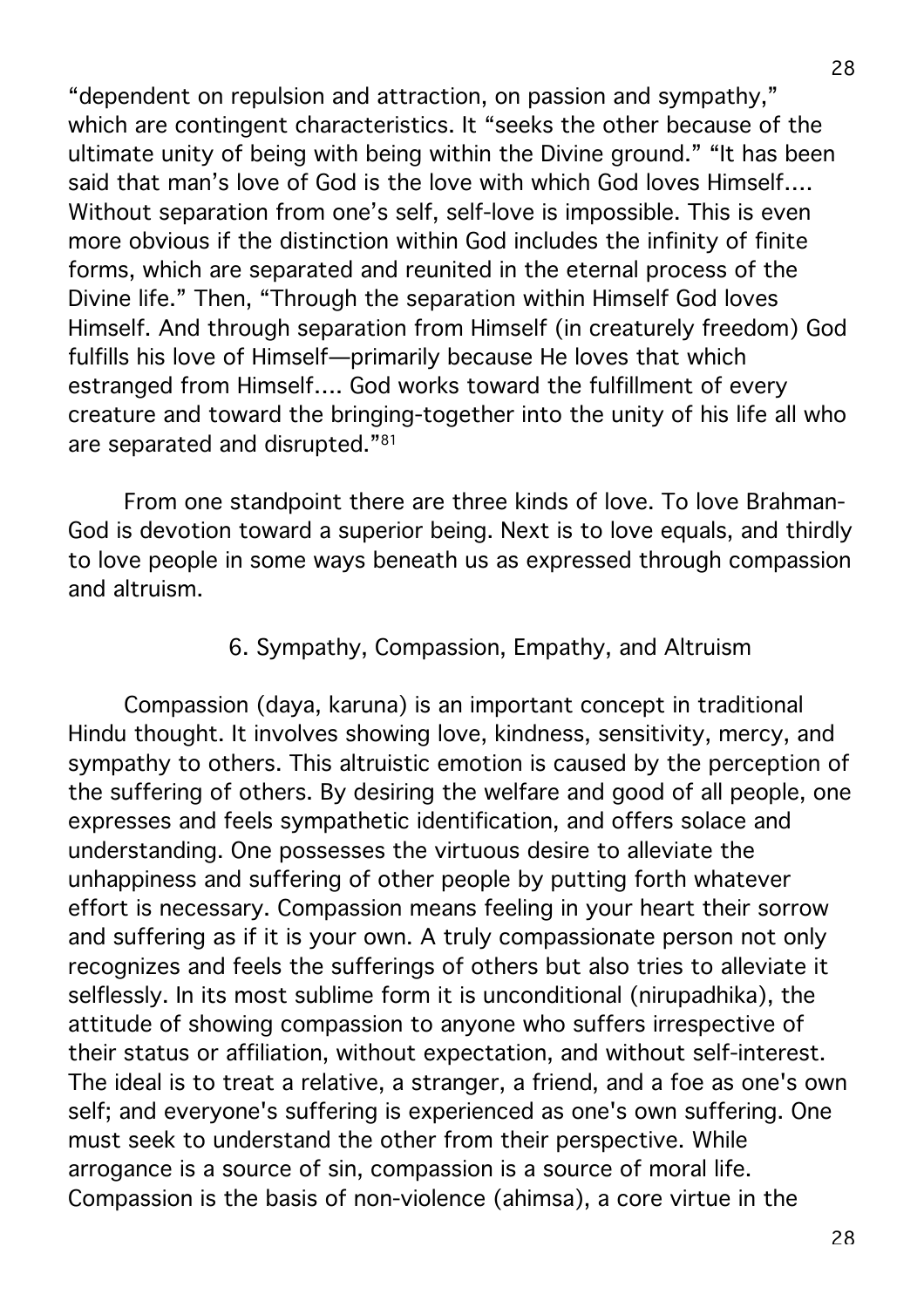Hindu religion. True compassion arises out of pure love, which is free from egoism, selfishness, and self-promotion. Without any selfish motive, it involves the active desire to relieve the miseries of others. It is a form of kindness to distressed people. Compassion rightly performed will wash away past sins and hasten the process of self-transformation. It not only heals others but also is self-healing.82

Swami Vivekananda, related, "Your religion teaches you that every being is only your own self multiplied. But it was the want of practical application, the want of sympathy--the want of heart. The Lord once more came to you as Buddha and taught you how to feel, how to sympathize with the poor, the miserable, the sinner, but you heard Him not.... by following the great teachings of the Hindu faith, and joining with it the wonderful sympathy of that logical development of Hinduism--Buddhism. A hundred thousand men and women, fired with the zeal of holiness, fortified with eternal faith in the Lord, and nerved to lion's courage by their sympathy for the poor and the fallen and the downtrodden, will go over the length and breadth of the land."<sup>83</sup> More statements along this line are found in Swami Vivekananda and Others on Religious Philosophy, Ch. II. The Atman, Section 4. Atma-Dharma the Highest of All Ethical Systems.

Today the words "empathy" and "altruism" are used in the scientific literature to express these ideas. Definitions of empathy include those of sympathy and compassion, along with the ability to understand and share the feelings of others. There are three steps in the empathy-altruism process. First, is the ability to understand or feel what another individual is experiencing from within the other person's frame of reference. Through empathy an individual is able to place oneself in another's position, discerning both their emotional states and ways of thinking. This process involves being able to imagine oneself as another person and to feel and share their emotions. Cognitive empathy is the capacity to understand the other person's perspective or mental state. Affective empathy, also called emotional empathy is the capacity to respond with an appropriate emotion to another's mental states. There is a difference between feeling for others, and feeling as others feel, e.g., feeling sorry for a person who is depressed is different from actually feeling that depression yourself. The empathetic person should be detached, since sharing the emotions of the victims can cause distress, helplessness, and might lead to avoidance rather than helping.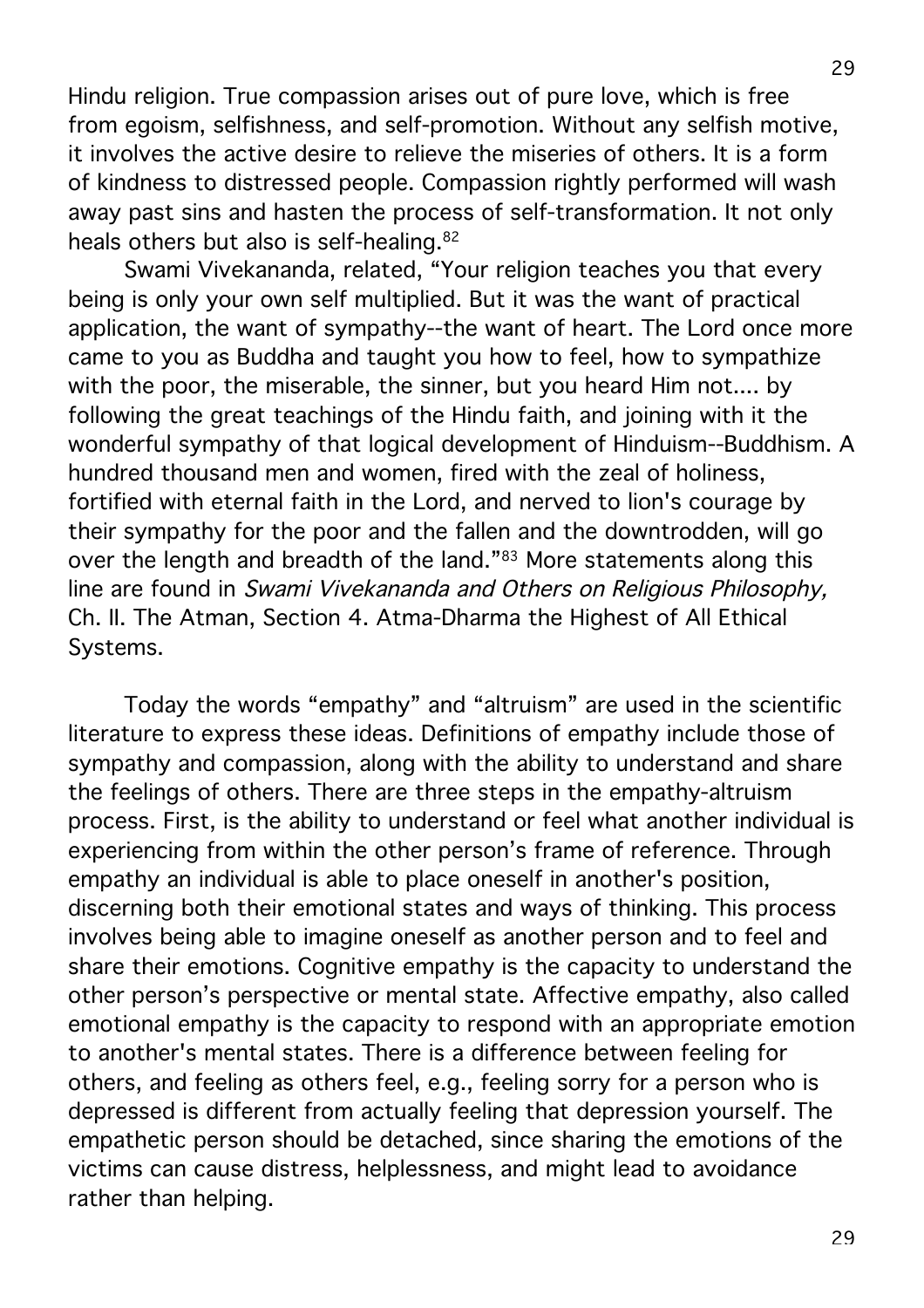Second, is the desire to help other people in need. The compassionate and sympathetic individual expresses concern for the suffering or misfortune of others. They respond to the suffering of others with a desire to help.

Third, feeling sympathy, compassion, and empathy for others in response to their suffering leads to altruistic action. Altruism is a form of selflessness where the person undergoes a self-sacrifice to be of benefit to others. This is one of the foundations and greatest motivations of ethical behavior. An internal psychological event such as compassion, sympathy, and empathy leads to altruism an external social event. The reverse process also occurs. Altruism involves an individual performing an action aimed to enhance the welfare of others. People with empathic concern help others in distress even when they are not required to do so. One must determine who is in need and feel personal responsibility for reducing their distress. Altruism is behavior that is aimed at benefitting another person without expecting reciprocity or compensation for that action. Conversely, egoistic motivation leads to behavior that is performed for personal gain. If empathy is felt, an individual will help others, regardless of whether it is in their self-interest or not. Altruism involves "prosocial behaviors such as helping, comforting, sharing, cooperation, philanthropy, and community service." Selfless concern for the well-being of others lessens the psychological distance between oneself and other people. Empathetic-altruistic behavior is learnable and achieved with various degrees of success. It is enhanced if the participants are of a similar background in relation to social status, culture, ethnicity, religion, language, gender, age, etc.

Many scientific studies dealing with the effects of volunteering in community services work among older adults, have found those people who volunteered scored "higher on life satisfaction and will to live, and lower on depression and anxiety." Volunteerism and helping behavior have shown to improve mental health, happiness, and feeling good about oneself, along with physical health and longevity.84

### 7. Avoid Egotism, Selfishness, and Pride (Hubris)

Indian: "Full of hypocrisy, pride, and arrogance, they hold false views through delusion and act with impure resolve.... I am prosperous, mighty and happy; I am rich; I am of high birth. Who else is equal to me? I will offer sacrifice, I will give, I will rejoice.' Thus, deluded by ignorance" (BG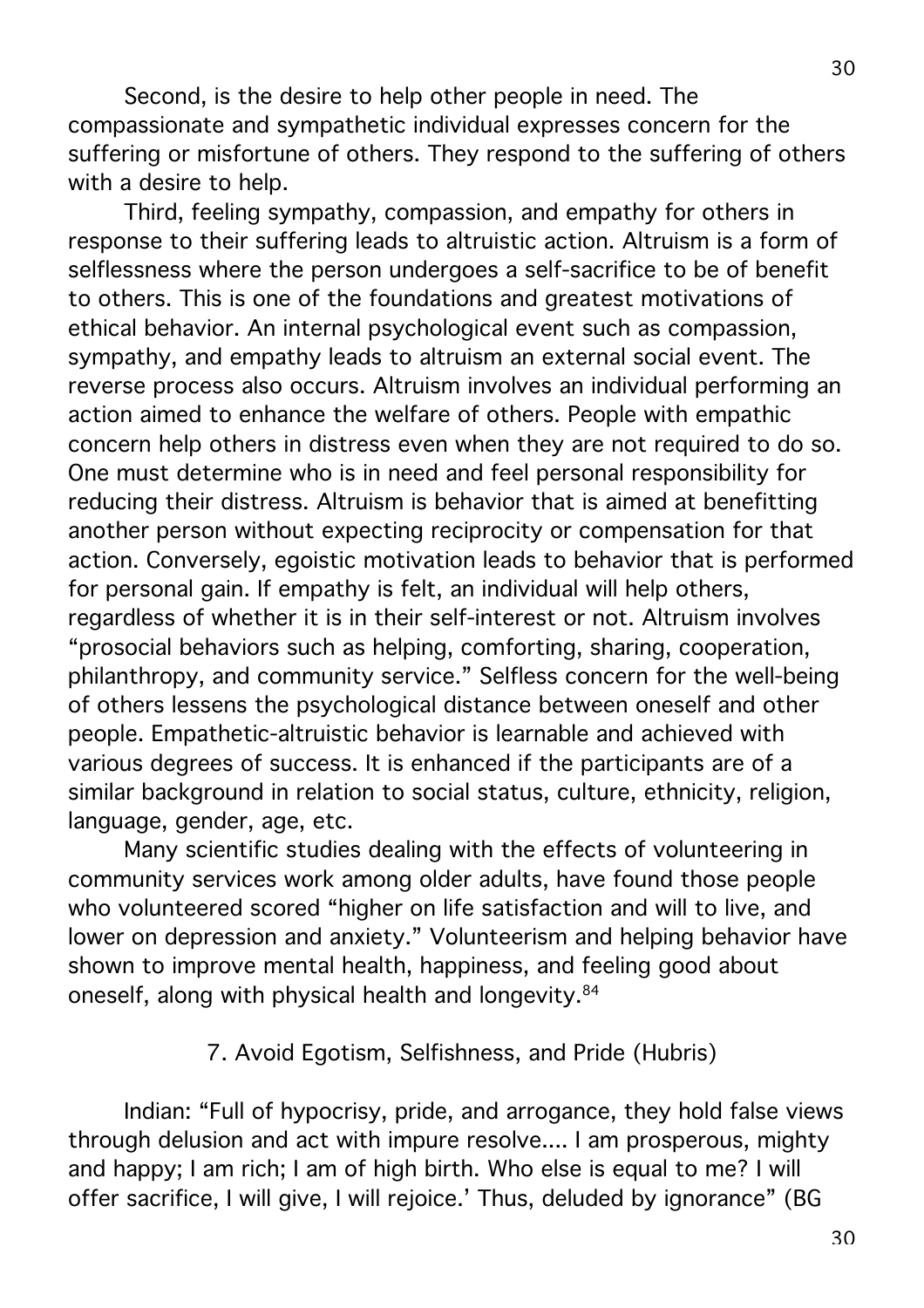16:10, 14-15; cf. Mait. Up. 3:2; BG 2:71; 15:5; 16:3; 18:58).

Old Testament: "To the humble he [the Lord] shows favor" (Prov. 3:34; cf. Is. 2:12, 17). "Pride goes before destruction, and a haughty spirit before a fall.... but, humility goes before honor" (Prov. 16:18; 18:12; cf. Dt. 8:17; Is. 5:21; Jer. 10:23). New Testament: "Whoever exalts himself will be humbled, and whoever humbles himself will be exalted" (Mt. 23:12; cf. Ps. 37:11; Mt. 5:5; 18:4; Lk. 14:11; 18:14; Phil. 2:3). "They loved the praise of men more than the praise of God" (Jn. 12:43; cf. 5:44; 2 Thes. 2:3-4; Jam. 4:16; 1 Pet. 5:5).

 Writing from a philosophical standpoint, Swami Vivekananda explained, "The main effect of work done for others is to purify ourselves. By means of the constant effort to do good to others we are trying to forget ourselves; this forgetfulness of self is the one great lesson we have to learn in life. Man thinks foolishly that he can make himself happy, and after years of struggle finds out at last that true happiness consists in killing selfishness and that no one can make him happy except himself. Every act of charity, every thought of sympathy, every action of help, every good deed, is taking so much of self-importance away from our little selves and making us think of ourselves as the lowest and the least, and, therefore, it is all good. Here we find that Jnana, Bhakti, and Karma—all come to one point. The highest ideal is eternal and entire self-abnegation, where there is no 'I', but all is 'Thou'.... Just as unconscious work is beneath consciousness, so there is another work which is above consciousness, and which also is not accompanied with the feeling of egoism. The feeling of egoism is only on the middle plane. When the mind is above or below that line, there is no feeling of 'I', and yet the mind works. When the mind goes beyond this line of self-consciousness, it is called Samadhi or superconsciousness."85 "What is perfect selfabnegation? It means the abnegation of this apparent self, the abnegation of all selfishness. This idea of 'me and mine'—Ahamkara [Egotism] and Mamata—is the result of past superstition, and the more this present self passes away, the more the real Self becomes manifest. This is true selfabnegation, the centre, the basis, the gist of all moral teaching…. The history of the world shows that those who never thought of their little individuality were the greatest benefactors of the human race, and that the more men and women think of themselves, the less are they able to do for others."86 "We become forgetful of the ego when we think of the body as dedicated to the service of others—the body with which most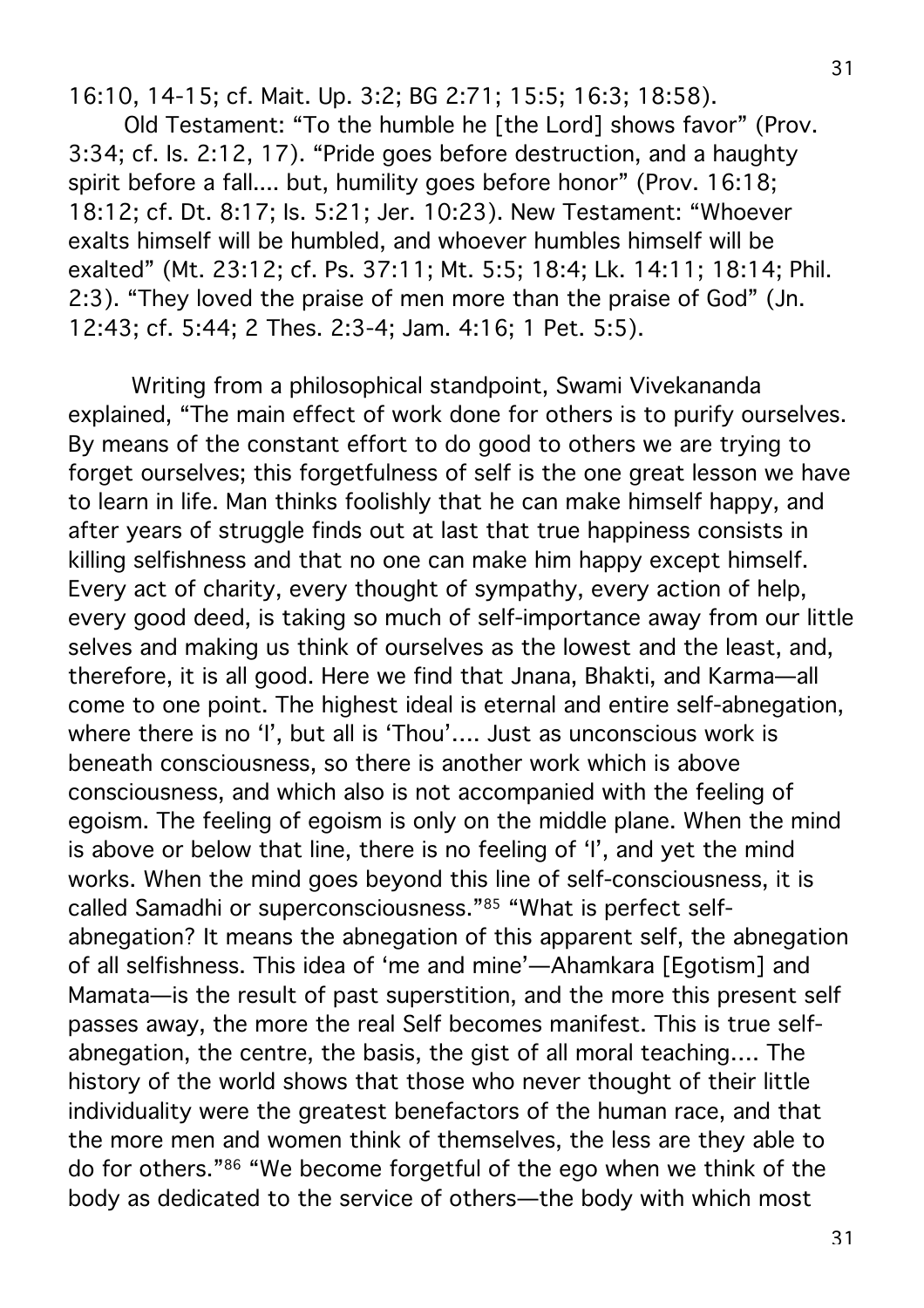complacently we identify the ego. And in the long run comes the consciousness of disembodiness. The more intently you think of the wellbeing of others; the more oblivious of self you become. In this way, as gradually your heart gets purified by work, you will come to feel the truth that your own Self is pervading all beings and all things."87

Vivekananda's brother disciple Swami Ramakrishnananda (1863- 1911) pointed out, "When you live constantly in the presence of Divinity, the ego loses its power; but so long as the ego rules a man, he is a bondslave. All your anxieties and worries come from egotism and selfishness. Let go your little self and they will all disappear…. We are all only puppets in the hands of God. When we understand this, all pride and ambition, all vanity and egotism will go…. The ego blinds our sight so that we cannot perceive the beauty of God. This ego must be conquered. It is always a falsifier. It places itself on the throne, which belongs to God, and tries to hide God. So long as the ego is on the throne, we can never hope to see or love God. Hatred and anger are signs of ego. If a man hates anyone or gets angry with anyone, you may be sure he has not conquered his ego and cannot feel true love in his heart…. It is the greatest relief when we get rid of egotism. It is as if a heavy burden rolled off. At once all our doubts and fears, anxieties and troubles disappear. When the 'I' is gone, nothing remains but God or Divinity. Let Him exist alone in his glory. Deny ego, it is the cause of all your miseries."88

St. Augustine (354-430) asked, "What is the origin of our evil will but pride? For 'pride is the beginning of sin.' And what is pride but the craving for undue exaltation? And this is undue exaltation, when the soul abandons Him to whom it ought to cleave as its end, and becomes a kind of end to itself. This happens when it becomes its own satisfaction. And it does so when it falls away from that unchangeable good which ought to satisfy it more than itself. This falling away is spontaneous; for if the will had remained steadfast in the love of that higher and changeless good, by which it was illumined to intelligence and kindled into love, it would not have turned away to find satisfaction in itself…. For it is good to have the heart lifted up, yet not to one's self, for this is proud, but to the Lord, for this is obedient, and can be the act only of the humble. There is, therefore, something in humility which strangely enough, exalts the heart, and something in pride which debases it. This seems, indeed, to be contradictory, that loftiness should debase and lowliness exalt. But pious humility enables us to submit to what is above us; and nothing is more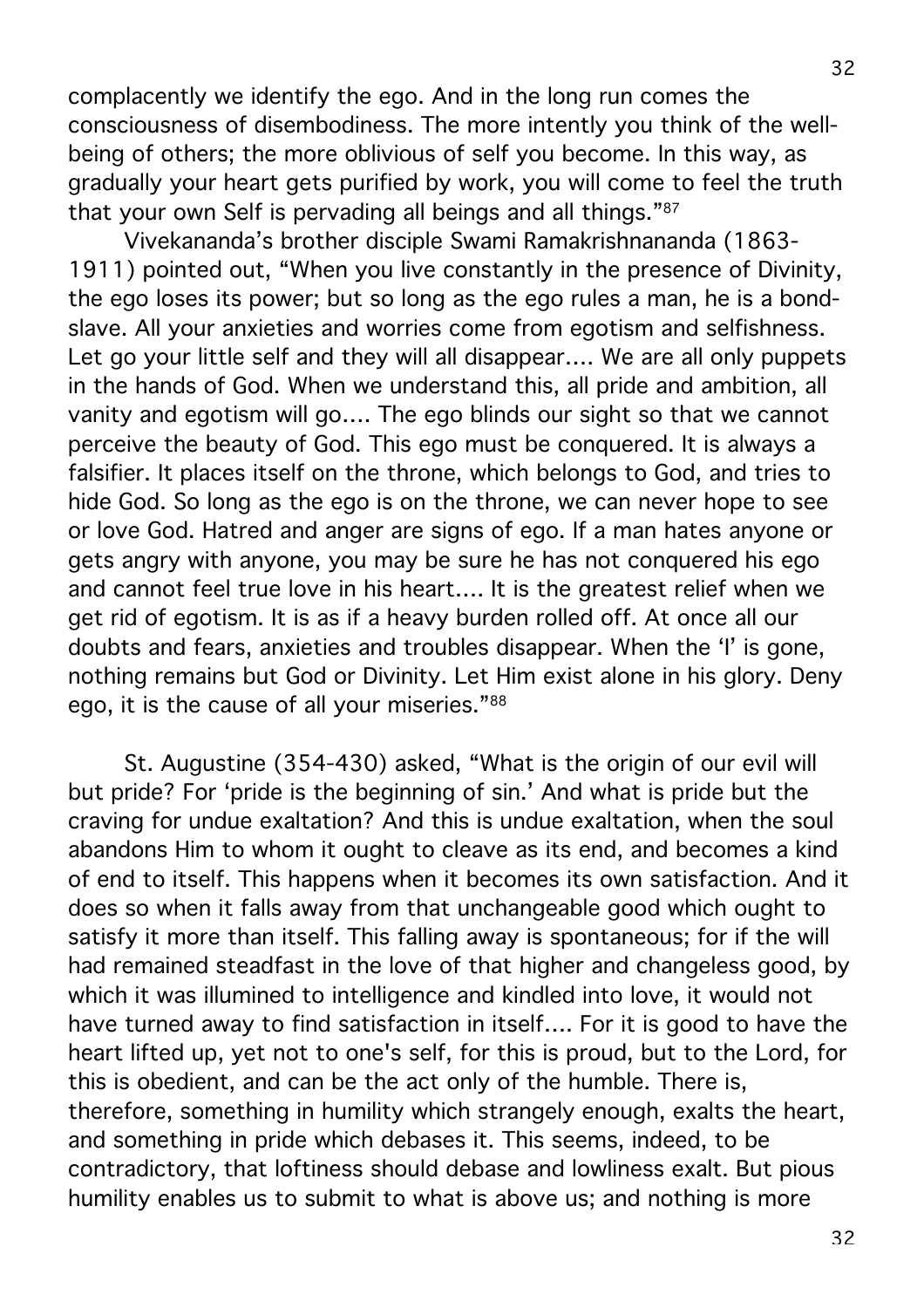exalted than God; and therefore humility, by making us subject to God, exalts us."89

Thomas Aquinas (1225-74) explained that, "In the love of concupiscence, the lover, properly speaking, loves himself, in willing the good that he desires. But a man loves himself more than another, because he is one with himself substantially, while with another he is one only in likeness of some form." "Every sinful act proceeds from inordinate desire for some temporal good. Now the fact that anyone desires a temporal good inordinately, is due to the fact that he loves himself inordinately, for to wish anyone some good is to love him. Therefore it is evident that inordinate love of self is the cause of every sin. Well-ordered self-love, by which man desires a fitting good for himself, is right and natural … Man is said to love both the good he desires for himself, and himself, to whom he desires it."90

Hubris (excessive pride) is defined by Paul Tillich as "the selfelevation of man into the sphere of the Divine…. It is sin in its total form, namely, the other side of unbelief or man's turning away from the Divine center to which he belongs. It is turning toward one's self as the center of one's self and one's world…. Man identifies his cultural creativity with Divine creativity. He attributes infinite significance to his finite cultural creations, making idols of them, elevating them into matters of ultimate concern…. He makes himself the center of himself and of his world (hubris). The question naturally arises concerning why man is tempted to become centered in himself. The answer is that it places him in the position of drawing the whole of his world into himself."91 Self-elevation arises because, "Man is estranged from the ground of his being, from other beings, and from himself…. Man as he exists is not what he essentially is and ought to be. He is estranged from his true being…. [Sin is] the personal act of turning away from that to which one belongs…. It is not the disobedience to a law which makes an act sinful but the fact that it is an expression of man's estrangement from God, from men, from himself."92

It states in the Katha Up. I.3.14, "Like the sharp edge of a razor is that path [that leads to Brahman], so say the wise--hard to tread and difficult to cross." Meaning unless a devotee is very discriminative there is always the chance of being led astray.

Happiness is being in congruity with the Divine Will, while egocentrism causes a person to become disharmonious with the Divine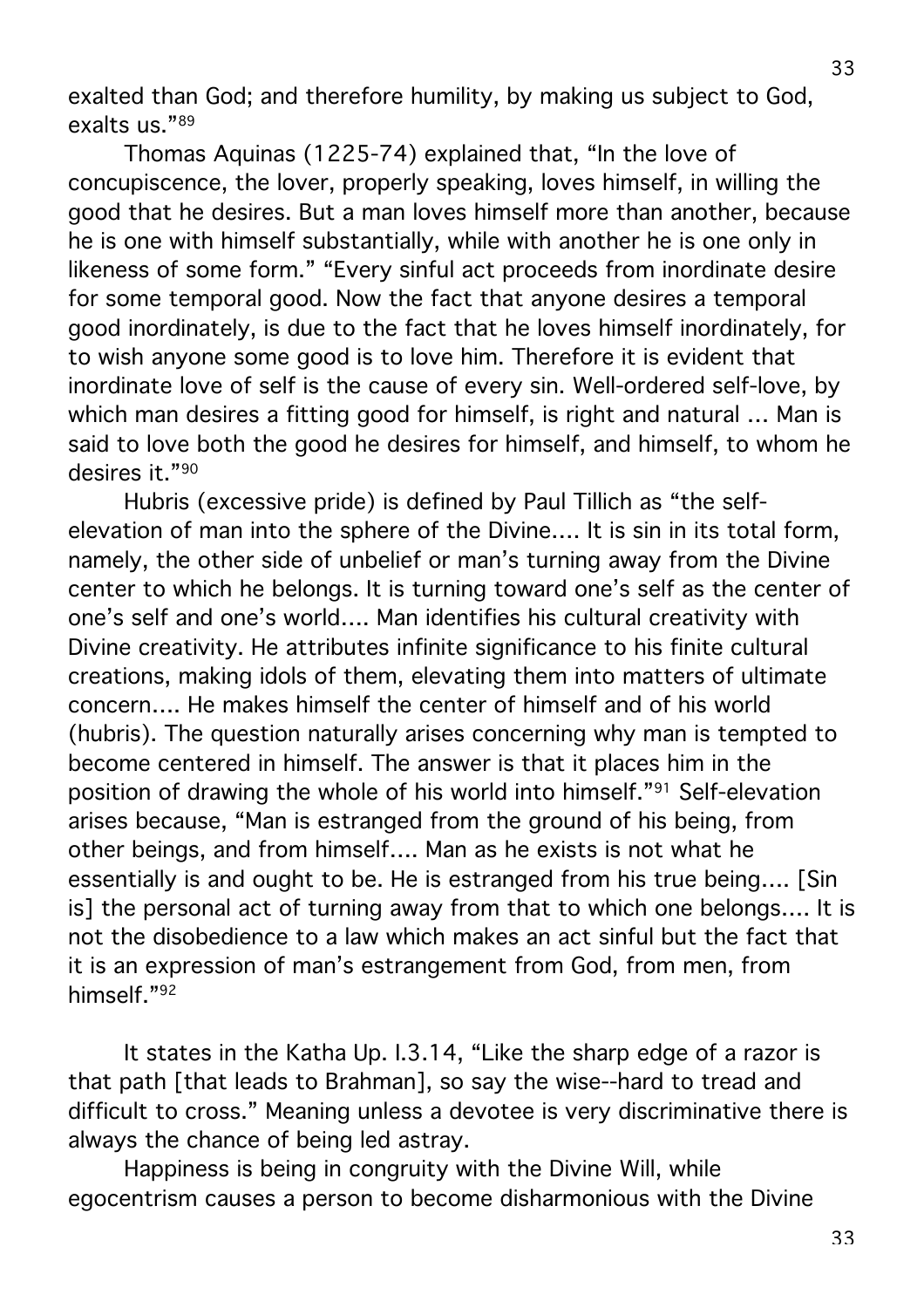Will. The word egotism rather than ego is used here since the latter word has more than one definition. Possibly the ego has two functions positively to build self-confidence and esteem or negatively to make one egotistical. "Superiority Complex" a concept developed by the psychologist Alfred Adler (1870-1937) refers to a person's exaggerated sense of self-importance, and treating others as lesser. This self-image appears to be every bit as prevalent as an "Inferiority Complex" and comes in many shapes and forms. Yet many psychologists consider high ego-strength a virtue and a sign of mental health. An individual with strong ego-strength approaches the challenges of life optimistically and with confidence, with a sense that he or she can handle the problem and even grow as a result. They can tolerate life's problems and discomfort, without being overwhelmed by them. The ego can be a source of inspiration and motivation and an inspirer of rajasic activity. A person with low ego-strength is apt to resort to wishful thinking, substance use, inactivity, and/or fantasies to avoid their problems. For them ego is synonymous with the word self. Ken Wilber's idea is that one must first overcome the lower immature realms by developing ego-strength and egoesteem. Only at this mature stage can one then proceed on to transcend the ego. Pride is discussed here in a negative sense meaning hubris, an inflated sense of one's status or accomplishments. In the positive sense, pride refers to a feeling of satisfaction derived from one's own personal achievements or from those of the group to which they belong. Pride in oneself can inspire self-confidence and can be looked upon as a virtue.<sup>93</sup>

When a person begins to meditate, some people make contact with their shadow that was formerly hidden in their unconscious mind. In Jungian psychology the shadow is the instinctive and irrational dark side of a person. Some people refuse to consciously acknowledge these deficiencies about themselves. At the same time they plainly see all kinds of failings in other people. As a result they project their own perceived personal inferiority and moral shortcomings into other people. Becoming chronically hypercritical they create a veil of delusion between their ego and the real world. Positive statements are expected to maintain a certain level of creditability, but with hypercriticism the standards are much lower and any kind of nonsense will do.

It is difficult to overcome the ego because we experience our own suffering directly and other peoples discomfort indirectly through empathy. Often, this makes it easier to be detached concerning other people's problems than our own. To overcome the ego we can surrender it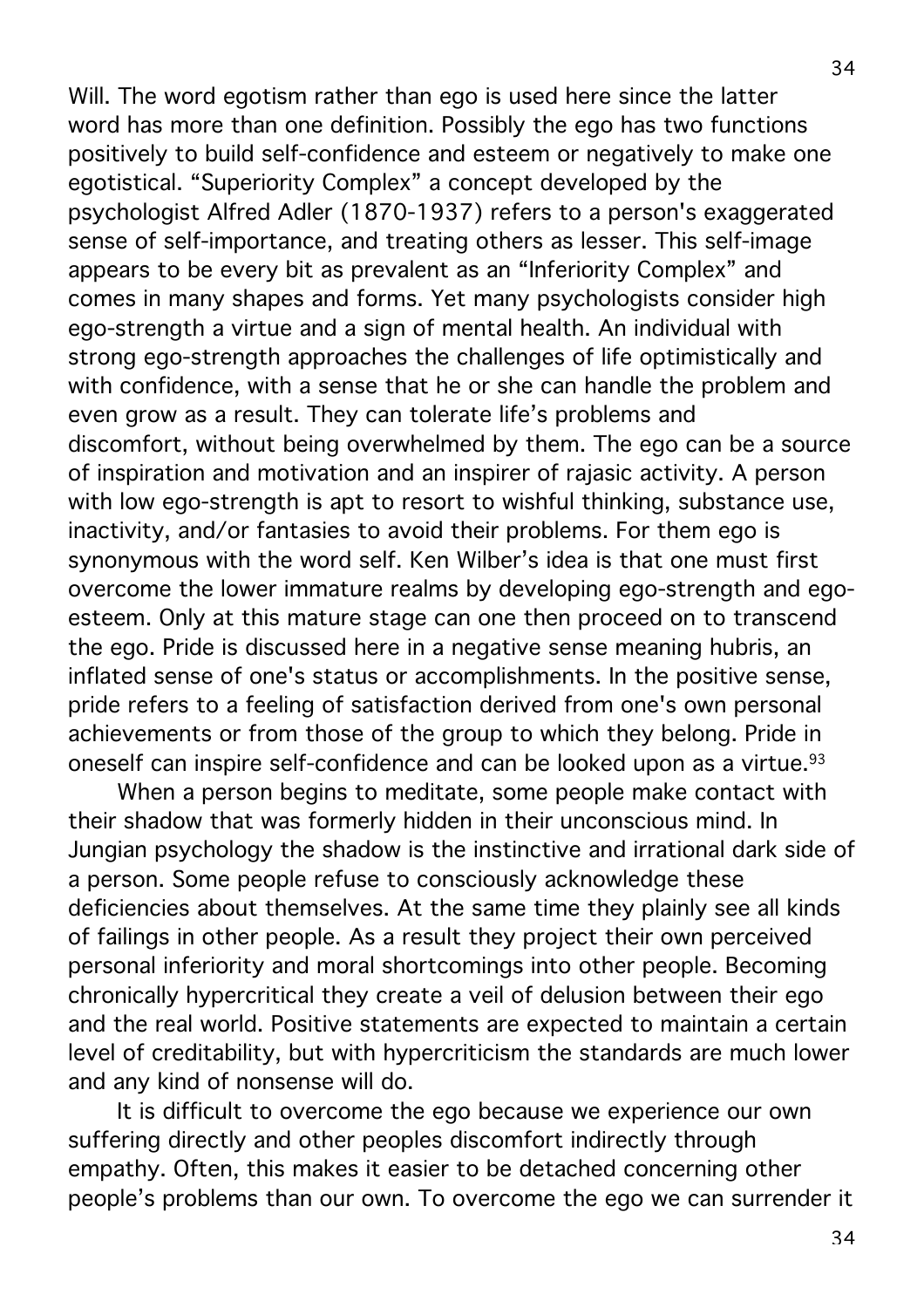to Brahman-God or the Avatara (Divine Incarnation), or realize that we have a higher spiritual Self that transcends it. Many of the problems people have are due to a distorted view of their surroundings caused by their ego. It is easy too see other peoples faults, but because of the ego it is difficult to see our own. When something is not right and people go out of their way to place the blame on others it is because their mind is under the domination of their ego.

The collective form of ego is known as ethnocentrism, the belief that the values, customs, and behavioral and ethical standards of one's own society and culture are superior to those of other people. Historically this idea has led to the notion of one's own group superiority and contempt for outsiders resulting in violent military conflicts. The idea of overcoming ethnocentrism was developed in the field of sociology by William G. Sumner (in 1906) and in anthropology by Franz Boas (1858-1942).<sup>94</sup>

One expression of maya as delusion is that a part of the mind may be quite rational even at the genius level and another part quite irrational holding harmful ideas.

For more on the ego see: Sri Ramakrishna and Western Thought, Ch. XI. Renunciation and Morality, Section 4. Avoid Egotism and Pride (Hubris). 95

#### 8. Truthfulness

Indian: "Truth alone succeeds, not untruth. By truthfulness the path of felicity is opened up, the path ... which leads them to truth's eternal abode [Brahmaloka, Kingdom of Heaven]" (Mun. Up.\* 3:1.6, p. 66; cf. Br. Up. 1:4.14). "Let him say what is true ... utter no disagreeable truth, and let him utter no agreeable falsehood; that is the eternal law" (LM 4:138; cf. 4:256; 6:46; 8:74-76, 81-83; 10:63; 11:56-57).

Old Testament: "Lying lips are an abomination to the Lord" (Prov. 12:22; cf. Lev. 19:11; Ps. 101:7). New Testament: "He who does what is true comes to the light" (Jn. 3:21; cf. 8:32, 44; 14:6; 18:37). "Putting away falsehood, let every one speak the truth with his neighbor" (Eph. 4:25; cf. Jer. 5:1-3; Zech. 8:16; Mt. 12:36-37). "Worship the Father in spirit and truth" (Jn. 4:23). "You will know the truth, and the truth will make you free" (Jn. 8:32). "I am the way and the truth" (Jn. 14:6). "Every one who is of truth hears my voice" (Jn. 18:37).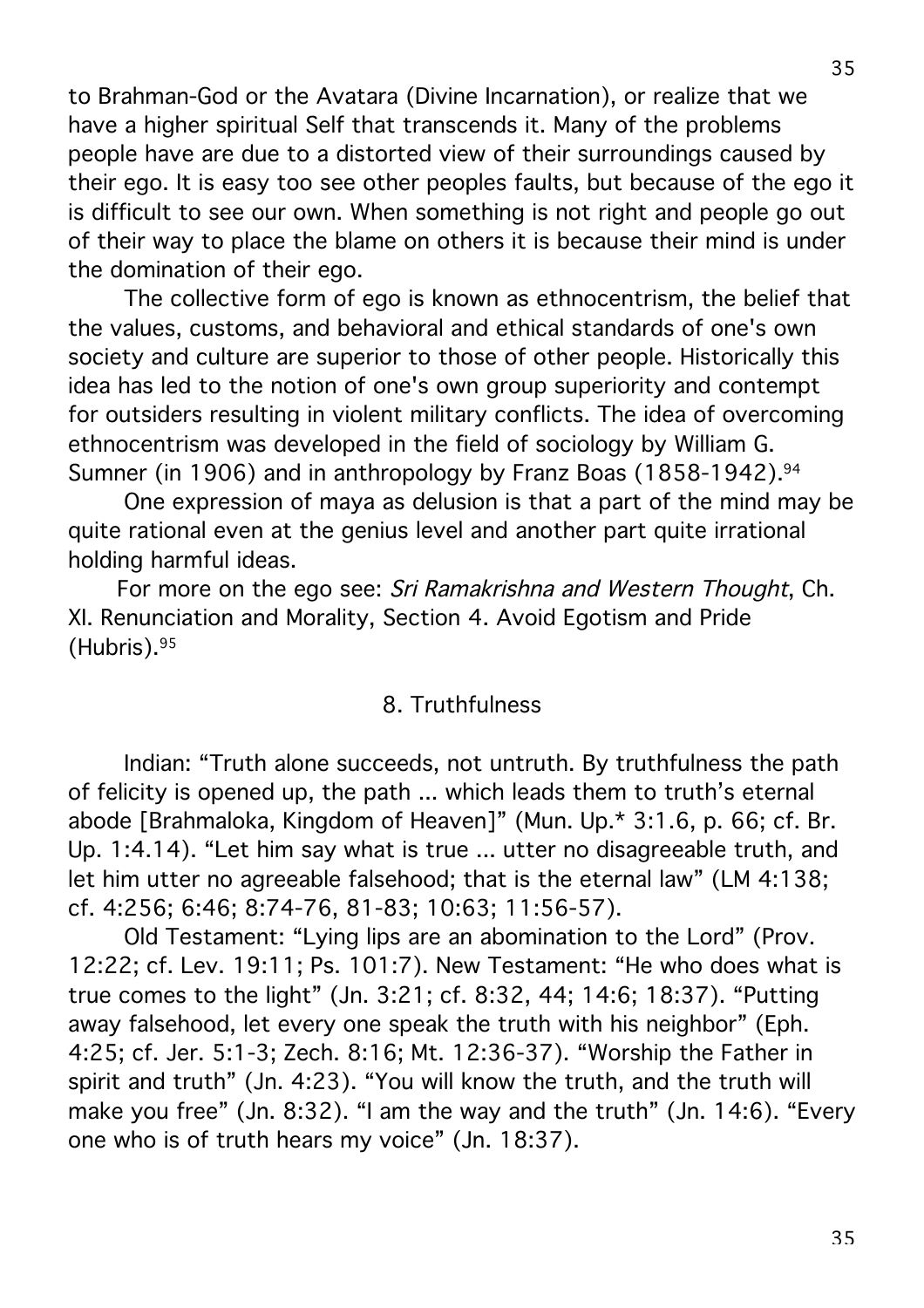Concerning perfection in truthfulness Swami Vivekananda mentioned, "When this power of truth will be established with you, then even in a dream you will never tell an untruth. You will be true in thought, word, and deed. Whatever you say will be truth. You may say to a man, 'Be blessed,' and that man will be blessed. If a man is diseased, and you say to him, 'Be thou cured,' he will be cured immediately." His philosophy is, "Truth alone abides. God of Truth, be Thou alone my guide!" "That society is the greatest, where the highest truths become practical. That is my opinion; and if society is not fit for the highest truths, make it so; and the sooner, the better."96

Swami Ramakrishnananda (1863-1911) a brother disciple of Vivekananda explained, "You must feel the utter hollowness of everything but Truth, as Nachiketa did. Wealth, kingdoms, enjoyments, power, were to him nothing—less than zero. He wanted nothing but Truth and Truth was bound to come to him.... Great Incarnations like Christ, Krishna, Buddha were perfectly clear mirrors which gave us a perfect reflection of God or Truth.... Each was a reflector of the Eternal Truth. One man catches the light from Christ so he says, 'Christ has given me the Truth. I belong to Christ. I am a Christian,' another sees the light through Mohammed and says, 'I am a Mohammedan.' A third says, 'Buddha reveals the Truth, I belong to Buddha.' So each great teacher has his followers who believe that the Truth can come from him alone; but all teachers reflect the same Truth.... Various religious doctrines and beliefs are merely partial manifestations of Truth. But because they have that little reflected light of Truth in them we take them to be the whole of Truth.... It is true that the average man is not ready to perceive Truth. You must be Truth to know Truth. You must live it and make it a part of your experience; otherwise you cannot know it."<sup>97</sup> "Your hunger will be satisfied only when you perceive Truth. Truth is that food, eating which you will never hunger again. Truth is that, drinking of which you will never thirst again.... Truth dwells in the heart of every man. It is the nearest thing to each one of us, but the mind has been dragged out so long by the things of this world that now it is difficult for it to come home."98 "All slavery comes to an end when man realises Truth." "You must labour hard before you realize the Truth."99

Truthfulness was central to Mahatma Gandhi's (1869-1948) outlook on life. For one thing, truth is universal and comprehensive and is accepted by both theists and atheists. He writes, "But deep down in me I used to say that though God may be God, God is Truth above all.... But

36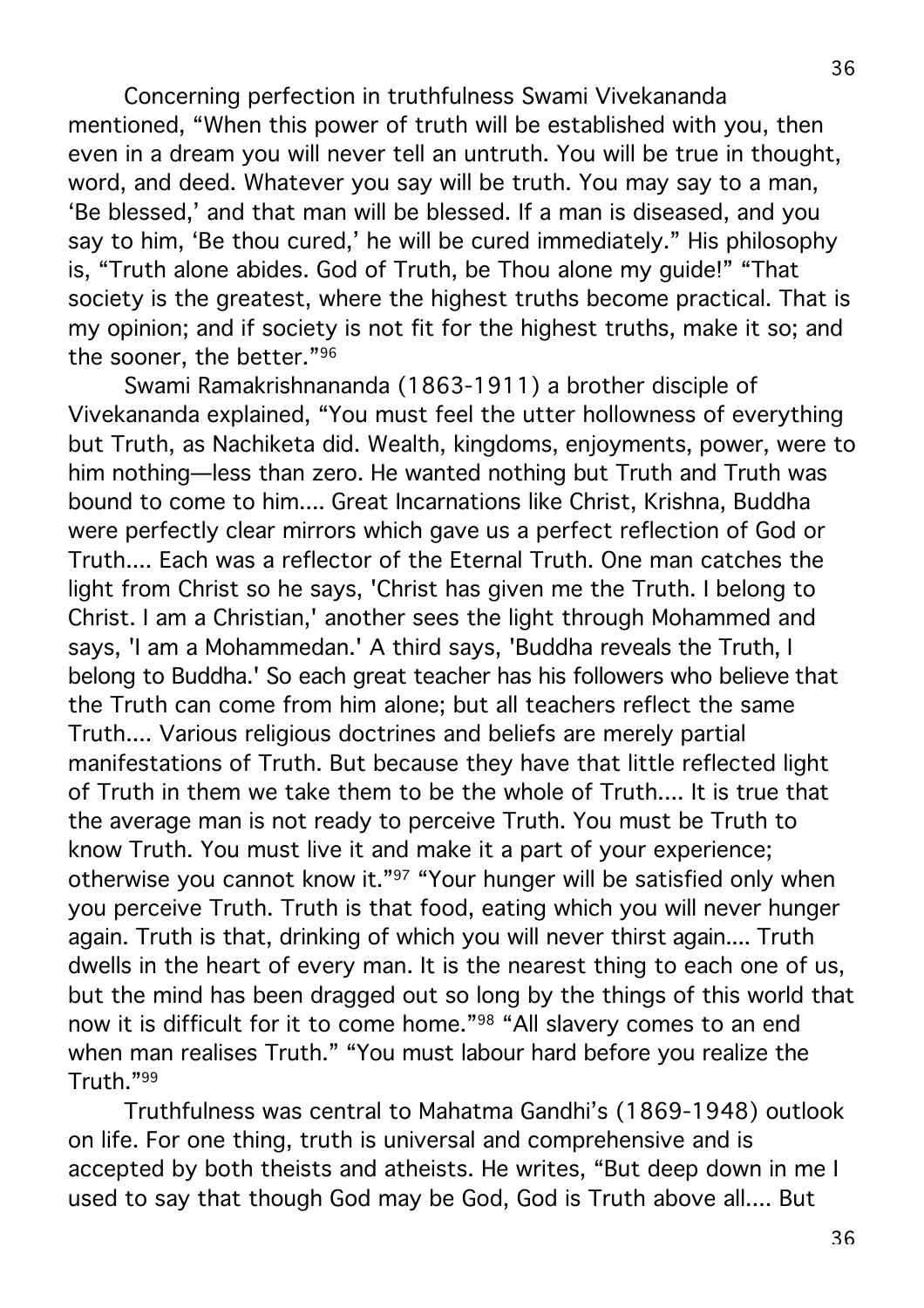two years ago I went a step further and said Truth is God. You will see the fine distinction between the two statements, viz. that God is Truth and Truth is God. And I came to the conclusion after a continuous and relentless search after Truth…. My uniform experience has convinced me that there is no other God than Truth ... the little fleeting glimpses, therefore, that I have been able to have of Truth can hardly convey an idea of the indescribable lustre of truth, a million times more intense than that of the sun we daily see with our eyes. In fact what I have caught is only the faintest glimmer of that mighty effulgence."<sup>100</sup> "Ahimsa [Nonviolence] and Truth are so intertwined that it is practically impossible to disentangle and separate them. They are like the two sides of a coin, or rather a smooth unstamped metallic disc. Who can say, which is the obverse, and which the reverse? Ahimsa is the means; Truth is the end. Means to be means must always be within our reach, and so ahimsa is our supreme duty. If we take care of the means, we are bound to reach the end sooner or later."101

Bertrand Russell's (1872-1970) message to future generations is, "When you are studying any matter or considering any philosophy ask yourself what are the facts and what is the truth the facts bear out. Never let yourself be diverted either by what you wish to believe or by what you think would have beneficent social effects if it were believed. But look only, and solely, at what are the facts."102 In another interview he mentioned that one should always do intellectual work with "kindly feelings." A great deal of harm has been done by those who wrote with hate in their mind and heart.

Paul Tillich made this powerful statement that in the Fourth Gospel, "The truth of which Jesus speaks is not a doctrine but a reality, namely, He Himself: 'I am the truth.' This is a profound transformation of the ordinary meaning of truth…. If Jesus says, 'I am the truth,' He indicates that in Him the true, the genuine, the ultimate reality is present; or, in other words, that God is present, unveiled, undistorted, in His infinite depth, in His unapproachable mystery. Jesus is not the truth because His teachings are true. But His teachings are true because they express the truth which He Himself is. He is more than His words. And He is more than any word said about Him. The truth, which makes us free, is neither the teaching of Jesus nor the teaching about Jesus. Those who have called the teaching of Jesus 'the truth' have subjected the people to a servitude under the law. And most people like to live under a law. They want to be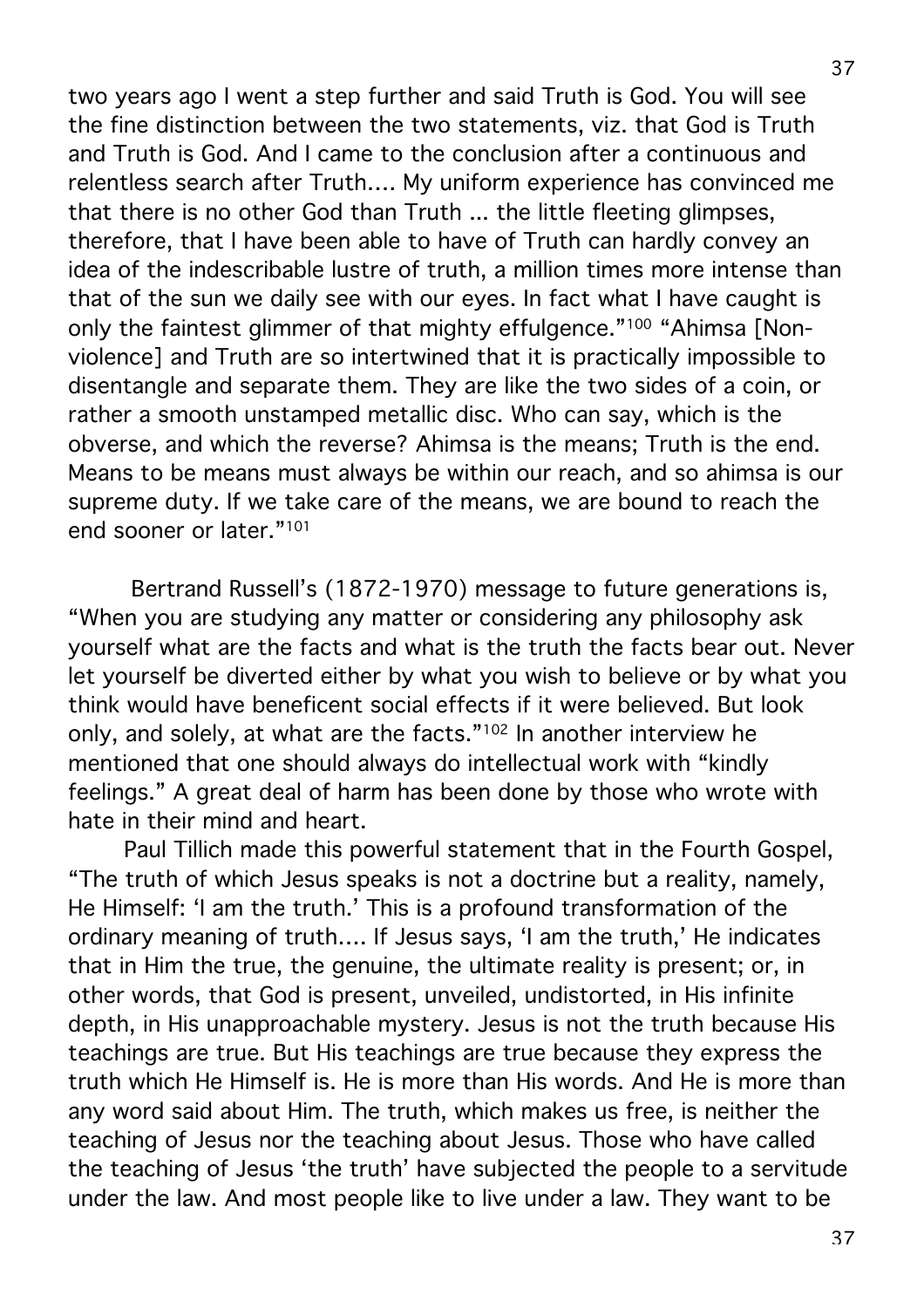told what to think and what not to think. And they accept Jesus as the infallible teacher and giver of a new law. But even the words of Jesus, if taken as a law, are not the truth which makes us free. And they should not be used as such by our scholars and preachers and religious teachers. They should not be used as a collection of infallible prescriptions for life and thought. They point to the truth, but they are not a law of truth. Nor are the doctrines about Him the truth that liberates. I say this to you as somebody who all his life has worked for a true expression of the truth which is the Christ. But the more one works, the more one realizes that our expressions, including everything we have learned from our teachers and from the teaching of the Church in all generations, is not the truth that makes us free. The Church very early forgot the word of our Gospel that He is the truth; and claimed that her doctrines about Him are the truth. But these doctrines, however necessary and good they were, proved to be not the truth that liberates. Soon they became tools of suppression, of servitude under authorities; they became means to prevent the honest search for truth—weapons to split the souls of people between loyalty to the Church and sincerity to truth…. Doing the truth means living out of the reality which is He who is the truth, making His being the being of ourselves and of our world. And again, we ask, 'How can this happen?' 'By remaining in Him' is the answer of the Fourth Gospel, i.e., by participating in His being. 'Abide in me and I in you,' He says." Christ is the true undistorted ultimate reality whose essence is Truth itself. We realize the truth by participating in Christ's essence and making His being, the being of ourself.<sup>103</sup>

What Jesus Christ said was true (level 3) because he is the embodiment of the Truth (level 2) (Jn. 14:6). This implies Christ and Truth are two separate entities. At the highest level (1), Christ and the Truth are one and the same entity, there is no distinction.

A person is willfully truthful if they always attempt to tell the truth, though sometimes they may be in error. At the highest stage of unerring veridical truthfulness, the great soul is in perfect harmony with truth, and consequently always tells the truth and is never in error.

Truthfulness is an essential virtue for a jnani yoga who seeks the truth. Study alone will not do the job. The advantage of following the yoga of truthfulness (which is not easy) is that one develops objectivity. One must be a realist, not just evaluate things from the standpoint of the ideal. The practice of truthfulness helps one to avoid the domination of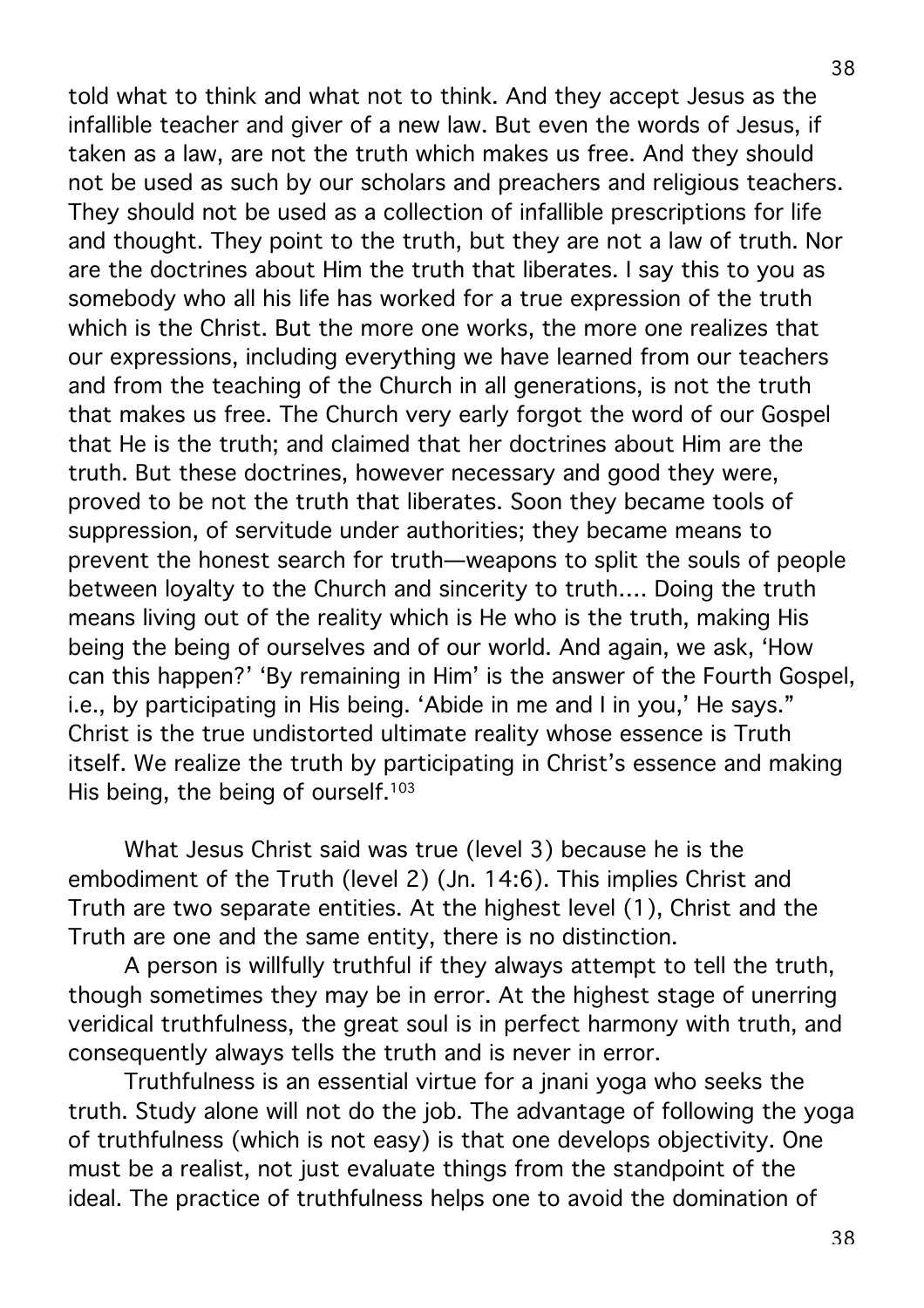the ego that can get people in trouble. At the middle level there are people who seldom tell an out and out lie, yet they lack objectivity. Their ego may distort their thinking as in paranoia, or they simply tell fibs because it is expedient to do so. Of course as Swami Brahmananda stated, "No one can find peace if he hurts another. Never utter one word that would hurt another. Tell the truth, but never tell a harsh truth."104

Ontological Truth is the truth of our Divine Being or Self, and the truth of our Atman. It is the idea Brahman-God has about us, Its Image within us. The more our empirical self conforms to our perfect Self, the more truthful we are.

For more on this subject see: Sri Ramakrishna and Western Thought, Ch. XI. Renunciation and Morality, Section 5. Truthfulness. 105

9. Distinguishing Good from Evil

Indian: "You must learn what kind of work to do, what kind of work to avoid" (BG\* 4:17, p. 62).

New Testament: "Those who have their faculties trained by practice to distinguish good from evil" (Heb. 5:14; cf. 1 Pet. 3:11). "We have a clear conscience, desiring to act honorably in all things" (Heb. 13:18; cf. 1 Tim. 1:19).

Distinguishing between good and evil deeds Vivekananda concluded, "Any action that makes us go Godward is a good action, and is our duty; any action that makes us go downward is evil, and is not our duty. From the subjective standpoint we may see that certain acts have a tendency to exalt and ennoble us, while certain other acts have a tendency to degrade and to brutalize us. But it is not possible to make out with certainty which acts have which kind of tendency in relation to all persons, of all sorts and conditions. There is, however, only one idea of duty which has been universally accepted by all mankind, of all ages and sects and countries, and that has been summed up in a Sanskrit aphorism: 'Do not injure any being; not injuring any being is virtue, injuring any being is sin.'"<sup>106</sup> "All the great systems of ethics preach absolute unselfishness as the goal. Supposing this absolute unselfishness can be reached by a man, what becomes of him? He is no more the little Mr. So-and-so; he has acquired infinite expansion. The little personality which he had before is now lost to him forever; he has become infinite, and the attainment of this infinite expansion is indeed the goal of all religions and of all moral and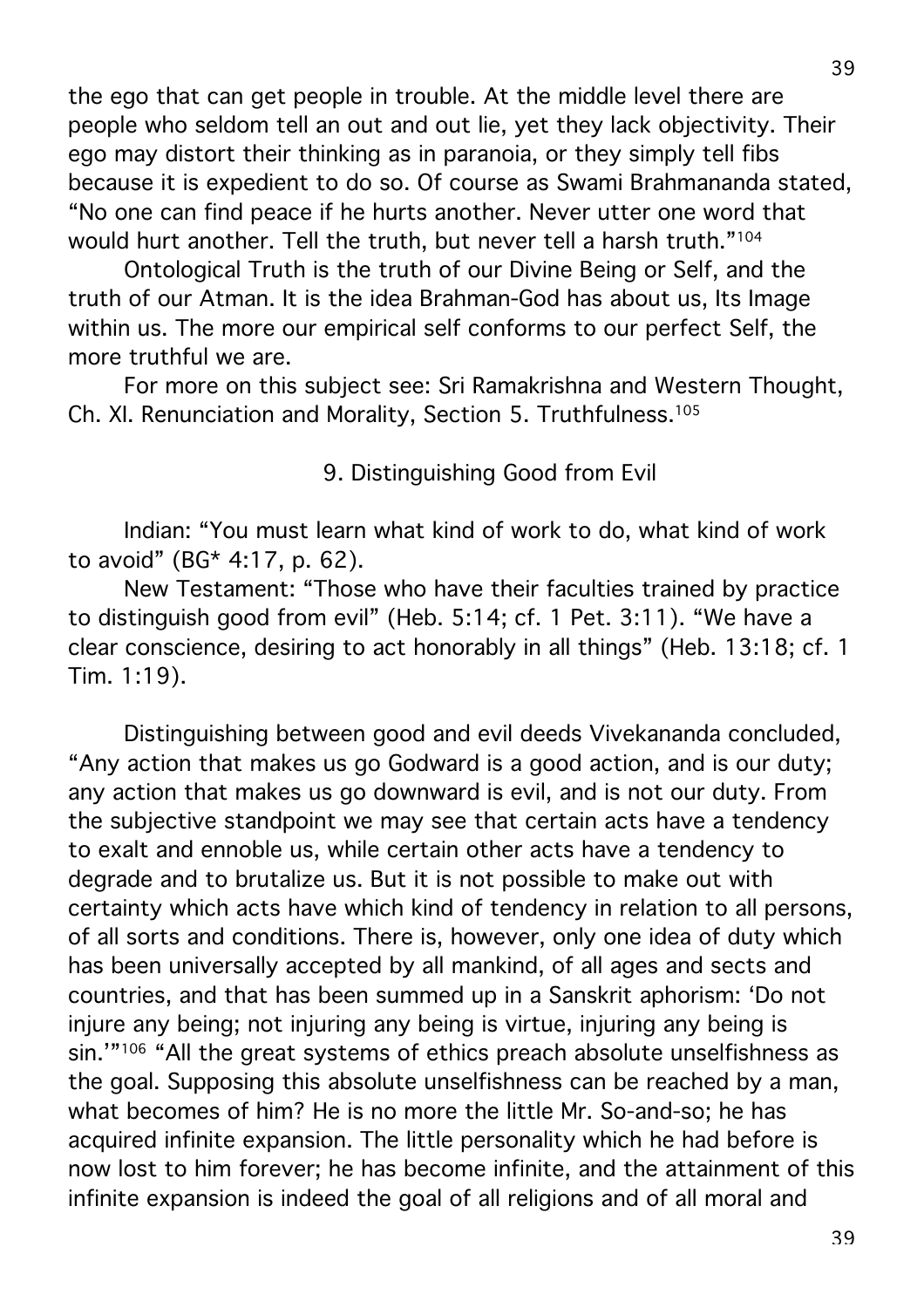philosophical teachings…. Every selfish action, therefore, retards our reaching the goal, and every unselfish action takes us towards the goal; that is why the only definition that can be given of morality is this: That which is selfish is immoral, and that which is unselfish is moral."<sup>107</sup> "If the soul can be acted upon by a good or a bad deed, the soul amounts to nothing. Bad deeds put a bar to the manifestation of the nature of the Purusha [Atman]; good deeds take the obstacles off, and the glory of the Purusha becomes manifest."108

Scholastic philosophers like St. Bonaventure (1217/21-74) used the term Synderesis which implies, "Everyone grasps by intuition the basic rules and principles of morality, even without special training…. the basic moral intuitions are the same in all men and at all times."109 It "refers to the natural or innate habit of the mind to know the first principles of the practical or moral order without recourse to a process of discursive reasoning…. Synderesis assures possession of the most general and universal knowledge of first principles of the moral order, whereas conscience is concerned with particular applications, i.e., with the practical reasoning that provides answers to particular moral problems."110

Synderesis reminds one of the "moral *a priori*," an innate moral sense similar in some ways to the "religious a priori" discussed in Ch. II. Striving to Realize God, Section 7. Knowledge of Brahman-God is Within. Following Immanuel Kant's logic, a prioris are purely logical forms until they are applied to experience. The "moral *a priori*," is the predisposition that underlies moral experience (practical reason) universally found in all humanity. The relative consistency of the fundamental notions of morality found in all cultures offers support for this idea.

Martin Luther (1483-1546) posited, "There is a single law, effective in all ages and known to all men because it is written in everyone's heart. From the beginning to the end no one can excuse himself [for] the Spirit never stops speaking this law in the hearts of all men."111

The Spanish Jesuit Francisco Suarez (1548-1617) discussed selfevident moral principles known to all people. His views as expressed by Frederick Copleston (1907-94), S.J. are, "First of all, there are general and primary principles of morality, such as 'one must do good and shun evil.' Secondly, there are principles which are more definite and specific, like 'God must be worshipped' and 'one must live temperately.' Both these types of ethical propositions are self-evident, according to Suarez. Thirdly, there are moral precepts which are not immediately self-evident but which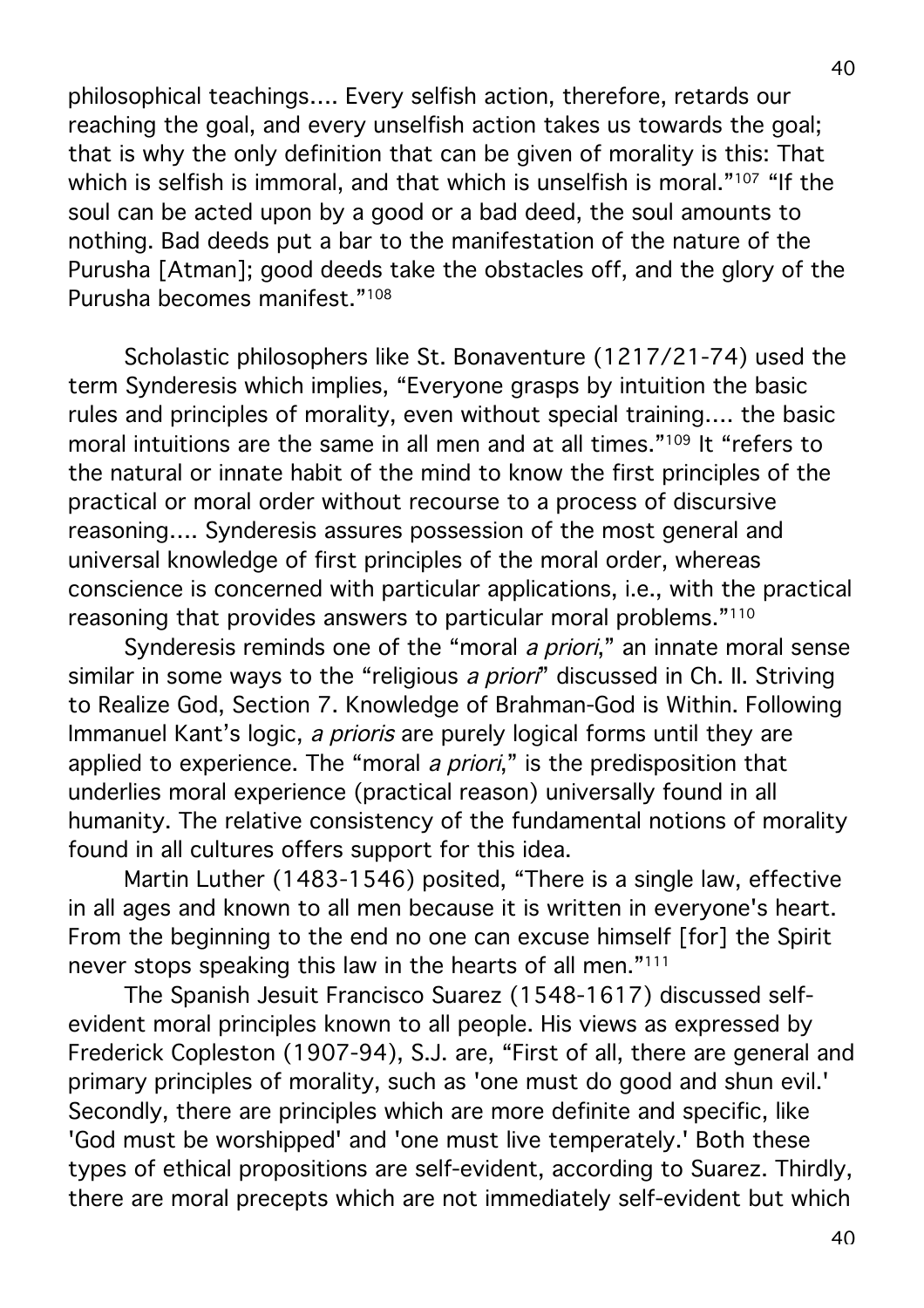are deduced from self-evident propositions and become known through rational reflection. In the case of some of these precepts, like 'adultery is wrong,' their truth is easily recognized; but in the case of some other precepts, like 'usury is unjust' and 'lying can never be justified,' more reflection is required in order to see their truth."112

The goal is to have an internal nature that always freely chooses the good.

Antinomianism (i.e. above the moral law) is to be avoided. For example a person should not think that they are so spiritually advanced that they are above the moral law and therefore can violate it. In another context, a person who thinks they are doing the Lord's work or serving a religious organization should not think that this entitles them to break the moral law in order to bring about their desired end.

Having secular interests can be an obstacle for a yogi, one problem being that a yogi with a concentrated mind enjoys them more than other people.

# 10. Relationship Between Good and Evil

Swami Vivekananda insightfully ascertained that good and evil are not independent of each other, "They are the diverse manifestations of one and the same fact, one time appearing as bad, and at another time as good. The difference does not exist in kind, but only in degree. They differ from each other in degree of intensity.... The same phenomenon will produce pleasure in one, and pain in another. The eating of meat produces pleasure to a man, but pain to the animal which is eaten." "The difference between virtue and vice is one of degree ... all differences in this world are of degree and not of kind, because oneness is the secret of everything. All is One, which manifests Itself" in various ways.113 "We cannot admit two causes of the universe. If we simply hold that by limitation the same beautiful, wonderful love appears to be evil or vile, we find the whole universe explained by the one force of love. If not, two causes of the universe have to be taken for granted, one good and the other evil, one love and the other hatred. Which is more logical? Certainly the one-force theory." "There are no two Gods. When He is less manifested, it is called darkness, evil; and when He is more manifested, it is called light. That is all. Good and evil are only a question of degree: more manifested or less manifested…. It is all a manifestation of that Atman; He is being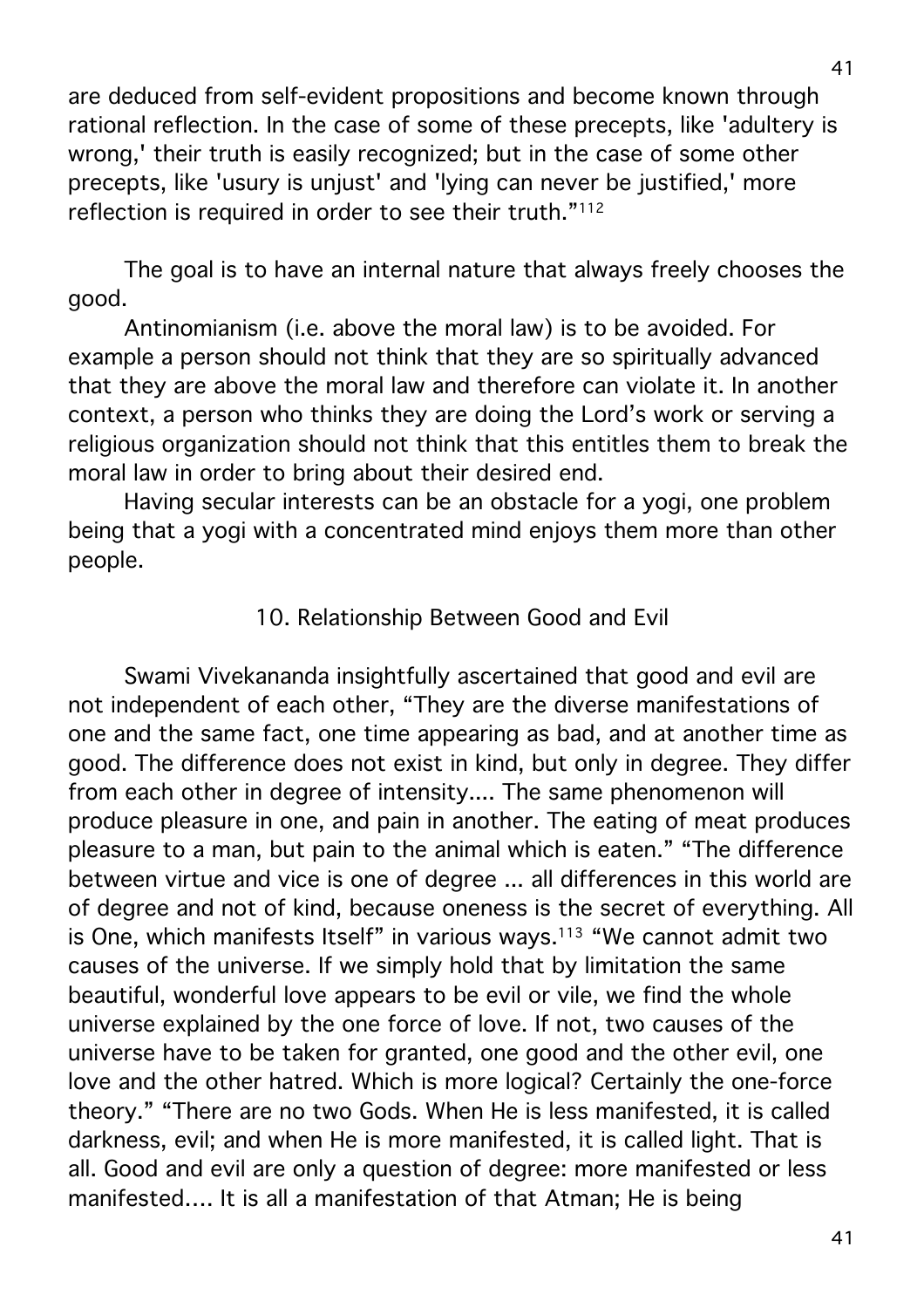manifested in everything; only, when the manifestation is very thick we call it evil; and when it is very thin, we call it good."114 Though the light of the Atman shines through all people, its perfection is expressed more in the saint than in the sinner. A misdirected power of the good, which is focused on one thing, to the exclusion of the others, is the cause of evil. Humans have only a partial view of good and evil, given that things are perceived in relation to the five senses and understood in reference to restricted mental conceptions. "We only know the universe from the point of view of beings with five senses. Suppose we obtain another sense, the whole universe must change for us." Because we perceive only a small portion of the universe, it appears to be inharmonious.115

In agreement with Vivekananda, Swami Abhedananda indicated, "The difference between good and evil is not one of kind, but of degree, like the difference between light and darkness. Again the same thing can appear as good and as evil under different circumstances. That which appears as good in one case, may appear as evil if the conditions change and the results be different."<sup>116</sup> What is considered to be a virtue in one society may be deemed a vice in another. "That which fulfills our interests is called good, and that which brings us misery or anything which we do not want, is called evil. When we look at the phenomena of nature by piecemeal, without recognizing their connection, we do not get the proper explanation of events. But if we look at the same phenomena as related to one another and to the whole universe, then we discover the true explanation.... It is limitation, the inability to recognize the relation of the part to the whole."<sup>117</sup> "If we judge everything from our standpoint, we can never know whether it is really good or evil, because our standard is limited and imperfect. Those who do not recognize the results of acts from different standpoints are liable to all kinds of error. If I judge the whole universe by my standard, my judgment will be very poor. But when I look at things from various standpoints, I can understand how the same event can produce good and evil in relation to different conditions."118

The Church Father Augustine who had a Neo-Platonic background upheld the idea that, "Evil is not a natural thing, it is rather the name given to the privation of good (*privatio boni*). Thus there can be good without evil, but there cannot be evil without good.... Therefore, when we call a thing good, we praise its inherent nature; when we call a thing evil, we blame not its nature, but some defect in it contrary to its nature which is good." "For what is evil by reason of a defect must obviously be good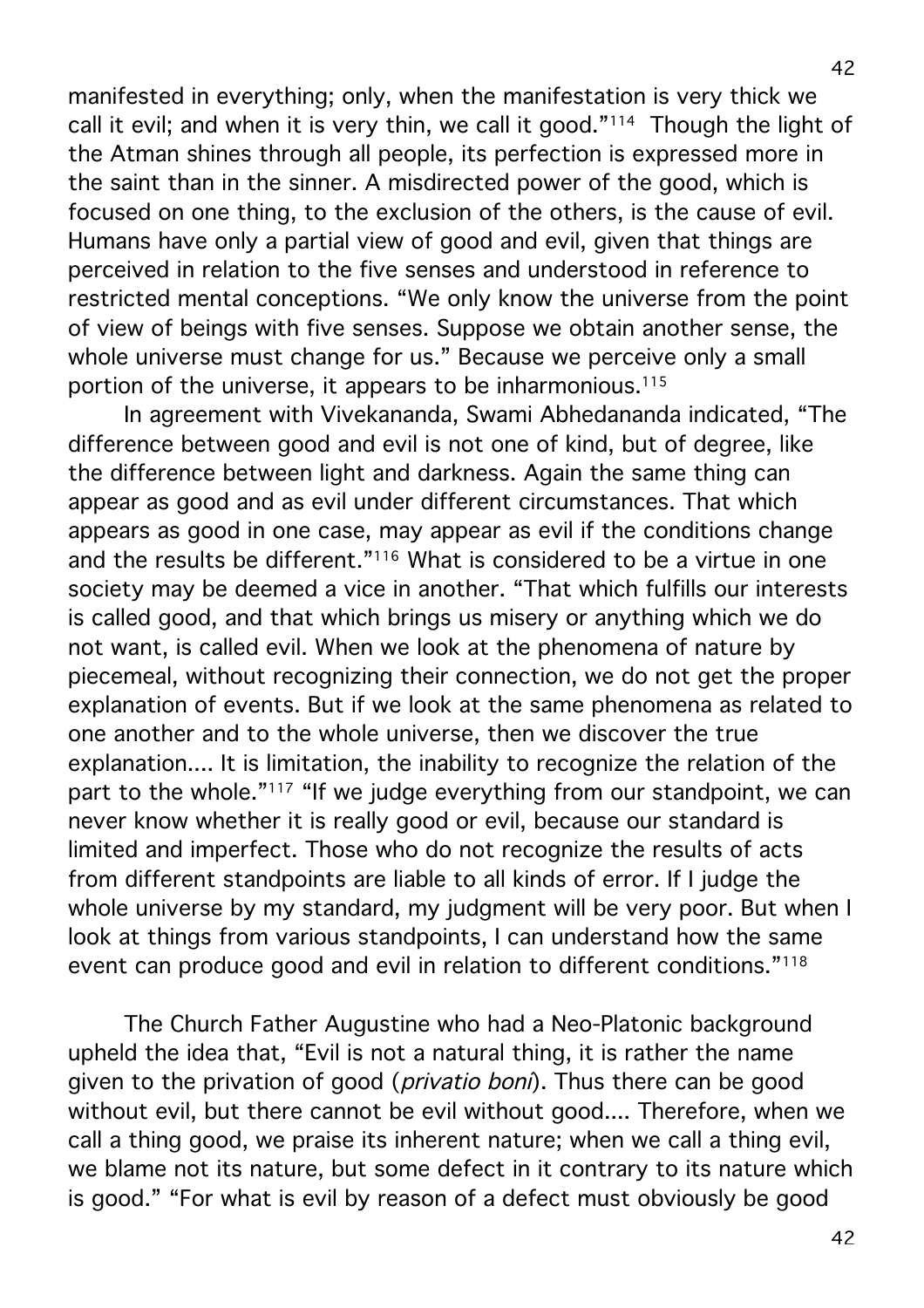43

of its own nature. For a defect is something that is contrary to nature, something which damages the nature of a thing—and it can do so only by diminishing that thing's goodness. Evil therefore is nothing but the privation of the good. And thus it can have no existence anywhere except in some good thing."119 An evil will is not an efficient cause, but a deficient cause since evil is the absence of the good, a negative condition of privation without any positive characteristics. Privation is the absence of the virtue that should be present in the object.<sup>120</sup>

To quote Thomas Aquinas, "Evil is the absence of good which is natural and due to a thing…. But Evil has no formal cause, but is rather a privation of form. So, too, neither has it a final cause, but is rather a privation of order to the proper end."121 Nothing is wholly evil, for the reason that it is not possible for corruption to fully consume what is good. "Now in things, each one has so much good as it has being, for good and being are convertible."122 "The highest good is the cause of every being. Therefore there cannot be any principle opposed to it as the cause of evils…. Nothing can be evil in its very essence.... every being, as such is good, and that evil can exist only in good as its subject.... every evil is caused by good ... evil can be only an accidental cause and thus, it cannot be the first cause, for the accidental cause is subsequent to an essential cause."123 Privation is not a substance or an essence, but its negation, "as privation of sight is called blindness." God and His creation would be equal in perfection, if the supernatural power fully objectified in His effects. Each entity receives only a portion of Divine goodness since, "His effect is always less than His power," and is ordered according to a hierarchical scale of partial perfection. "The evil that accompanies one good is the privation of another good. Never therefore would evil be sought after, not even accidentally, unless the good that accompanies the evil were more desired than the good of which the evil is a privation."124 If evil were nonexistent, much good would be absent from the universe. For example, "the life of a lion would not be preserved unless the ass were killed. Neither would avenging justice nor the patients of a sufferer be praised if there were no injustice." God allows evil to exist, but he skillfully creates a greater good from it. "The judgment, however, of the goodness of anything does not depend upon its reference to any particular thing, but rather upon what it is in itself, and on its reference to the whole universe, wherein every part has its own perfectly ordered place."125

The Doctrine of Privation is supported by the Sufi Ibn al-'Arabi (1165-1240), "Evil is the opposite of good, and nothing emerges from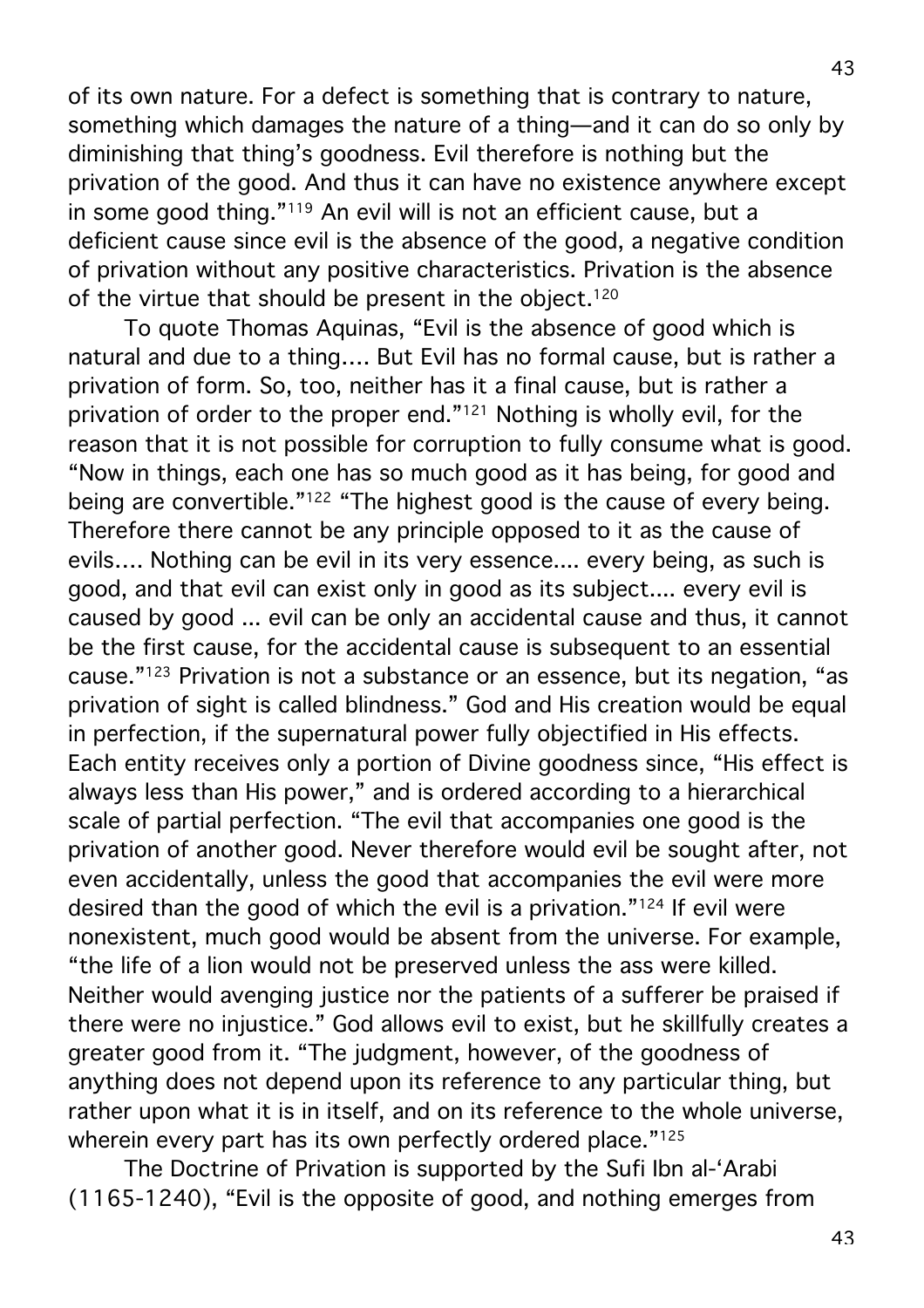the good but good; evil is only nonexistence of good. Hence, all good is existence, while evil is nonexistence ... Ignorance consists of the lack of knowledge, nothing else. Hence it is not an ontological quality."126

Arthur Lovejoy (1873-1962) who in 1897 while a student at Harvard was one of the signers of a letter requesting Swami Vivekananda to return to the United States from India, later termed this "The Great Chain of Being." According to this conceptualization particularly held by the Platonist's in the West: 1) the Principle of Oneness requires that all things are manifestation of the plenitude of a single entity called Spirit (or Goodness); 2) there a continuum and continuity in nature and not discrete differences, there are no gaps all things are coherently interwoven with one another; and 3) the continuum of Being is based on a hierarchy of levels, a gradation with emergent properties.127 There is a hierarchy of levels of existence ranging from matter at the lower end through life, mind, and spirit. They proceed from the grossest to the subtlest level, from the external to the internal. Phenomena at a higher-scale level of organization exert causal influence on a lower-scale level, in a system of downward causation. Each of the four levels has a branch of knowledge that investigates it corresponding to physics, biology, psychology, and religion. Each of these four disciplines require different laws, concepts, and generalizations to explain them. Reality is multi-layered, the layers are intimately interconnected, and each contains the one below it. Reductionism does not deny the existence of the phenomena (eliminationism), but explains them in terms of epiphenomena of a more basic reality.<sup>128</sup>

Concerning the imperfections of this world, as a very broad generalization (with many exceptions), Christians emphasize the active evil and sin, Hindus the mental ignorance and misunderstanding (avidya), and Buddhist the suffering and pain (dukkha) in the world.

In summary the relationship between evil and goodness is accounted for in these ways: 1a) Things are not evil in their inherent nature or essence, but as a privation or an absence of the good (Augustine, Aquinas, Vivekananda); b) Evil is nothingness, the absence of being (Aquinas); c) Good and evil differ from each other not in kind, but in degree of intensity (Vivekananda, Abhedananda); and d) A single entity manifests Itself in various ways and degrees (Vivekananda). 2) If evil were nonexistent, much good would be absent from the world (Aquinas). 3) What appears to be evil from a limited perspective is good when viewed from the standpoint of the whole (Aquinas, Vivekananda, Abhedananda).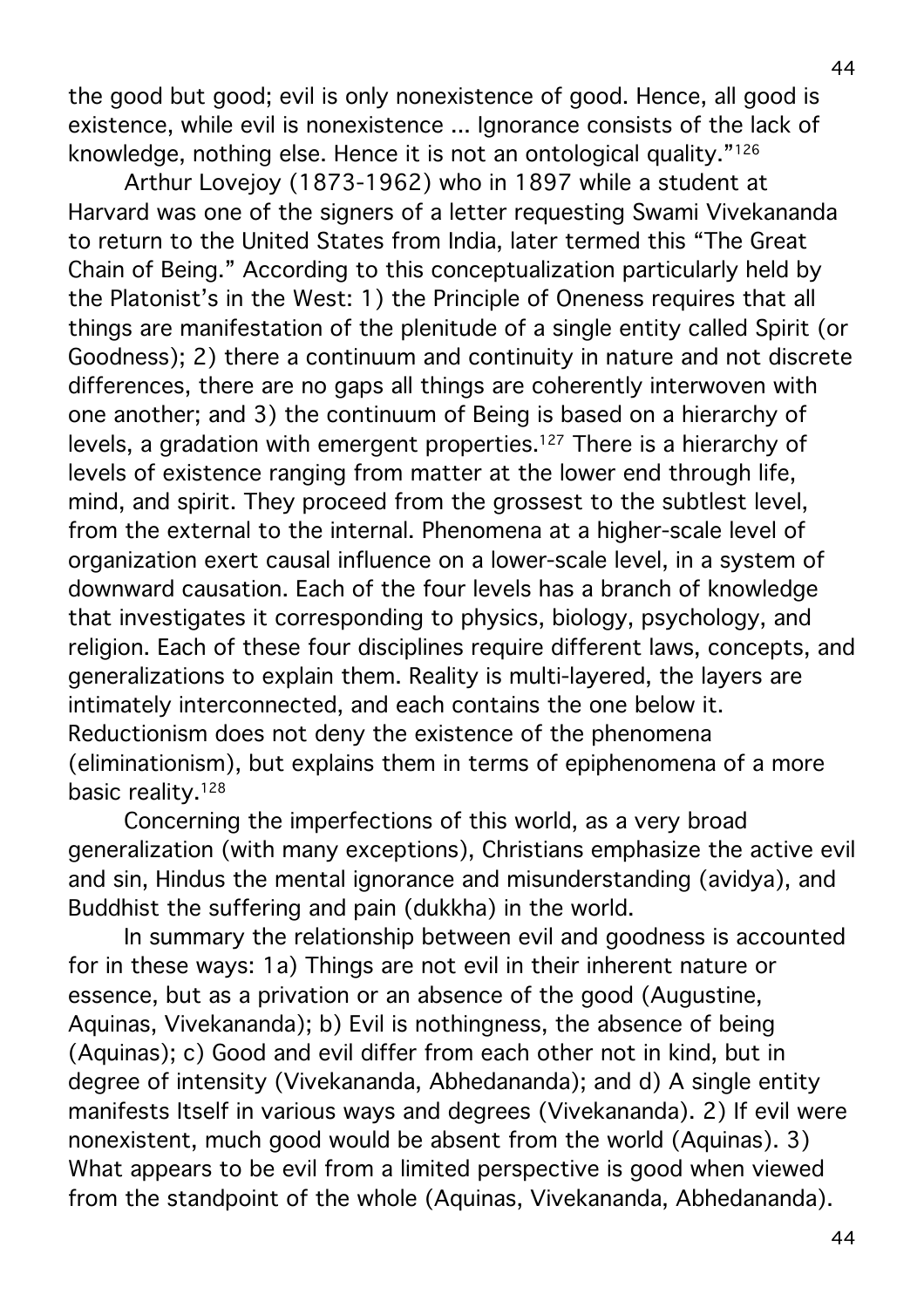4a) What is good for one person or group can be bad for another (Vivekananda); and b) The same thing appears as good and as evil under different circumstances (Abhedananda).

The view of theodicy one takes is determined by the person's metaphysics and theology. Other attempts to explain the imperfections of the world (theodicy) include: Evil is an unreal illusion (Plotinus, Shankara, Mary Baker Eddy); Human reason is too limited to understand the workings of God; Problems and obstacles are necessary for personal growth (John Hicks); and There can be no virtues like compassion if some people are not suffering. If one believes Brahman-God is not fully omnipotent then the problem is solved by stating: Due to His "Permissive Will" God voluntarily surrenders some of His Omnipotence to allow for human free will (some Protestants); God created the world and then let it run by itself (Deism); God is the Final Cause (goal) and not the First Cause (creator) of the universe (George H. Howison); and a Finite God is not omnipotent (Zarathustra, Edgar Brightman). All of this assumes that human reason has the ability to explain the defects of the world.

An omnipotent Divine Will is not subject to any external restraints. Therefore reason cannot be external to the Divine Will forcing It to act in a particular way. Reason is Brahman-God in a nonpersonal form. Brahman-God follows reason because it is part of and one with Its nature. We cannot say that Brahman-God has to follow Its nature, because It is one with Its nature. They are not two separate entities. The human will reacts to something apart from it, but this is not the case for the Divine Will that is one with Brahman-God.

Endnotes

5 Prabhavananda3, pp. 211-12, 232.

<sup>7</sup> Swami Abhedananda, Attitude of Vedanta Towards Religion (Calcutta: Ramakrishna Vedanta Math, 1947, 1990), p. 41.

<sup>8</sup> Swami Abhedananda, *Yoga Psychology* (Calcutta: Ramakrishna Vedanta Math, 1960), pp. 196-97, 191-92.

9 Abhedananda (1960), pp. 179, 196-98.

<sup>&</sup>lt;sup>1</sup> Jadunath Sinha, *Jivagoswami's Religion of Devotion and Love* (Varanasi: Chowkhamba Vidyabhawan, 1983), pp. 37, 97-98.

<sup>2</sup> Sinha (1983), pp. 102-03.

<sup>3</sup> CW, I:84; VII:112.

<sup>4</sup> CW, V:111.

<sup>6</sup> Prabhavananda (1970), pp. 56, 210, 231, 269; Tipple, pp. 601-04.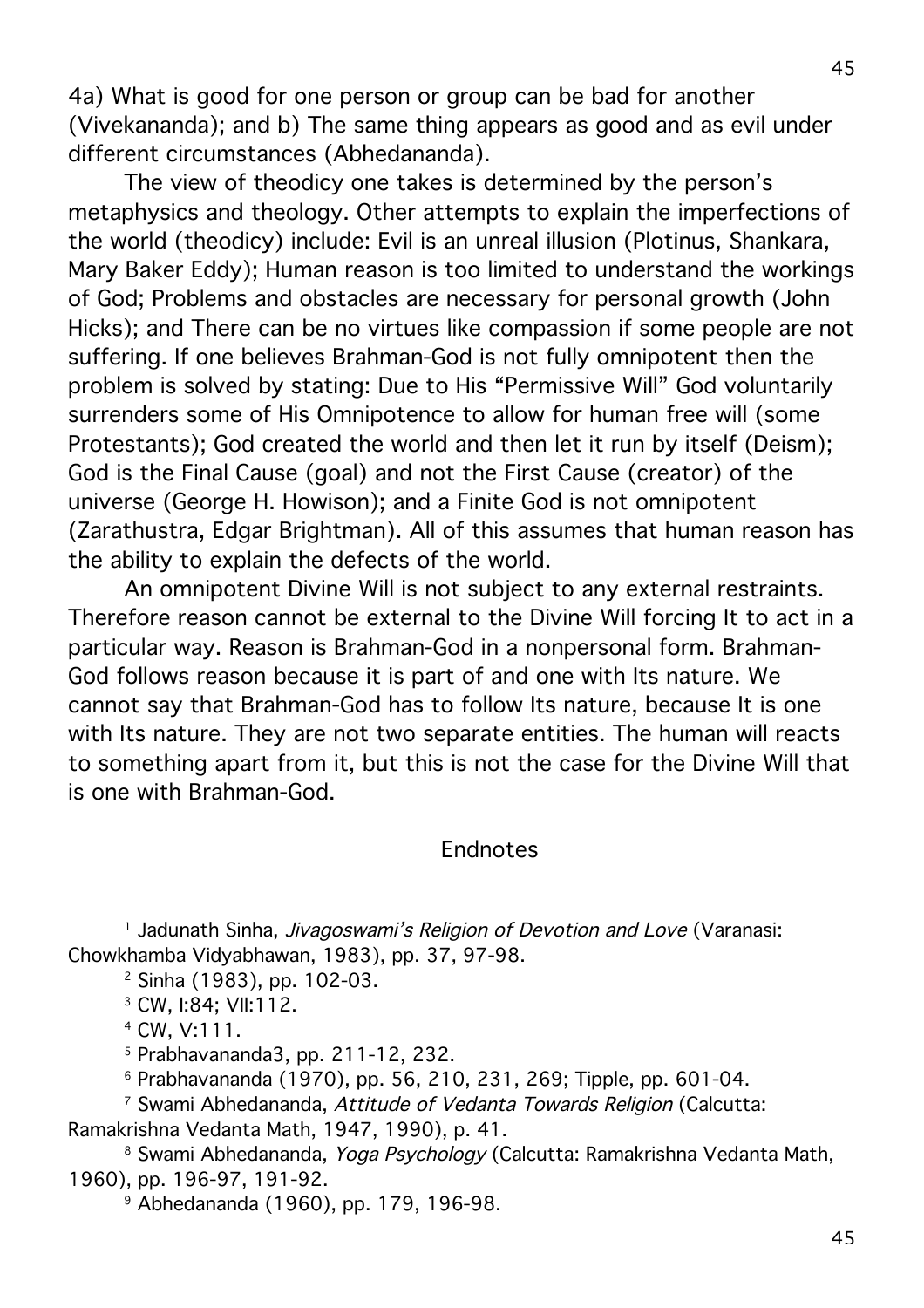10 Abhedananda (1990), p. 57.

<sup>11</sup> Ursula King, "Who is the Ideal Karmayogin?," Religion (1980), pp. 44-45, 47.

12 CHI, II, pp. 173-74, 185.

<sup>13</sup> Brother Lawrence, The Practice of the Presence of God, ed. Robert Edmonson (Brewster, MA: Paraclete Press, 1985), pp. 60, 64, 66.

14 Lawrence (1985), pp. 125-27, 132.

<sup>15</sup> L. Berkhof, *Systematic Theology* (Grand Rapids, MI: Wm. B. Eerdmans, 1938, 1984), pp. 540-43.

<sup>16</sup> Edward Koehler, A Summary of Christian Doctrine (St. Louis: Concordia Publishing House, 1939, 1971), p. 162.

<sup>17</sup> Gopal Stavig, "Swami Vivekananda and Liberation Theology," BRMIC (Nov-Dec. 2009), p. 514.

<sup>18</sup> For another list of virtues see Web: en.wikipedia.org/wiki/Character\_Strengths\_and\_Virtues

19 Web: hirr.hartsem.edu/ency/Attribution.htm

20 CHI, III, p. 643.

<sup>21</sup> Balbir Gauchhwal, "The Sphere and Significance of Ethics, Morality, and Religion in Hindu Tradition," Philosophy East and West 13, (1964), pp. 345-46.

22 VC, p. 53, #82.

 $23$  VC, pp. 60-61, #118.

24 BGC, pp. 5-6.

25 CW, III:70.

26 CW, I:76, 32.

27 CW, I:59-60, 71, 76-77, 84, 90; III:246; V:245-49.

28 VATTP, p. 318.

29 ST, I, 103.4; II-II, 45.1.

30 ST, II-II, 180.2.

31 CG, III, 34.

<sup>32</sup> Augustus Strong, Systematic Theology (Valley Forge, PA: Judson Press,

1907-09, 1976), pp. 299-303.

<sup>33</sup> Heinz and Rowena Ansbacher, eds., The Individual Psychology of Alfred Adler (New York: Basic Books, 1956), pp. 156, 136, 138, 155.

<sup>34</sup> Friedrich Heiler, Prayer (New York: Oxford University Press, 1932), p. 159.

<sup>35</sup> The Oxford Handbook of Philosophical Theology, eds. Thomas Flint and Michael Rea (Oxford University Press, 2009), pp. 217-38.

<sup>36</sup> This subject is covered in a more general way in Web: en. wikipedia.org/wiki/Experiential\_learning

<sup>37</sup> The Oxford Handbook of Philosophical Theology, Eds. Thomas Flint and Michael Rea (Oxford University Press, 2009), pp. 228-32.

38 John Koller, "Dharma: An Expression of Universal Order," Philosophy East and West 22 (1972), pp. 131-44. pp. 131-44; Balbir Gauchhwal, "The Metaphysical Foundations of Hindu Religion and Ethics," Philosophy East and West 16 (1966), pp. 143-59; Martin Hillenbrand, "Dharma and Natural Law," The Modern Schoolman 27 (1949), pp. 19-28.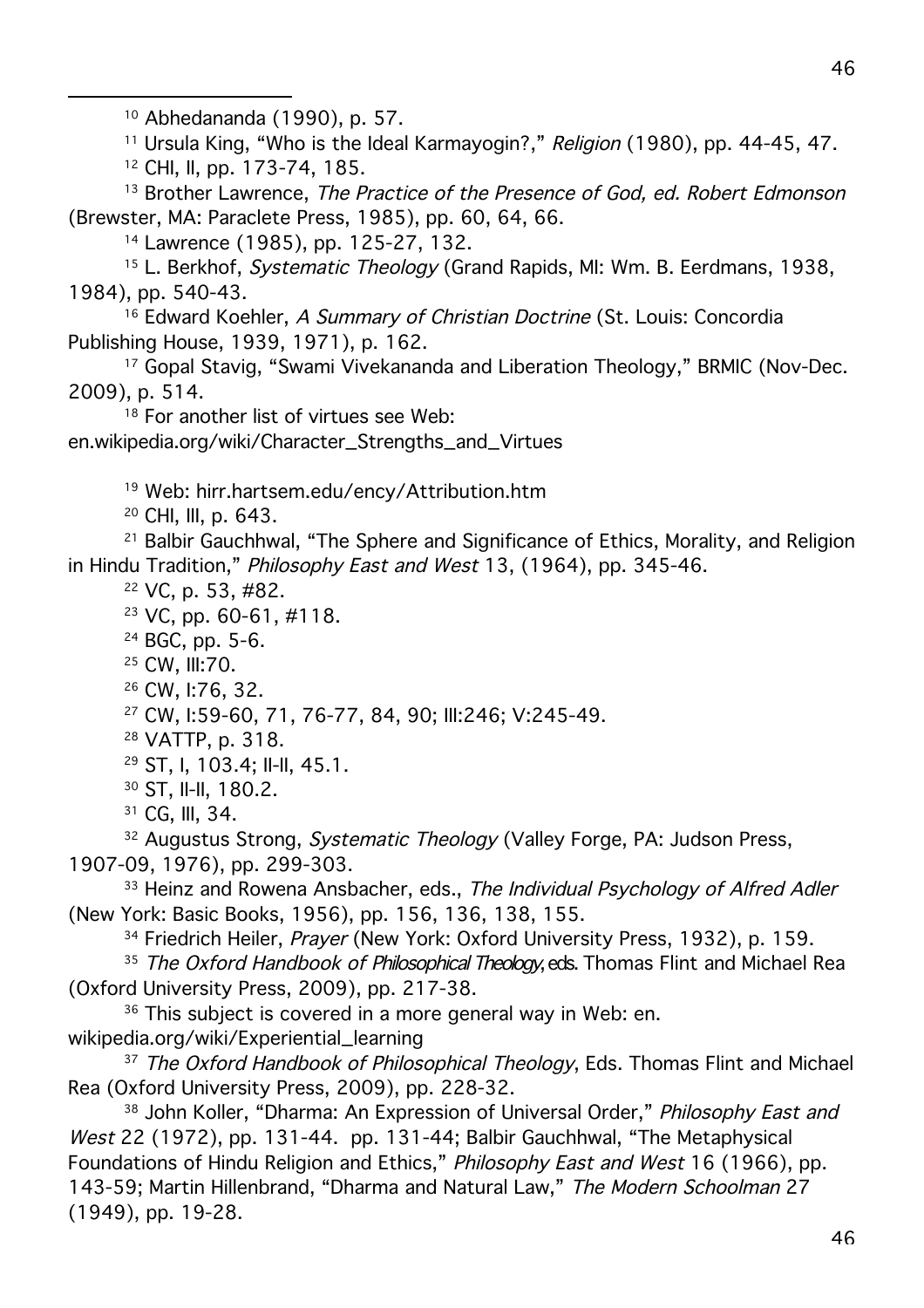39 Balbir Gauchhwal, "The Metaphysical Foundations of Hindu Religion and Ethics," Philosophy East and West 16 (1966), pp. 151-52.

40 CW, I:37, 47, 51.

41 CW, I:64.

42 CHI, III, p. 409.

43 CHI, III, pp. 406-11; Grimes, pp. 346-47.

<sup>44</sup> William Armstrong, ed., *Calvin and the Reformation* (Grand Rapids, Mich: Baker Book House, 1980), pp. 123-24, 129.

<sup>45</sup> Immanuel Kant, *Critique of Practical Reason and Other Works*, ed. Thomas Abbott (New York: Longmans, 1788, 1873, 1967), pp. 226-27.

46 Kant (1967), pp. 228, 176.

<sup>47</sup> Immanuel Kant, *Religion Within the Limits of Reason Alone* (New York: Harper & Row, 1793, 1934, 1960), p. 54.

<sup>48</sup> Theodorson, p. 319; Max Weber, *The Sociology of Religion* (Boston: Beacon Press, 1922, 1969), pp. 171-74, 182-83.

49 Weber (1969), pp. 167-68.

50 Weber (1969), pp. 171, 173, 182-83.

<sup>51</sup> Theodorson, p. 319.

52 Google: Erikson's stages of psychosocial development

53 CW, II:2-3.

- 54 CW, I:33, 90, 92.
- 55 CW, I:97-98, 209.
- 56 CW, I:59.
- 57 CW, I:209; II:185; IV:243.

58 Sister Nivedita, The Master As I Saw Him (Swami Vivekananda) (Calcutta: Udbodhan Office, 1963), p. 371.

59 Swami Turiyananda, "Shankaracharya", Vedanta Kesari (1993), pp. 169-70.

- 60 ST, I-II, 2.8.
- 61 CG, III, 47.
- 62 CG, III, 27.
- 63 ST, I-II, 78.1.
- 64 CG, III, 147.
- 65 Web: http://www.cscd.osaka-u.ac.jp/user/rosaldo/1951SPINOZA.html
- <sup>66</sup> Max Weber, *The Sociology of Religion* (Boston: Beacon Press, 1922, 1969), p.

183.

- 67 Weber (1969), p. 173.
- 68 Weber (1969), pp. 167-68, 171-74, 178, 182-83.
- $69$  Ken Wilber, Eye to Eye (Garden City, NY: Doubleday, 1983), pp. 234-35.
- 70 Web: https://psychology-spot.com/resistance-to-change/
- 71 CW, I:224-25.
- 72 BGC, 12:13-14.
- 73 CW, I:58.
- 74 CW, II:48.
- 75 CW, II:304.
- <sup>76</sup> Swami Abhedananda, *Ideal of Education* (Calcutta: Ramakrishna Vedanta Math,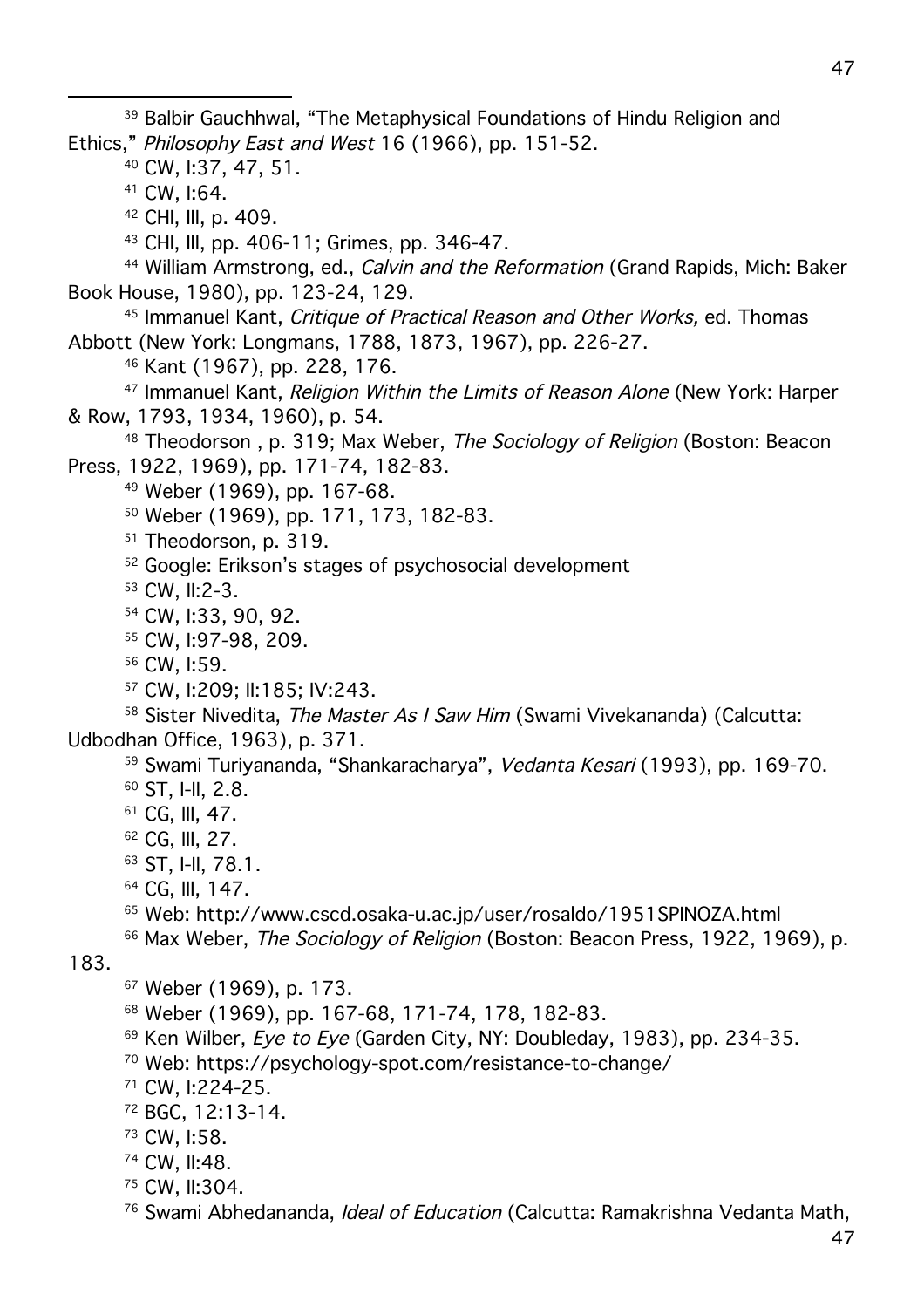1945, 1984), p. 18.

 $\overline{a}$ 

77 Swami Abhedananda, Path of Realization (Calcutta: Ramakrishna Vedanta Math, 1946), p. 167.

78 Abhedananda (1946), p. 169.

<sup>79</sup> Tillich, I, pp. 279-81; III, pp. 137-38; Paul Tillich, Love, Power, and Justice (New York: Oxford University Press, 1954), pp. 24-34.

80 Tillich, III, p. 138.

81 Tillich, I, pp. 280-82.

82 WEB: en.wikipedia.org/wiki/Compassion#Hinduism:

www.hinduwebsite.com/divinelife/compassion.asp; Sinha, II, pp. 136-37.

83 CW, pp. V:14-15.

84 Web: en.wikipedia.org/wiki/Empathy; en.wikipedia.org/wiki/Altruism

<sup>85</sup> CW, I:84-85, 180.

86 CW, II:83, 351.

87 CW, VII:111-12.

88 Tipple, pp. 150-51.

<sup>89</sup> St. Augustine, *The City of God*, tr. Marcus Dods (New York: Random House, 1950), pp. 460-61.

90 ST, I-II, 27.3; 77.4.

91 Tillich, II, pp. 50-52.

92 Tillich, II, pp. 44-47.

<sup>93</sup> Web: http://psychology.about.com/od/eindex/g/def\_egostrength.htm; http://blogs.psychcentral.com/relationships/2012/01/ego-versus-ego-strength-thecharacteristics-of-healthy-ego; Ken Wilber, Eye to Eye (Garden City, NY: Anchor Books, 1983), pp. 212-15.

94 Web: en.wikipedia.org/wiki/Ethnocentrism

95 Web: http://www.vedantawritings.com/RKWTOC.htm

96 CW, I:262-63; V:71; II:85.

 $97$  The Story of a Dedicated Life: The Biography of Swami Ramakrishnananda (Mylapore: Sri Ramakrishna Math, 1959), pp. 164, 182, 186, 192.

98 Sister Devamata, Days in an Indian Monastery (La Crescenta CA: Ananda Ashrama), pp. 117-18.

99 Tipple, pp. 584-85.

100 Lal, pp. 95-97.

101 Lal, pp. 107-08.

<sup>102</sup> Web: www.youtube.com/watch?v=wZ8WPdGvmSE

<sup>103</sup> Paul Tillich, "What Is Truth", *Canadian Journal of Theology* 1 (1955), pp. 120-

21.

104 Prabhavananda3, p. 219.

105 Web: http://www.vedantawritings.com/RKWTOC.htm

106 CW, I:64.

107 CW, I:109-10.

108 CW, I:293.

<sup>109</sup> Gerard Verbeke, The Presence of Stoicism in Medieval Thought (Washington,

DC: Catholic University of America Press, 1983), pp. 55-56.